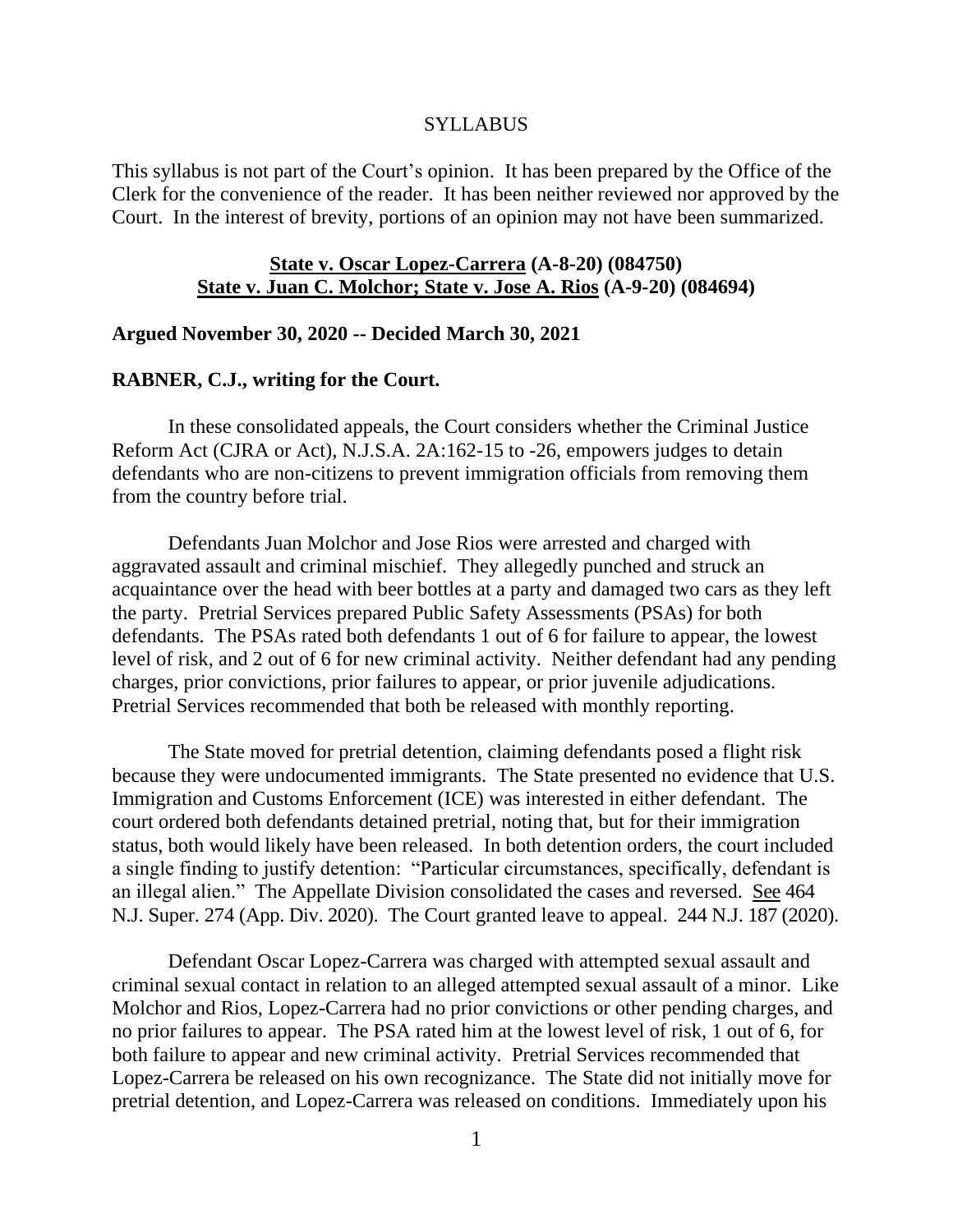release, ICE officials took him into federal custody. He was indicted months later. Eight months after that, ICE informed prosecutors of the following: Lopez-Carrera was the subject of a final removal order; his immigration appeals had been denied; and he would be removed from the country to Guatemala. In his immigration appeal, Lopez-Carrera unsuccessfully sought a continuance to allow his criminal charges to be resolved.

The State promptly moved to revoke Lopez-Carrera's pretrial release based on the change in circumstances. The trial court denied the motion, relying on the Appellate Division's recently published decision in Molchor. The Appellate Division affirmed. The State contacted ICE and asked for permission to apply for deferred action or an administrative stay of removal to delay Lopez-Carrera's removal from the country. Counsel for ICE responded that the removal could not be delayed. The Court granted leave to appeal. 244 N.J. 189 (2020). One month later, Lopez-Carrera was removed from the United States to Guatemala. The Court considers his appeal nonetheless because it raises an issue of significant public importance that is likely to recur.

**HELD:** The CJRA favors pretrial release over detention; it authorizes judges to detain defendants when the State has shown, by clear and convincing evidence, that no conditions of release would reasonably assure the eligible defendant's appearance in court when required, would protect the public, or would prevent the defendant from obstructing the criminal justice process. To make that determination, the Act directs judges to conduct an individualized assessment of the level of risk each defendant presents in light of their own conduct, history, and characteristics. The Act does not seek to detain defendants whose behavior poses a minimal level of risk, which describes all three defendants here. Nor does the CJRA cede control over pretrial release decisions to outside agencies. The statute's primary focus is on a defendant's behavior and choices, and the risk they present. The language, structure, purpose, and history of the CJRA reveal the Act was designed to address a defendant's own choice not to appear in court, not independent actions by third parties like ICE. The Court agrees with the Appellate Division that the CJRA does not authorize judges to detain defendants to thwart their possible removal by ICE.

1. The CJRA favors release with conditions, with detention reserved for defendants who pose a significant risk of non-appearance, danger, or obstruction. N.J.S.A. 2A:162-15, -17, -18. To enable judges to decide whether to release an individual, the CJRA provides for a careful, objective evaluation of the level of risk each defendant presents, taking into account information that relates largely to a defendant's conduct, history, and characteristics. See id. at -20. Pretrial Services officers are required to conduct an individualized risk assessment for each eligible defendant to make a recommendation to the court. State v. Robinson, 229 N.J. 44, 56 (2017) (citing N.J.S.A. 2A:162-25(b)). To that end, the Act directed that an objective risk assessment instrument be developed "based on analysis of empirical data and risk factors relevant to the risk of failure to appear in court when required and the danger to the community while on pretrial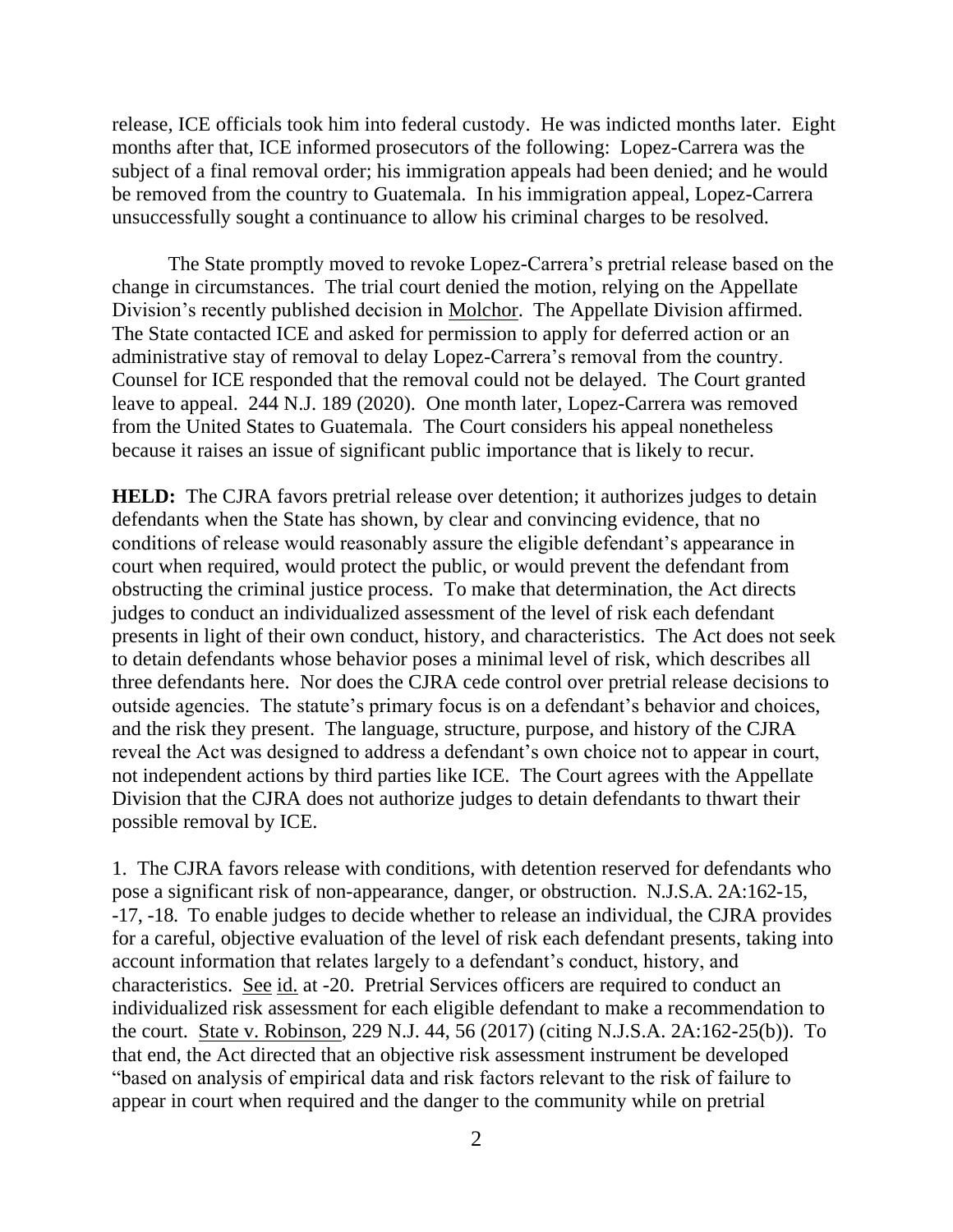release." N.J.S.A. 2A:162-26(c)(1). The risk assessment instrument considers nine factors that also relate to a defendant's behavior, history, and characteristics. See Robinson, 229 N.J. at 62. With those objective details and other relevant information, Pretrial Services prepares a PSA that assesses a defendant's level of risk for failure to appear and for new criminal activity. The PSA also recommends whether to release a defendant, and if so, what conditions of release to impose. Ibid. (pp. 18-22)

2. To determine whether the CJRA authorizes judges to detain defendants who face possible removal, the Court begins with the Act's plain language, which provides for detention when no combination of conditions "would reasonably assure the eligible defendant's appearance in court when required." N.J.S.A. 2A:162-18(a)(1) (emphasis added). The CJRA does not specifically address whether or how judges may consider the intervention of immigration officials, but its text is revealing in other ways. (pp. 23-24)

3. "Appearance" commonly involves action. A defendant's "appearance in court" thus commonly refers to the voluntary act of showing up. Reading the term in the context of the Act reinforces that "appearance" implies a voluntary act by the defendant. First, the other two grounds for detention set forth in N.J.S.A. 2A:162-18(a)(1) -- the risk the defendant might harm someone or obstruct justice -- plainly refer to a defendant's voluntary behavior, permitting the inference that "appearance" likewise refers to a defendant's voluntary act. Second, the risk assessment tool and the statutory factors in N.J.S.A. 2A:162-20 focus on the behavior, characteristics, and history of each defendant. Third, N.J.S.A.  $2A:162-20(c)(1)$  invites judges deciding whether to detain a defendant pretrial to consider a defendant's "record concerning appearance at court proceedings." That relates directly to a defendant's prior voluntary conduct and sheds light on the meaning of the words in section 18, as well as the Legislature's intent. (pp. 24-26)

4. To discern the intent of the Legislature, the Court also considers the meaning of the phrase "appearance in court when required," N.J.S.A. 2A:162-18(a)(1), in light of the statute's overall scheme and purpose. At the outset of the CJRA, the Legislature declared the law "shall be liberally construed to effectuate the purpose of primarily relying upon pretrial release by non-monetary means." N.J.S.A. 2A:162-15. The Act reserves detention for defendants who pose a serious risk of non-appearance, danger, or obstruction. See ibid. Moreover, the Act empowers judges to implement its framework and decide the question of pretrial release. (pp. 26-27)

5. The State argues that pretrial detention is justified when a defendant's risk of removal is certain and imminent. If that were the case, defendants could be detained no matter the nature and circumstances of their eligible offense, the strength of the evidence against them, their record of appearing in court in the past, their ties to and length of residence in the community, their past conduct, or other considerations the Legislature outlined. See N.J.S.A. 2A:162-20. To be clear, here the Court considers individuals who would not otherwise be subject to pretrial detention. Under the State's argument, which assumes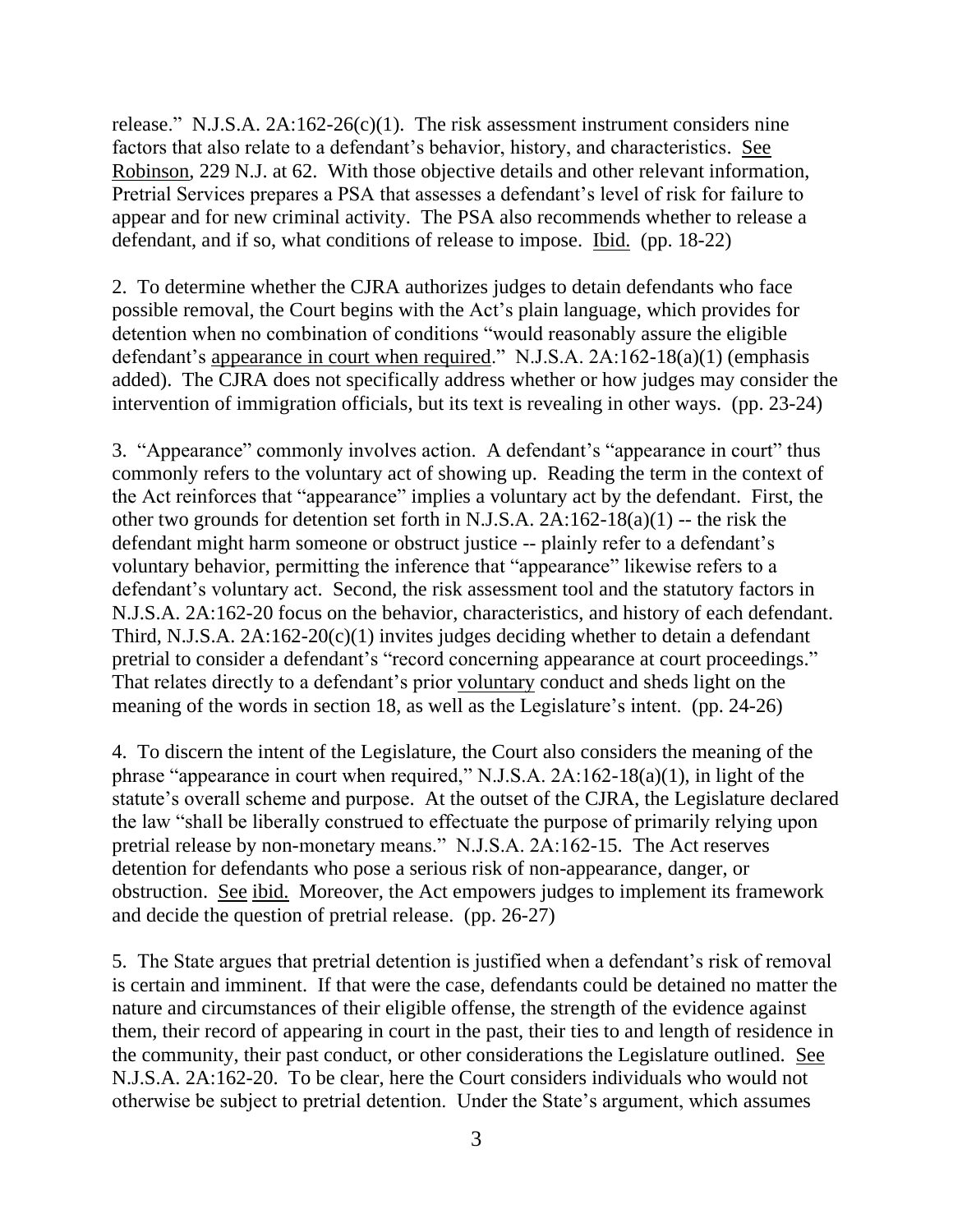that one can be certain when removal is imminent, the single determining factor would be whether immigration officials appeared likely to succeed in their efforts to remove an individual. Such an approach would effectively cede decisions on pretrial release to an outside agency and remove that authority from judges. Trial judges in those cases would in essence be compelled to enter an order of detention. The CJRA, as written, does not provide for that. In the language, structure, and purpose of the CJRA, the Court finds evidence that the Legislature intended to authorize pretrial detention when there is clear and convincing evidence that individual defendants pose a serious risk of non-appearance based on their own conduct, not the acts of third parties like ICE. (pp. 27-29)

6. The Legislature did not debate whether decisions by immigration officials could form the basis for pretrial detention. Three strands in the historical record, however, do shed light on the issue, and two of them imply that an order of detention should be based on a defendant's own behavior. The Court reviews all three strands in detail. (pp. 29-36)

7. The Court does not rely on case law that interprets the federal Bail Reform Act. The federal act differs from the CJRA in this area in two ways, including by expressly providing for consideration of immigration status. See 18 U.S.C. § 3142(d). The New Jersey Legislature declined to address immigration status in the CJRA despite looking to the federal act as a model. In the end, the issue here is about the interpretation of a state statute. The question is not whether the sovereign had the power to act; it is what the law -- as written -- actually authorizes. (pp. 36-37)

8. Another important concern influences the Court's analysis. A bedrock principle of our system of justice is that individuals charged with a crime are presumed innocent. For like reasons, "[i]n our society liberty is the norm, and detention prior to trial or without trial is the carefully limited exception." United States v. Salerno, 481 U.S. 739, 755 (1987). Detention statutes must be narrowly drawn to live up to those basic principles. Id. at 749-50. The Court reviews arguments about the complexities of the removal process and difficulties in predicting the likelihood of deportation, concluding that one thing seems apparent: If the Legislature were to ask judges to consider the likelihood of removal when they decide detention motions, it would be quite challenging to make accurate predictions. Yet judges can order detention only if they find that "clear and convincing evidence" requires that outcome. N.J.S.A. 2A:162-18(a). The legal standard and the realities of immigration proceedings are not easily reconciled. (pp. 37-40)

9. The Appellate Division correctly remanded the cases involving defendants Molchor and Rios to the trial court. At a hearing on remand, just as at an initial detention hearing, trial courts consider a host of factors to assess whether a defendant presents a risk of nonappearance. N.J.S.A. 2A:162-20. A defendant's family ties, length of residence in the community, and community ties all bear on the risk that an individual might choose not to appear in court. Ibid. Ties to another country can likewise inform a court's decision. But a person's immigration status alone cannot be dispositive. Courts must engage in a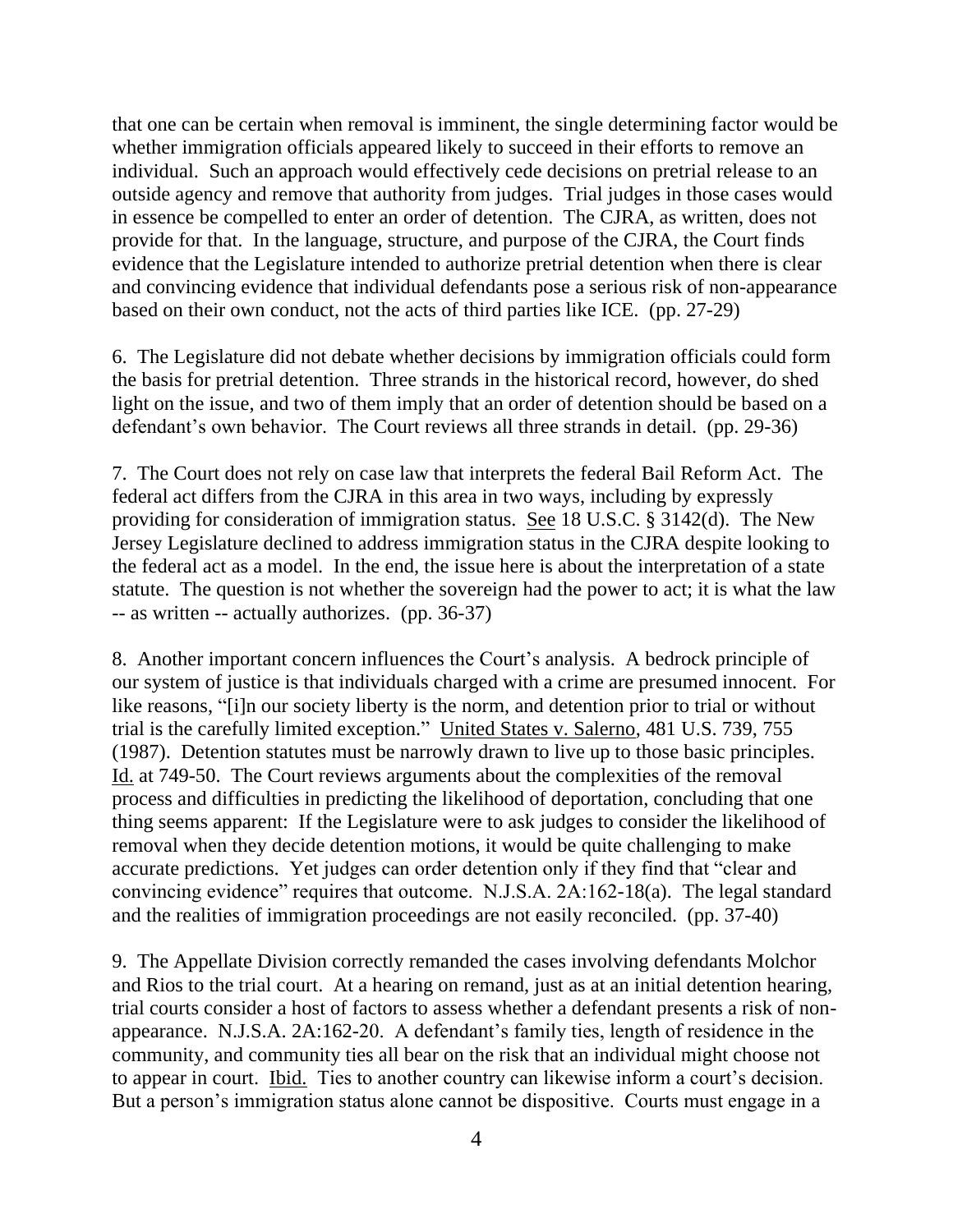fact-specific inquiry that looks beyond status because each person's circumstances - citizens and non-citizens alike -- are different. Non-citizens who have lived here for years, gone to school here, raised families here, and established roots in their communities may pose only a minimal risk of non-appearance. Other non-citizens who arrived recently and have no such connections may pose a much greater risk of non-appearance. In State v. Fajardo-Santos, 199 N.J. 520, 531-32 (2009), the Court invited an inquiry into how non-citizen defendants facing immigration action will decide to respond to their obligation to appear in court, a question that status alone does not answer. But Fajardo-Santos pre-dates the CJRA and is not an interpretive aid for either the Act or the issue now on appeal. (pp. 40-43)

10. The Attorney General could not estimate how many non-citizen defendants who are not detained are deported each year. The State conceded the concern involves "a relatively small total number of cases" in the overall context of pretrial release. Prosecutors can and do seek to defer action and stay removal in appropriate cases so that the criminal process can be completed. It would be preferable for ICE to refrain from deporting defendants while they await trial for many reasons. If removal proceedings occur while a case is pending, the Court urges ICE officials to work with prosecutors to allow pending criminal charges to be resolved. (pp. 43-44)

# **The judgment of the Appellate Division is AFFIRMED in both matters.**

**JUSTICE ALBIN** disagrees with the Court's holding on the grounds that it preempts the State's sovereign authority to prosecute certain defendant aliens for offenses committed in New Jersey and denies crime victims their rights. Justice Albin does not suggest that a detention order can be entered solely because of an alien's status but finds it a different matter when a final order of removal has been entered, no appeals are pending, and ICE has reported that a defendant's removal from the country is certain and imminent. In those circumstances, Justice Albin writes, the State has met its burden that no condition of release "would reasonably assure the eligible defendant's appearance in court when required." N.J.S.A. 2A:162-18(a)(1). In Justice Albin's view, that commonsense interpretation is consistent with the objectives of the CJRA, the State's exercise of its sovereign power, and New Jersey's Victim's Rights Amendment and Crime Victim's Bill of Rights. Justice Albin concludes that it is now for the Legislature to determine whether, in passing the CJRA, it intended to strip state courts of the power to enter detention orders that would prevent the removal of defendant aliens charged with committing crimes in New Jersey.

**JUSTICES LaVECCHIA, PATTERSON, FERNANDEZ-VINA, and SOLOMON join in CHIEF JUSTICE RABNER's opinion. JUSTICE ALBIN, joined by JUSTICE PIERRE-LOUIS, filed a dissent in Lopez-Carrera and concurred in the judgment in Molchor and Rios.**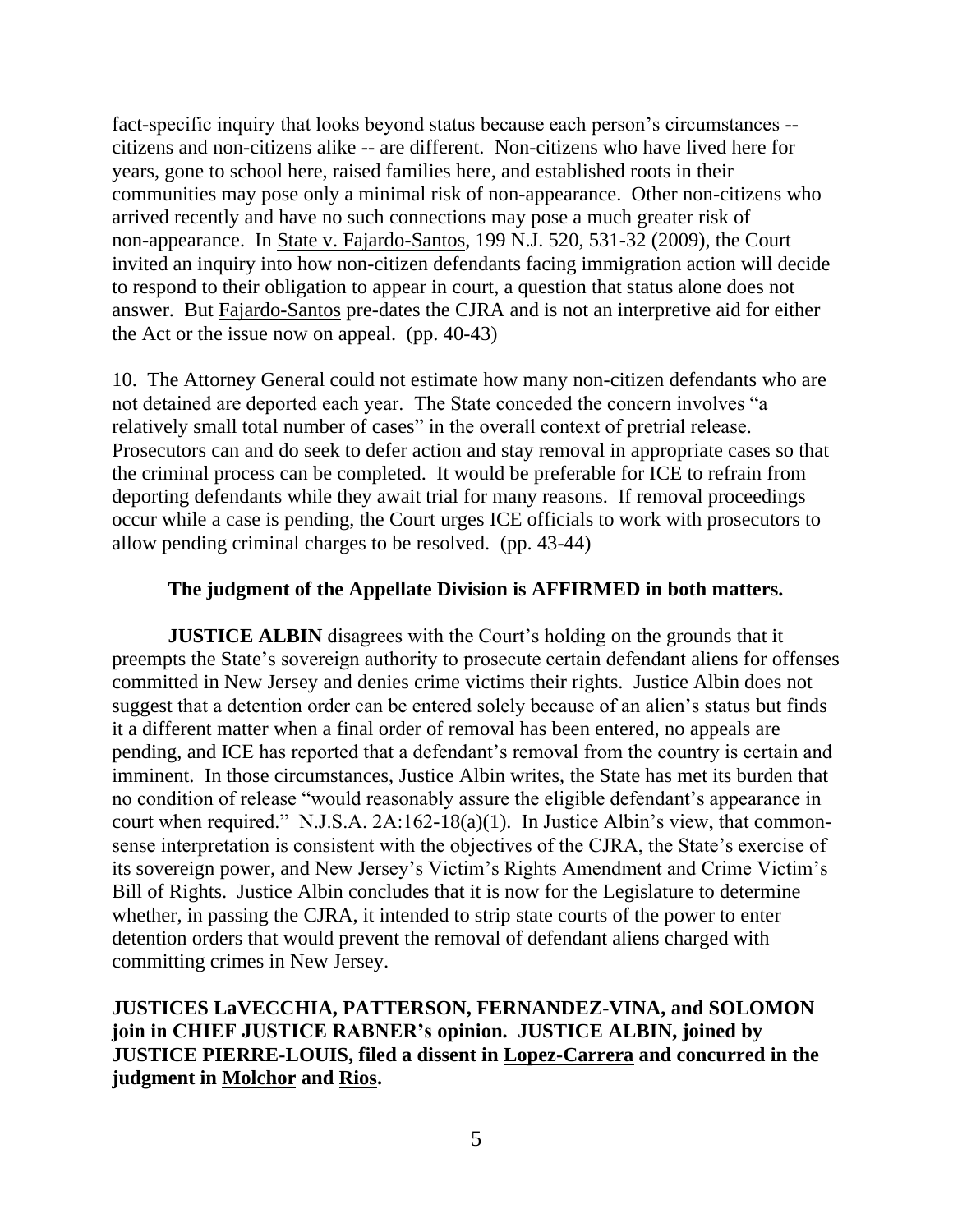# SUPREME COURT OF NEW JERSEY A-8 September Term 2020 A-9 September Term 2020 084750 and 084694

State of New Jersey,

# Plaintiff-Appellant,

v.

Oscar Lopez-Carrera,

Defendant-Respondent.

State of New Jersey,

Plaintiff-Appellant,

v.

Juan C. Molchor,

Defendant-Respondent. \_\_\_\_\_\_\_\_\_\_\_\_\_\_\_\_\_\_\_\_\_\_\_\_\_\_\_\_\_\_\_\_\_\_\_\_\_\_\_\_\_\_\_\_\_\_\_\_\_\_\_\_\_\_\_\_\_\_\_\_\_\_\_

State of New Jersey,

Plaintiff-Appellant,

v.

Jose A. Rios,

Defendant-Respondent.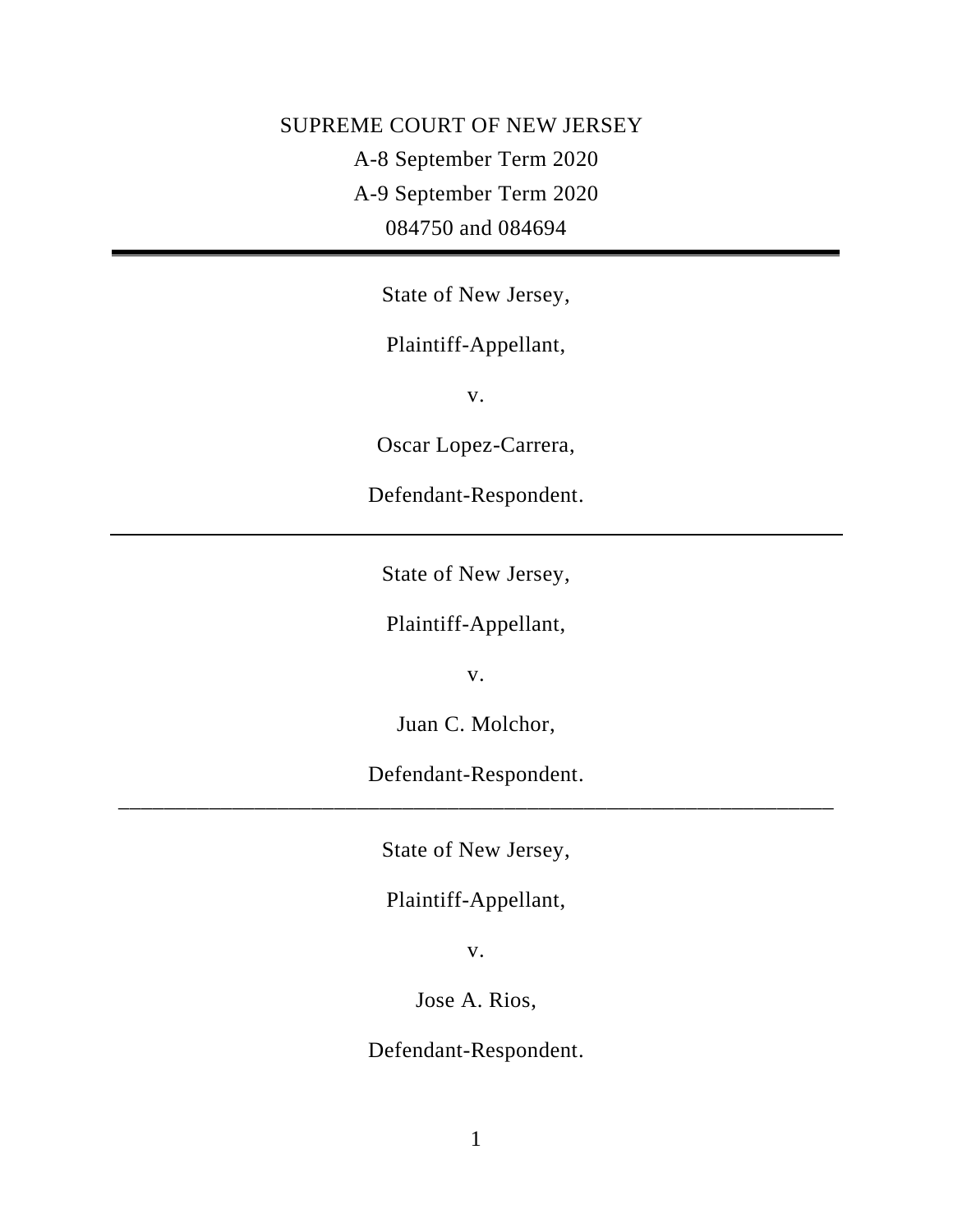# State v. Oscar Lopez-Carrera (A-8-20): On appeal from the Superior Court, Appellate Division.

State v. Juan C. Molchor; State v. Jose A. Rios (A-9-20): On appeal from the Superior Court, Appellate Division, whose opinion is reported at 464 N.J. Super. 274 (App. Div. 2020).

| Argued            | Decided        |  |
|-------------------|----------------|--|
| November 30, 2020 | March 30, 2021 |  |

Paul Heinzel, Assistant Prosecutor, argued the cause for appellant in State v. Lopez-Carrera (A-8-20) (Michael H. Robertson, Somerset County Prosecutor, attorney; Paul Heinzel, of counsel and on the briefs).

Andrew R. Burroughs argued the cause for respondent in State v. Lopez-Carrera (A-8-20) (Bastarrika, Soto, Gonzalez & Somohano, attorneys; Andrew R. Burroughs, John T. Somohano, and Jerard A. Gonzalez, on the briefs).

Dana R. Anton, Special Deputy Attorney General/Acting Assistant Prosecutor, argued the cause for appellant in State v. Molchor; State v. Rios (A-9-20) (Christine A. Hoffman, Acting Gloucester County Prosecutor, attorney; Dana R. Anton, of counsel and on the briefs).

Tamar Y. Lerer, Assistant Deputy Public Defender argued the cause for respondent Jose A. Rios in State v. Molchor; State v. Rios (A-9-20) (Joseph E. Krakora, Public Defender, attorney; Tamar Y. Lerer, of counsel and on the briefs).

Cristina L. Vazquez argued the cause for respondent Juan C. Molchor in State v. Molchor; State v. Rios (A-9-20) (Cristina L. Vazquez, on the brief).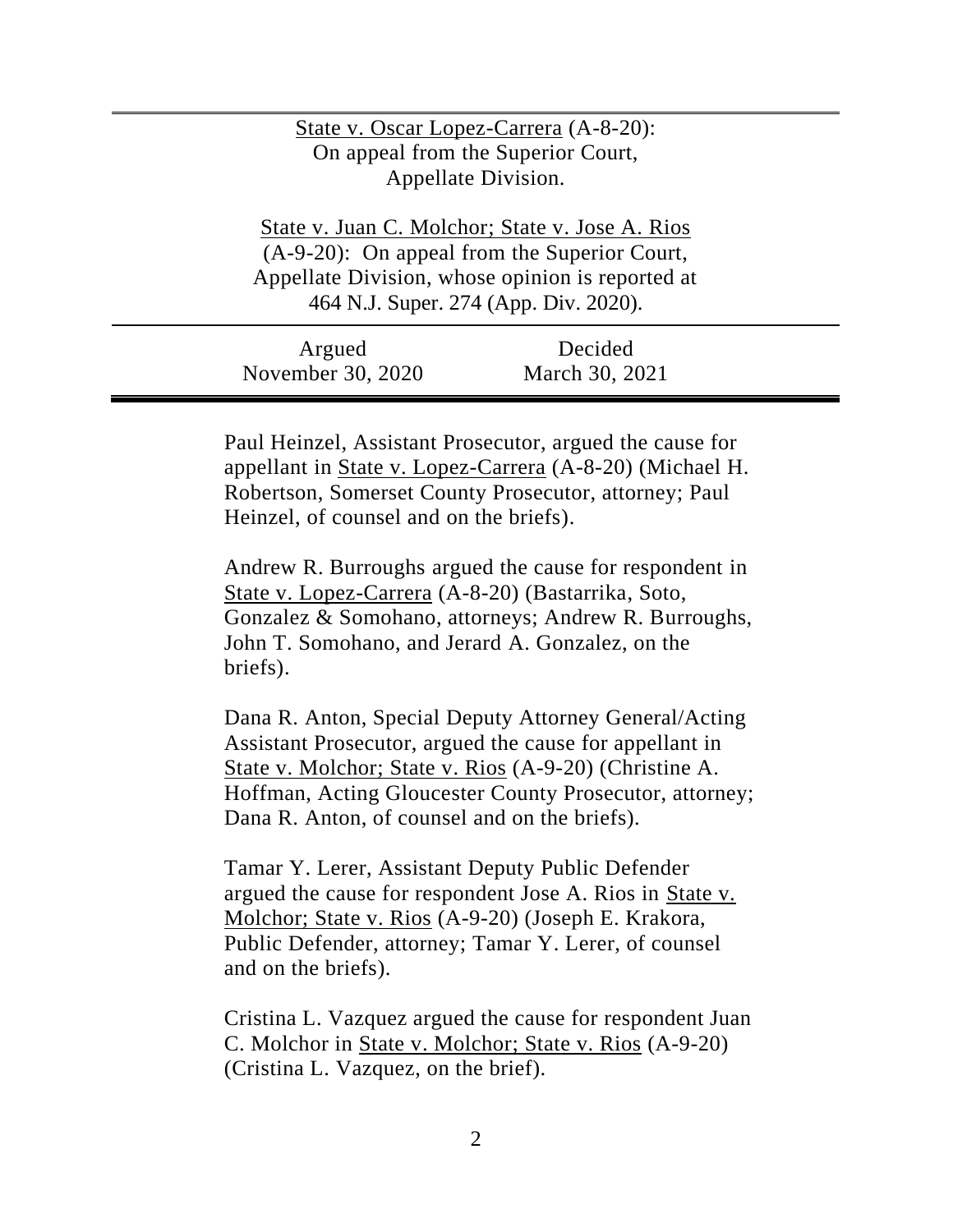Sarah C. Hunt, Deputy Attorney General, argued the cause for amicus curiae Attorney General of New Jersey in State v. Lopez-Carrera (A-8-20) and State v. Molchor; State v. Rios (A-9-20) (Gurbir S. Grewal, Attorney General, attorney; Sarah C. Hunt, of counsel and on the briefs).

Alexander Shalom argued the cause for amicus curiae American Civil Liberties Union of New Jersey in State v. Molchor; State v. Rios (A-9-20) (American Civil Liberties Union of New Jersey Foundation, attorneys; Alexander Shalom, on the brief).

Joanne Gottesman argued the cause for amici curiae Immigration Law Scholars and Clinical Professors in State v. Molchor; State v. Rios (A-9-20) (Rutgers Law School Immigrant Justice Clinic, Boston College Legal Services Civil Rights Clinic, and the Cardozo School of Law Kathryn O. Greenberg Immigration Justice Clinic, attorneys; Joanne Gottesman, Reena Parikh, Haiyun Damon-Feng, of the Washington bar, practicing pursuant to R. 1:21-3(c), and Mauricio E. Norõna, of the New York bar, admitted pro hac vice, on the brief).

Michael Noriega submitted a brief on behalf of amicus curiae Association of Criminal Defense Lawyers of New Jersey in <u>State v. Lopez-Carrera</u> (A-8-20) and <u>State v.</u> Molchor; State v. Rios (A-9-20) (Bramnick Rodriguez Grabas Arnold & Mangan, attorneys; Michael Noriega, on the brief, and Cristina Carreno, of counsel and on the brief).

Richard D. Pompelio submitted a brief on behalf of amicus curiae New Jersey Crime Victims' Law Center in State v. Lopez-Carrera (A-8-20) (New Jersey Crime Victims' Law Center, attorneys; Richard D. Pompelio, of counsel and on the brief).

Eric M. Mark submitted a brief on behalf of amicus curiae American Immigration Lawyers Association –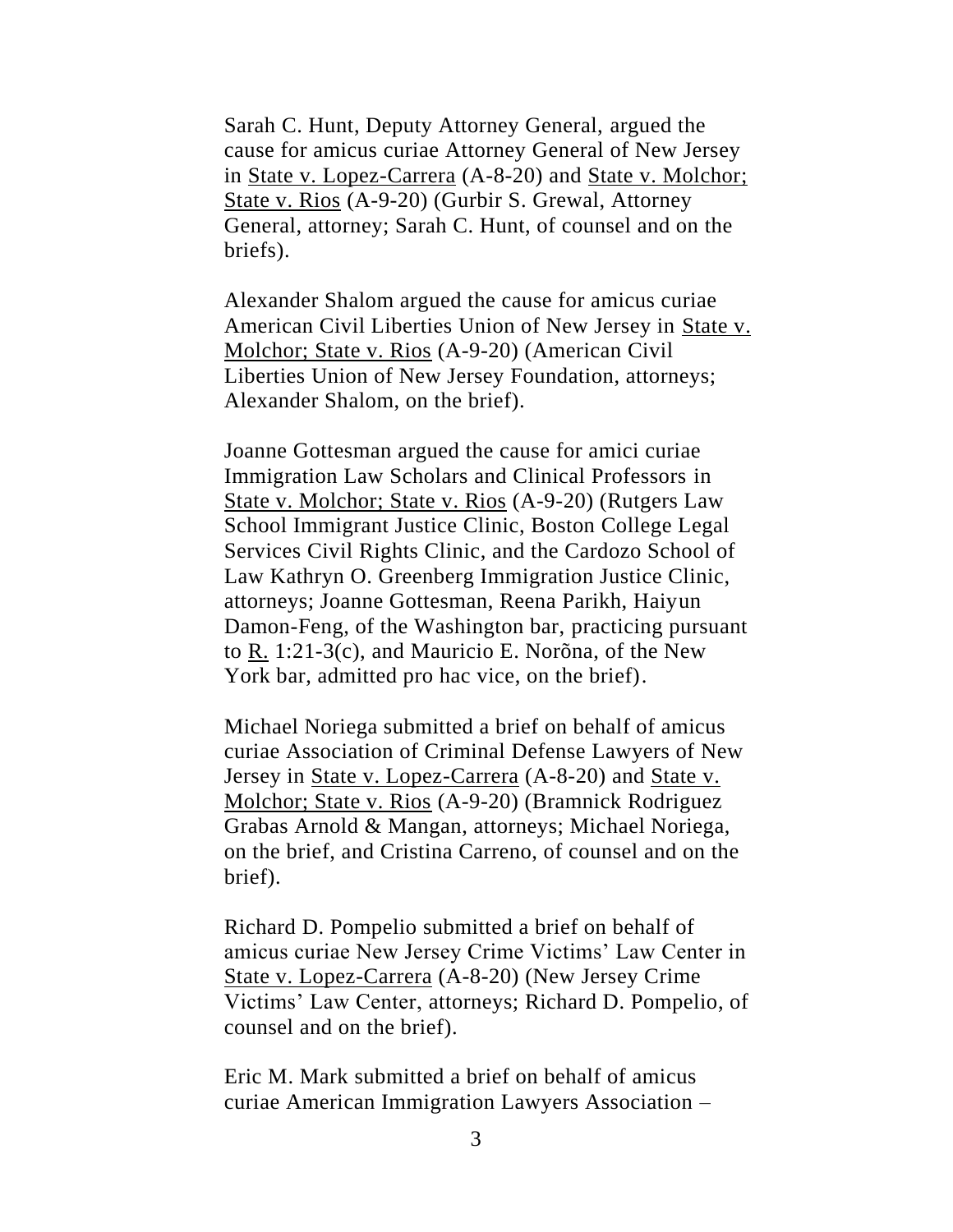New Jersey Chapter in State v. Molchor; State v. Rios (A-9-20) (Eric M. Mark, on the brief).

CJ Griffin submitted a brief on behalf of amici curiae Make the Road New Jersey, Bangladeshi American Women's Development Initiative, Fair and Welcoming Communities Coalition of Somerset County, Faith in New Jersey, First Friends of New Jersey and New York, International Justice Project, MomsRising, National Coalition of Latino Officers, LatinoJustice PRLDEF, Latino American Legal Defense and Education Fund, Law Enforcement Action Partnership, Volunteer Lawyers for Justice, and Wind of the Spirit in State v. Molchor; State v. Rios (A-9-20) (Pashman Stein Walder Hayden, attorneys; CJ Griffin and Rachel E. Simon, on the brief).

Raquiba Huq submitted a brief on behalf of amicus curiae Legal Services of New Jersey in State v. Molchor; State v. Rios (A-9-20) (Legal Services of New Jersey, attorneys; Raquiba Huq, Rachel Salazar, and Melville D. Miller, Jr., on the brief).

Jennifer B. Condon submitted a brief amici curiae on behalf of National Immigration Project of the National Lawyers Guild, Immigrant Defense Project, and Harvard Law School Crimmigration Clinic in State v. Molchor; State v. Rios (A-9-20) (Seton Hall Law School Center for Social Justice, attorneys; Jennifer B. Condon, on the brief).

Susan G. Roy submitted a brief on behalf of amici curiae Round Table of Former Immigration Judges and Former Board of Immigration Appeals Members in State v. Molchor; State v. Rios (A-9-20) (Law Office of Susan G. Roy, attorneys; Susan G. Roy, on the brief).

CHIEF JUSTICE RABNER delivered the opinion of the Court.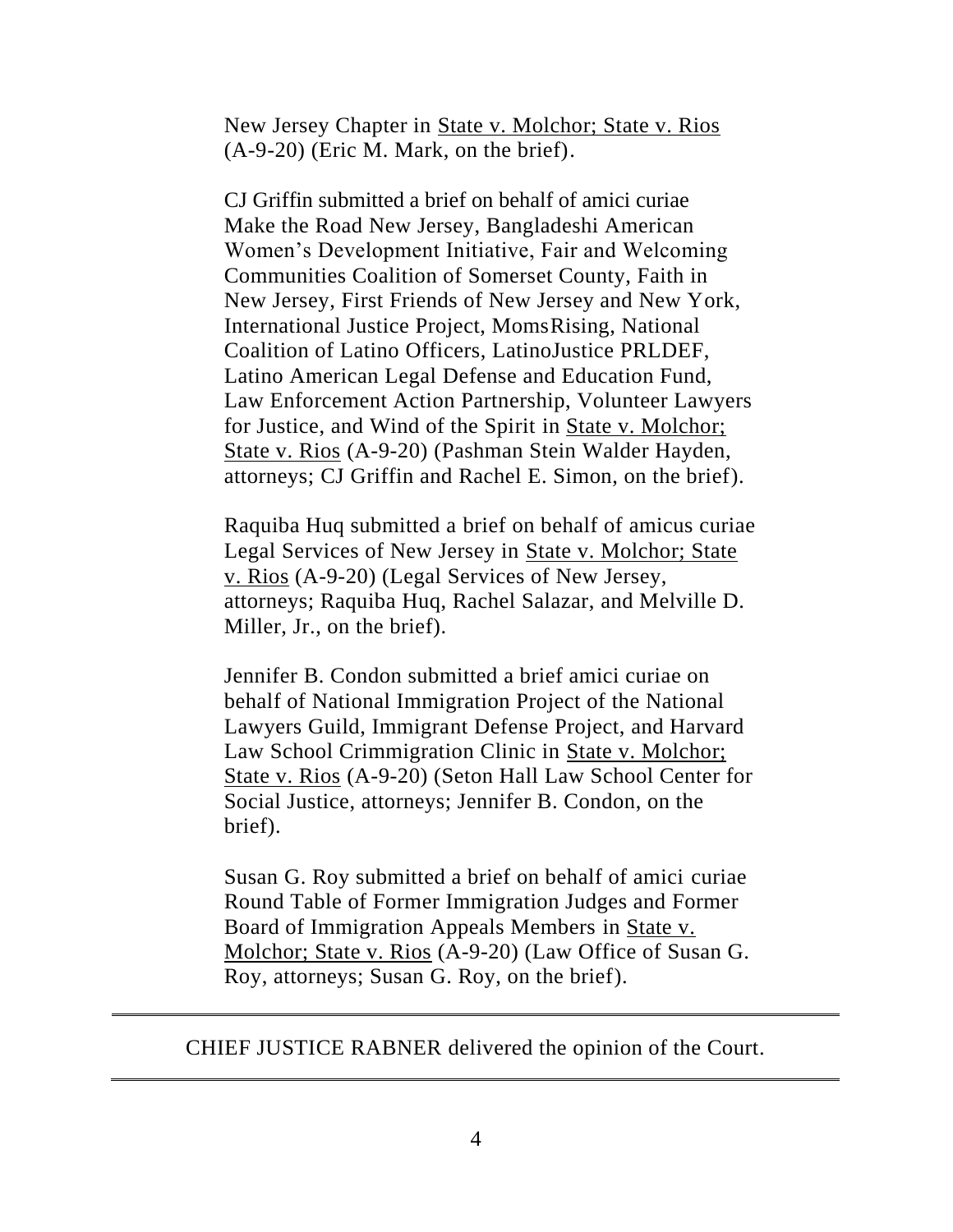These consolidated appeals present a straightforward question: whether the Criminal Justice Reform Act (CJRA or Act), N.J.S.A. 2A:162-15 to -26, empowers judges to detain defendants who are non-citizens to prevent immigration officials from removing them from the country before trial.<sup>1</sup> The statute does not directly answer the question, and the Legislature did not debate the issue. But the language, structure, purpose, and history of the CJRA reveal the Act was designed to address a defendant's own choice not to appear in court, not independent actions by third parties like the U.S. Immigration and Customs Enforcement (ICE).

The CJRA favors pretrial release of defendants over detention. Id. at -15, -17. The law authorizes judges to detain defendants when the State has shown, by clear and convincing evidence, that no conditions of release "would reasonably assure the eligible defendant's appearance in court when required," would protect the public, or would prevent the defendant from obstructing the criminal justice process. Id. at -18(a) (emphasis added). In other words, judges may detain defendants who present a substantial risk in any of those areas.

<sup>&</sup>lt;sup>1</sup> We use the term "non-citizens" in this opinion to refer to individuals who are subject to removal under federal law. The word includes undocumented individuals as well as people who entered the country lawfully but are now in the United States in violation of federal law.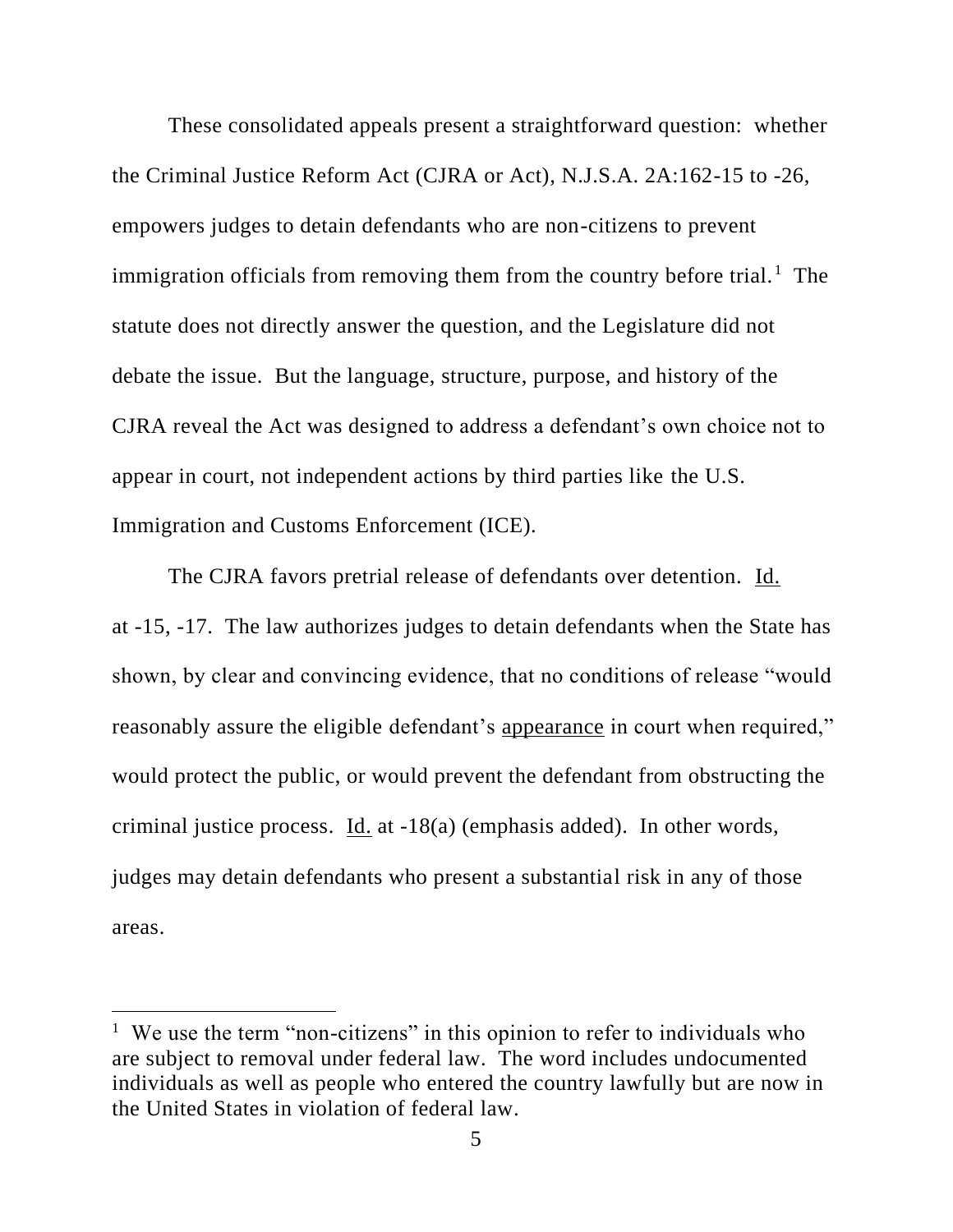To make that determination, the Act directs judges to conduct an individualized assessment of the level of risk each defendant presents in light of their own conduct, history, and characteristics. See State v. Robinson, 229 N.J. 44, 54 (2017); N.J.S.A. 2A:162-20. The Act does not seek to detain defendants whose behavior poses a minimal level of risk, which describes all three defendants involved in these appeals. Nor does the CJRA cede control over pretrial release decisions to outside agencies. The statute's primary focus is on a defendant's behavior and choices, and the risk they present.

The language the Legislature placed in the CJRA supports that conclusion. The key word, "appearance," commonly points to acts or actions people choose to take, not decisions by others that may prevent someone from acting. Related provisions elsewhere in the Act, which offer context, reinforce the law's focus on a defendant's own conduct.

Parts of the legislative history likewise emphasize a defendant's voluntary behavior as the basis for pretrial detention. For example, a report on criminal justice reform that the Legislature relied on, as well as an interpretive statement for the voters that accompanied the proposed constitutional amendment to allow for pretrial detention, both focus on a defendant's choices, not conduct by others, as grounds for detention. The State and the Attorney General contend that an amendment to an earlier draft of the bill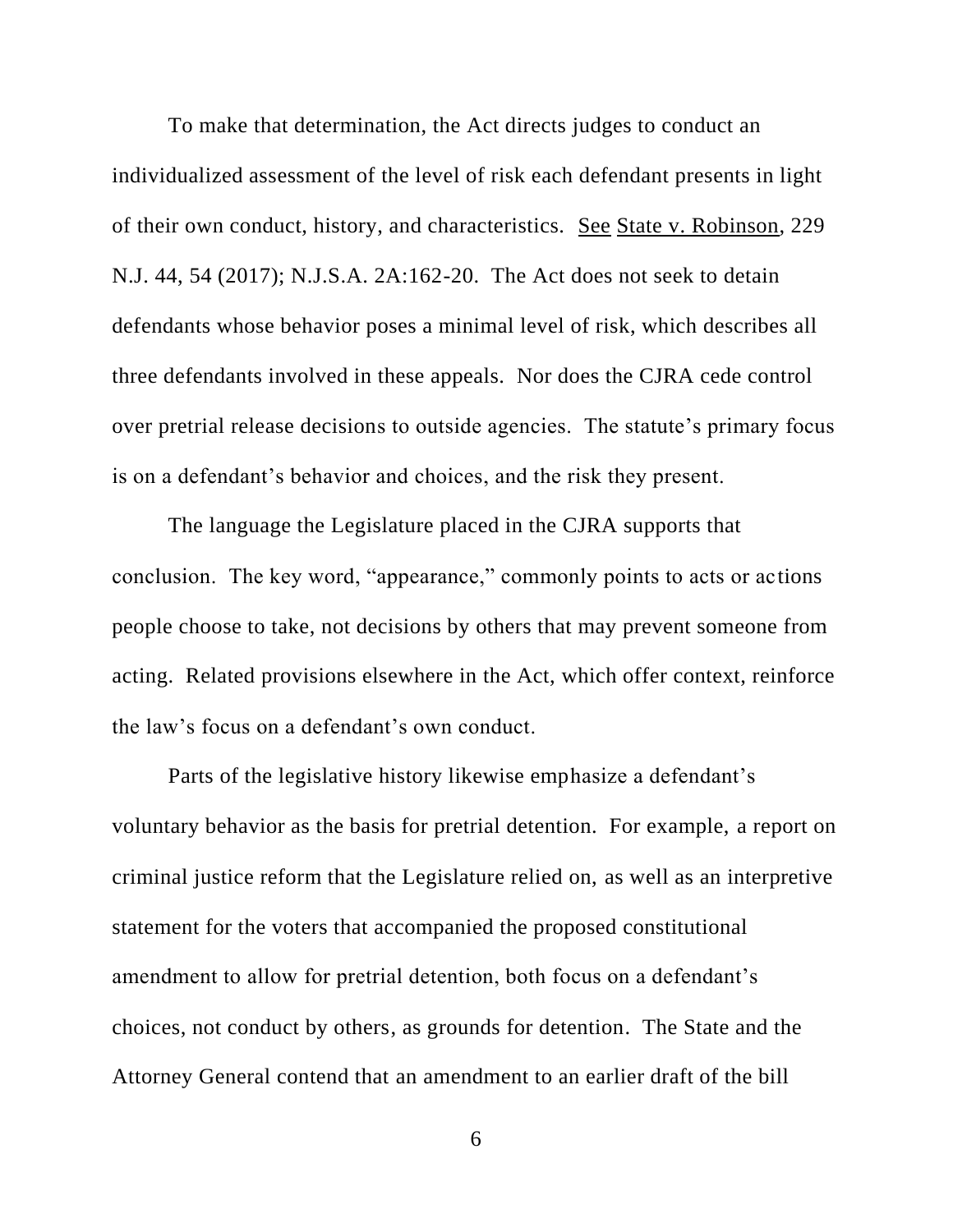conclusively demonstrates the Legislature authorized detention of defendants who might fail to appear in court through no act of their own. It does not. Other reasons more persuasively account for the amendment, which the Legislature itself did not explain.

Here, the question before the Court affects a relatively small number of cases. All of them involve individuals who would not otherwise be detained as high-risk defendants. In other words, the cases involve people whose own behavior and history do not present a serious risk of non-appearance, danger, or obstruction. Individuals would be detained solely because of their immigration status and the risk ICE might remove them -- a risk that is difficult to measure because removal decisions are highly discretionary and involve complex legal issues.

The record reveals the Legislature did not discuss or set a policy for those individuals. Although the Legislature looked to the federal Bail Reform Act when it drafted the CJRA, it chose not to include language about immigration status that appears in the federal statute.

Courts are obligated to give effect to the Legislature's intent, not to craft a policy on an issue the Legislature has not addressed. See State v. S.B., 230 N.J. 62, 67-68 (2017). We agree with the Appellate Division that the language of the Act, coupled with its history, does not authorize judges to detain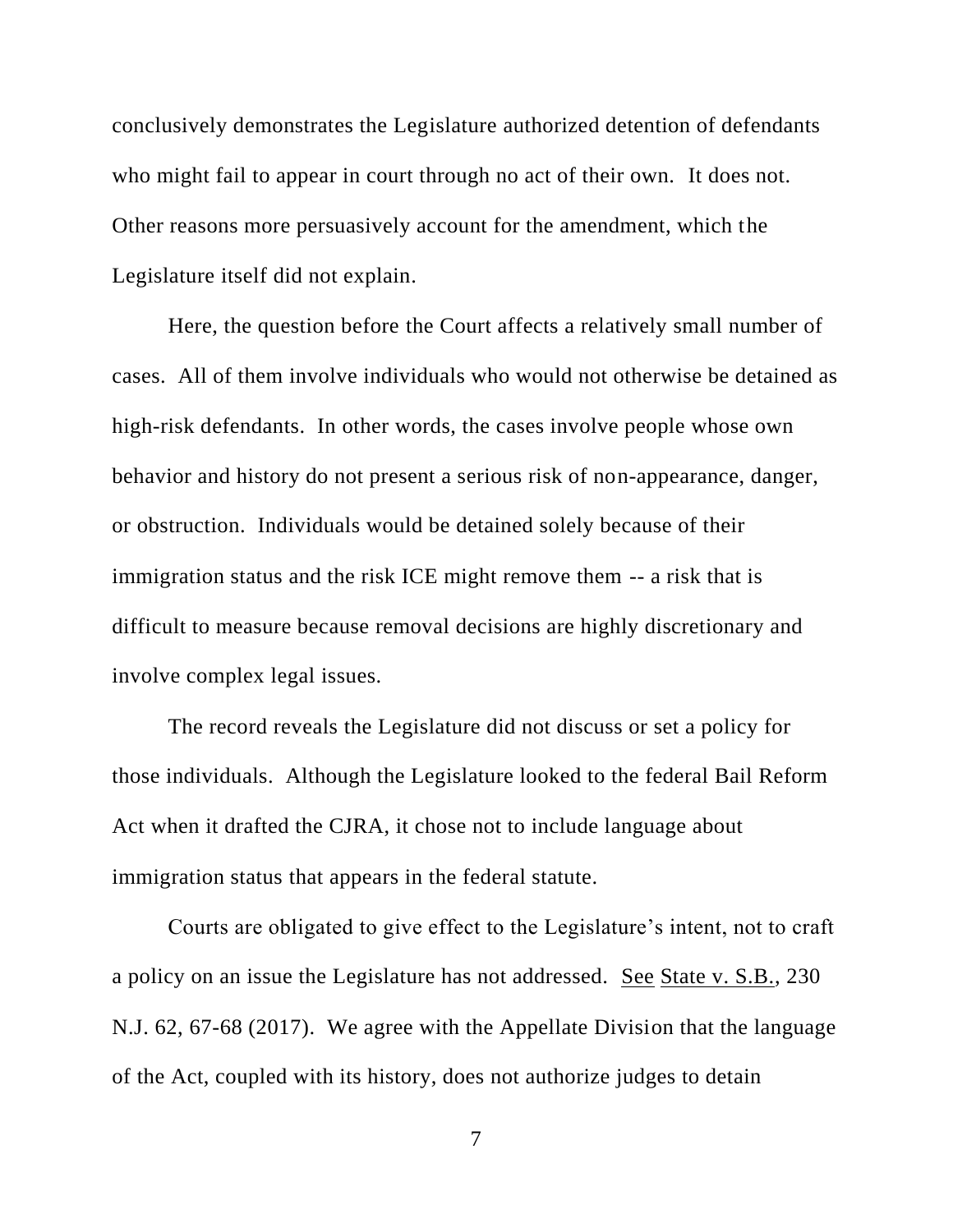defendants to thwart their possible removal by ICE. We therefore affirm the judgment of the Appellate Division.

Federal law provides for coordination between federal prosecutors and immigration officials after a non-citizen is arrested. 18 U.S.C. § 3142(d). Our criminal justice system functions best when the State has an opportunity to present its proofs to try to enforce the law, when defendants who stand accused can defend themselves in court, and when victims and witnesses can be heard and treated with dignity and respect. We therefore encourage ICE to coordinate with State prosecutors and allow the criminal justice system to complete its work while charges are pending against non-citizens in state court.

#### I.

#### A.

On January 8, 2020, defendants Juan Molchor and Jose Rios were arrested and charged with second-degree aggravated assault, N.J.S.A. 2C:12-  $1(b)(1)$ , and fourth-degree criminal mischief, N.J.S.A.  $2C:17-3(a)(1)$ . They allegedly punched and struck an acquaintance over the head with beer bottles at a party. The victim reportedly suffered a severe laceration and lost consciousness. As defendants left the party, they allegedly damaged two cars.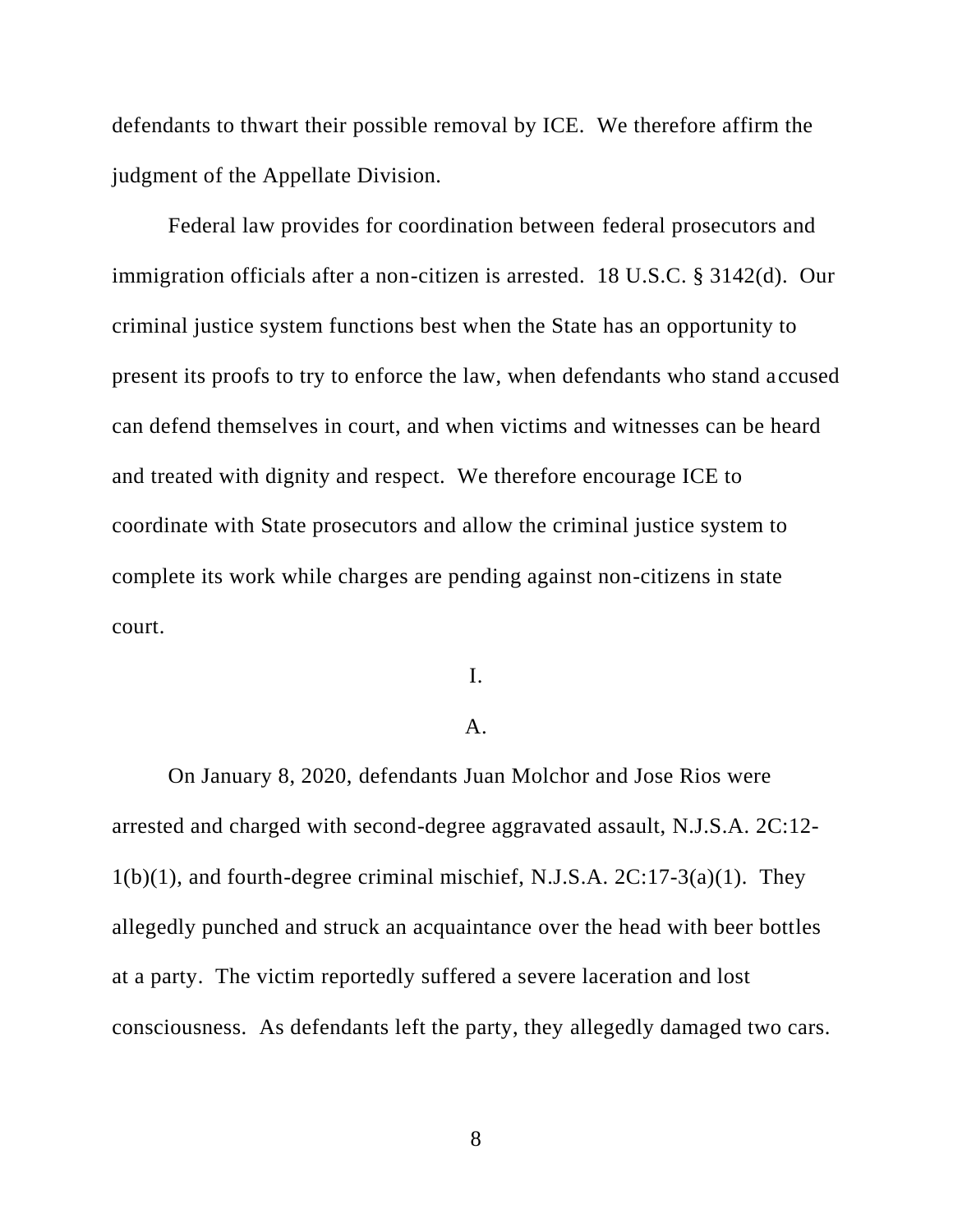Pretrial Services prepared Public Safety Assessments (PSAs) for both defendants. The PSAs rated both defendants 1 out of 6 for failure to appear, the lowest level of risk, and 2 out of 6 for new criminal activity. Neither defendant had any pending charges, prior convictions, prior failures to appear, or prior juvenile adjudications. Pretrial Services recommended that both defendants be released with monthly reporting as a condition.

The State moved for pretrial detention in each case. The State claimed defendants posed a flight risk because they were undocumented immigrants. Although the State presented no evidence that ICE was interested in either defendant, the prosecutor argued that if they were detained by ICE, the victim would be deprived of any relief. The State also claimed defendants might retaliate against the victim because they lived within five minutes of him.

Defense counsel stressed defendants' clean history and low risk scores and asked the court to release both individuals. Counsel added that release conditions could include a no-contact order to protect the victim. In the case of defendant Molchor, counsel emphasized it was "extremely unfair" for the State to "dangl[e]" the possibility of an ICE detainer without having contacted ICE.

The trial court ordered Molchor and Rios detained pretrial. The court observed that Rios was "an admitted, undocumented illegal alien which raises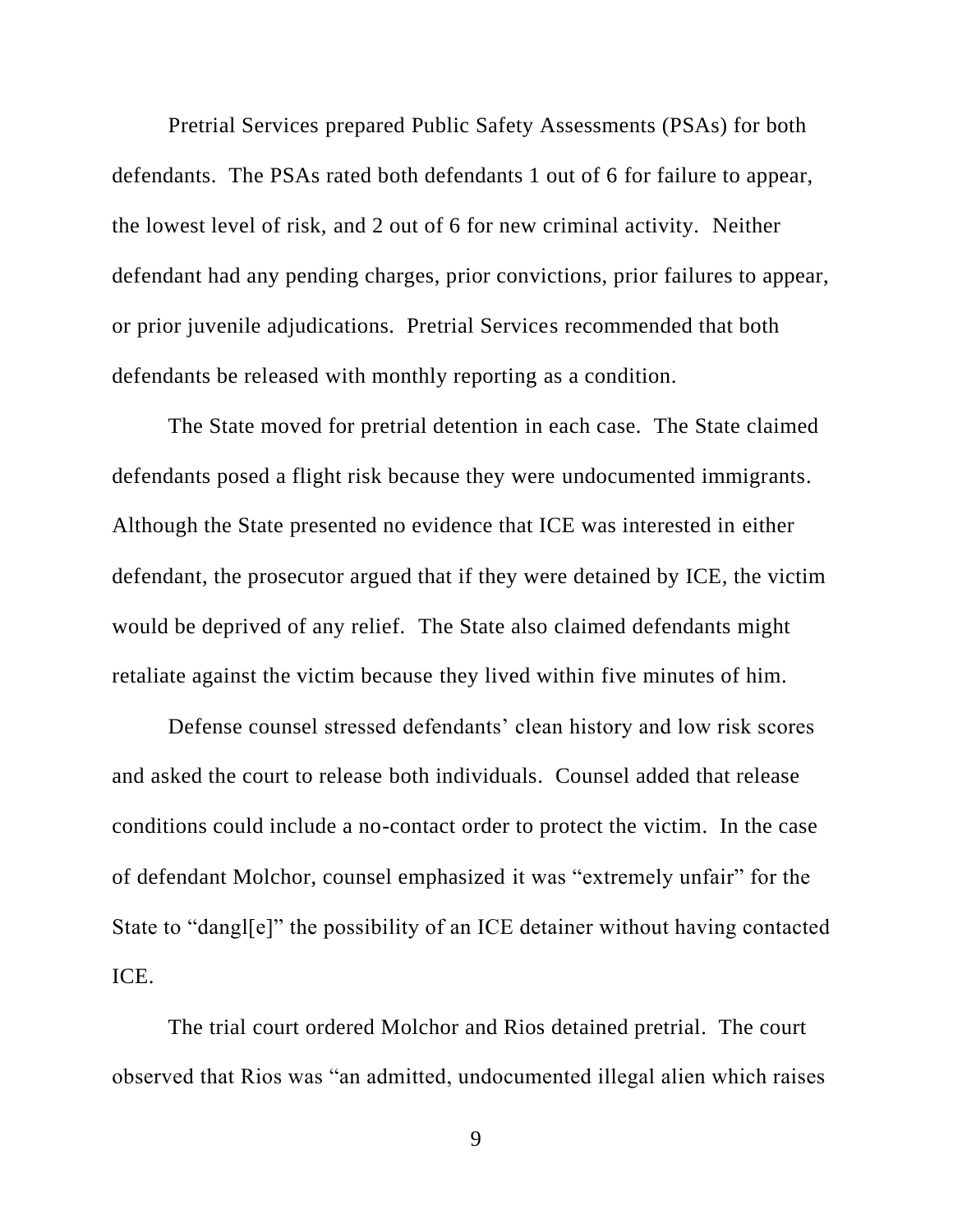major concerns for whether he's going to be here to answer to these charges." The court made similar comments about Molchor. But for their immigration status, the court noted, both defendants would likely have been released. The judge also referred to the seriousness of the charges and expressed concerns about contact with the victim. In both written detention orders, the court included a single finding of fact to justify detention: "Particular circumstances, specifically, defendant is an illegal alien."

Defendants appealed, and the Appellate Division consolidated the two cases. In a thoughtful opinion by Judge Ostrer, the Appellate Division reversed and remanded both cases. State v. Molchor, 464 N.J. Super. 274, 280 (App. Div. 2020). In short, the Appellate Division concluded that "the risk of a defendant's failure to appear justifying detention [under the CJRA] must arise from the defendant's own misconduct, not the independent acts of a separate arm of government." Ibid.

The court found that the Act's plain language did not resolve the issue but, when read in context, could be "plausibly construe[d] . . . to require a defendant's volitional act" to justify detention. Id. at 289 (noting that other grounds for detention set forth in N.J.S.A. 2A:162-18 -- threatening safety or obstructing the criminal justice process -- require volitional acts).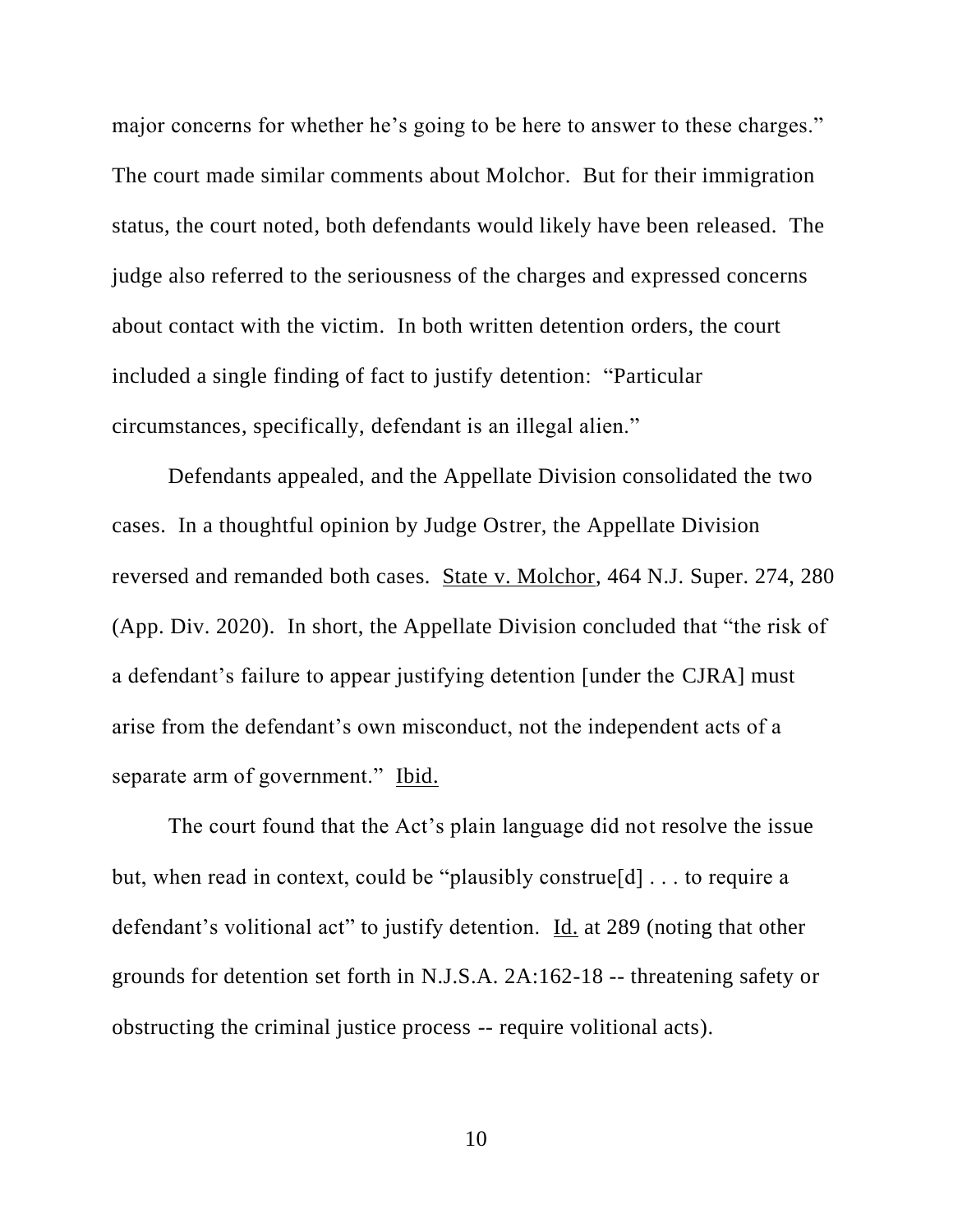The court also relied on the language of the interpretive statement to the constitutional amendment, which referred to a defendant's "return" to court - a volitional act. Id. at 290 (citing S. Con. Res. 128, 216th Leg. (2014)). The Appellate Division found that a report of the Joint Committee on Criminal Justice, which the Legislature cited, lent further support in that the report focused on a defendant's pretrial misconduct as a way to measure a person's risk level. Ibid. The report notably equated "nonappearance" and "flight" as a single form of misconduct to be considered. Id. at 291.

The Appellate Division was not persuaded that an amendment to the bill -- which replaced a reference that a defendant "will flee" with "will not appear in court as required" -- implied that the Legislature intended "to authorize detention to manage the risk of a defendant's non-volitional failure to appear." Id. at 292. The Legislature did not explain the reason for the change, which "[c]onceivably" was meant to allow prosecutors to seek detention when defendants chose not to appear but did not flee. Ibid.

In addition, the court found support in federal case law that interpreted the federal Bail Reform Act. Id. at 293-95. Among other cases, the court cited United States v. Santos-Flores, 794 F.3d 1088, 1091 (9th Cir. 2015), for its holding that "the risk of nonappearance referenced in 18 U.S.C. § 3142 must involve an element of volition."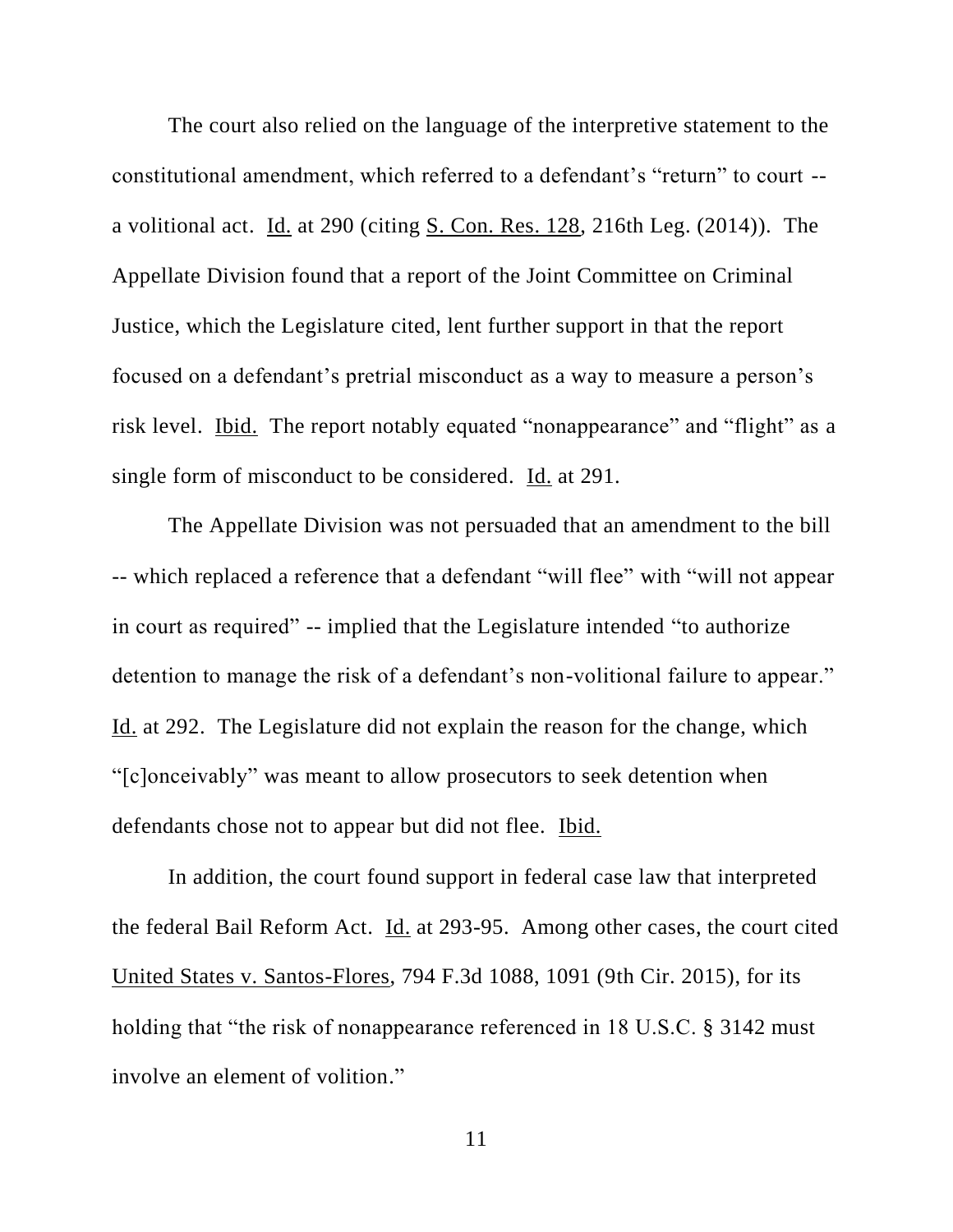In the end, the Appellate Division "conclude [d] that the Legislature ... intended that a defendant may be detained based on the risk of non-appearance only if it arises from the defendant's own misconduct or volitional act" -- and not "to thwart federal immigration action." Molchor, 464 N.J. Super. at 296.

The court remanded both cases for reconsideration and directed the trial judge "to weigh the risk of non-appearance arising only from defendants' own potential misconduct or volitional acts." Id. at 297. The Appellate Division also vacated the trial court's finding "that defendants posed an unmanageable risk" of retaliation to the alleged victim, which the record did not support, or that Rios posed a risk of danger. Ibid.

On July 10, 2020, after new detention hearings, Molchor and Rios were both released on conditions. The Appellate Division and this Court denied the State's emergent applications for a stay. The State's motion for a stay in the ordinary course was denied by both courts as well.

We granted the State's motion for leave to appeal. 244 N.J. 187 (2020). The Attorney General and the American Civil Liberties Union of New Jersey (ACLU) appeared as amici curiae before the Appellate Division and continued to participate in this appeal. See R. 1:13-9(d). We also granted a number of individual and joint applications to appear as amicus curiae.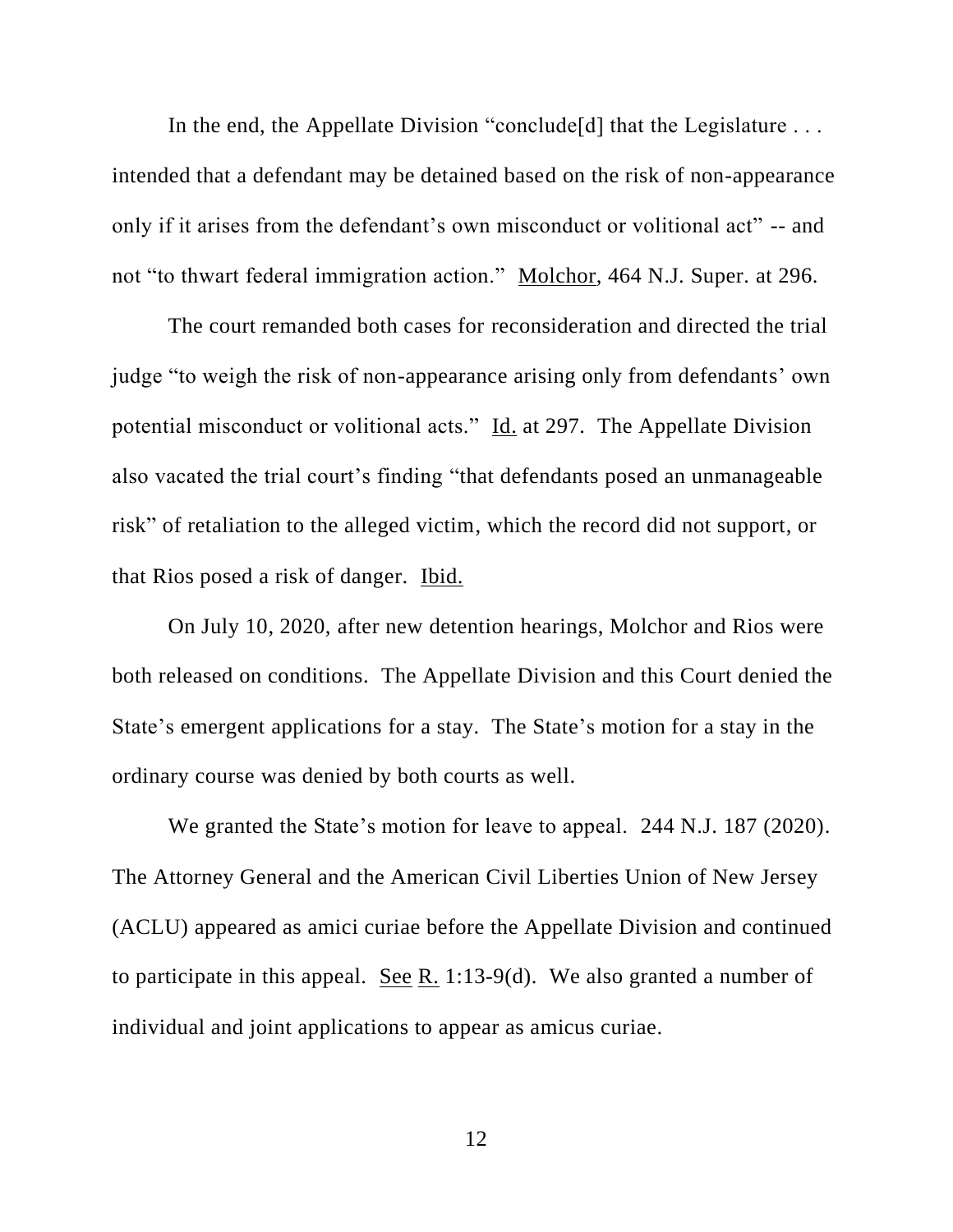B.

On June 12, 2019, defendant Oscar Lopez-Carrera was charged in a complaint with second-degree attempted sexual assault, N.J.S.A. 2C:5-1(a)(1) and 2C:14-2(c)(4), and fourth-degree criminal sexual contact, N.J.S.A. 2C:14- 3(b). The charges related to an alleged attempted sexual assault of a minor. On or about the same day, ICE lodged a detainer against Lopez-Carrera.<sup>2</sup>

Like Molchor and Rios, Lopez-Carrera had no prior convictions or other pending charges, and no prior failures to appear. The PSA rated him at the lowest level of risk, 1 out of 6, for both failure to appear and new criminal activity. Pretrial Services recommended that Lopez-Carrera be released on his own recognizance.

The State did not initially move for pretrial detention, and Lopez-Carrera was released on conditions on June 13, 2019. Immediately upon his release from county jail, ICE officials took him into federal custody, where he remained afterward. A grand jury in Somerset County returned an indictment against defendant for essentially the same charges on October 2, 2019.

<sup>&</sup>lt;sup>2</sup> An ICE detainer "serves to advise another law enforcement agency that [ICE] seeks custody of an alien presently in the custody of that agency, for the purpose of arresting and removing the alien. The detainer is a request that such agency advise [ICE], prior to release of the alien, in order for [ICE] to arrange to assume custody  $\ldots$ ." 8 C.F.R. § 287.7(a).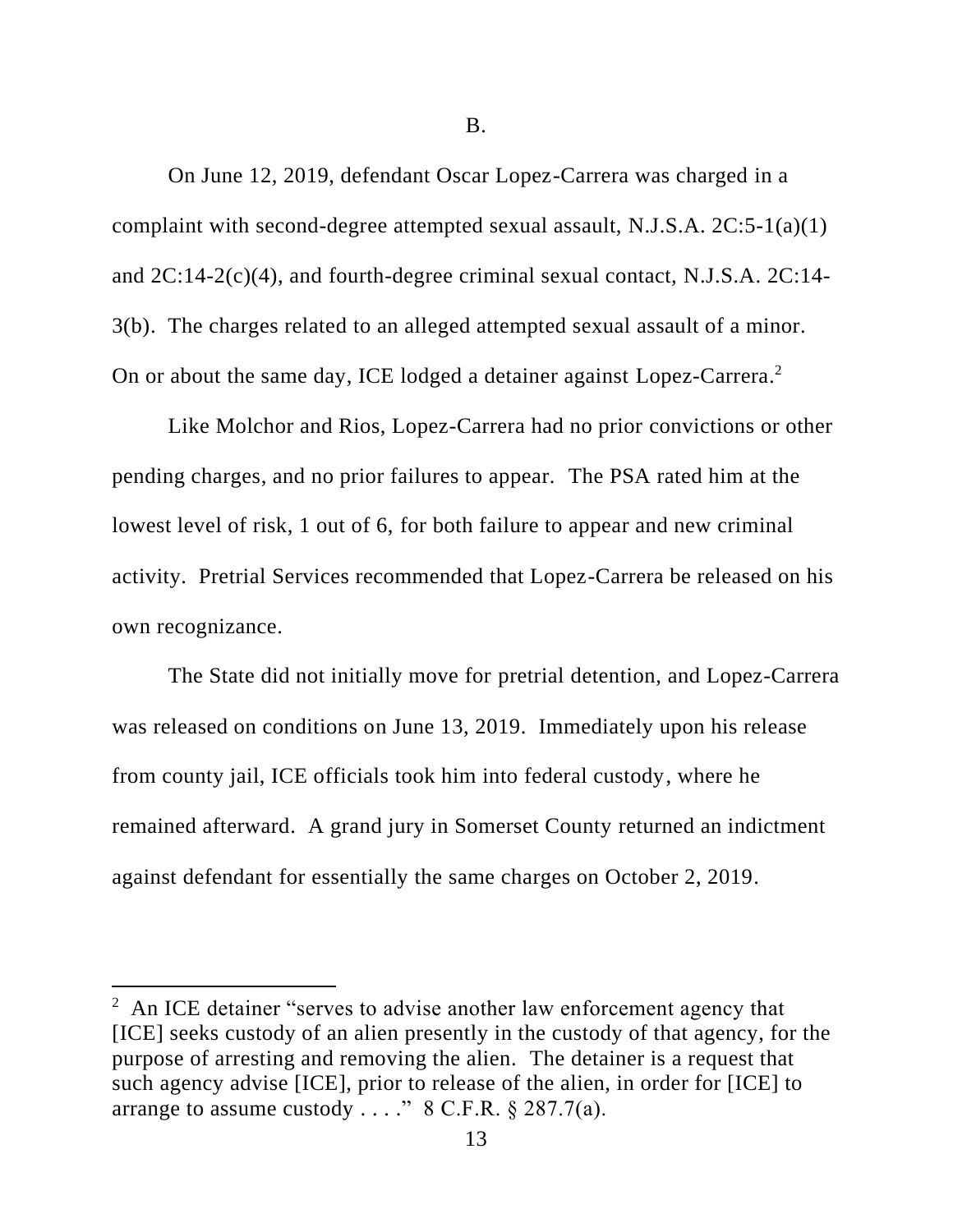Eight months later, on June 9, 2020, ICE informed prosecutors of the following: Lopez-Carrera was the subject of a final removal order; his immigration appeals had been denied; and he would be removed from the country to Guatemala. In his immigration appeal, Lopez-Carrera unsuccessfully sought a continuance to allow his criminal charges to be resolved.

The State promptly moved to revoke Lopez-Carrera's pretrial release on June 11, 2020 based on the change in circumstances, pursuant to Rule 3:4A(b)(3). On July 16, 2020, the trial court denied the motion. Relying on the Appellate Division's recently published decision in Molchor, the trial court explained that Lopez-Carrera's risk of non-appearance arose from the federal government's intervention, not defendant's own volitional acts.

The same day, the State sought leave to file an emergent appeal and certified that Lopez-Carrera would be deported to Guatemala on the next available flight. The Appellate Division granted leave to appeal and summarily affirmed the trial court's order, citing Molchor. We denied the State's emergent application for a stay on July 24, 2020.

The State then contacted ICE and asked for permission to apply for deferred action or an administrative stay of removal to delay Lopez-Carrera's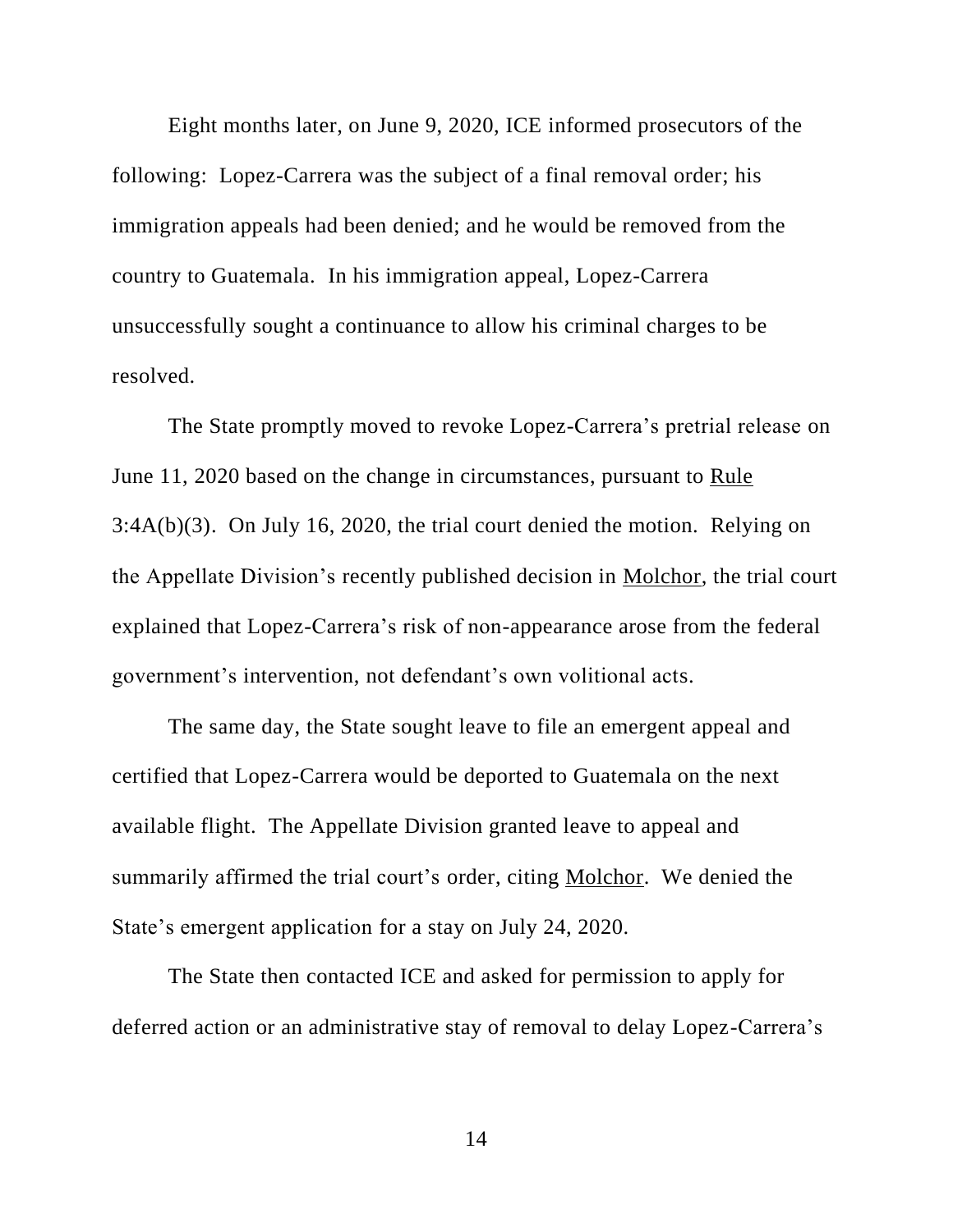removal from the country. Counsel for ICE responded that the removal could not be delayed.

We granted leave to appeal on September 21, 2020. 244 N.J. 189 (2020). We also granted several applications to appear as amicus curiae.

On October 21, 2020, Lopez-Carrera was removed from the United States to Guatemala. We consider his appeal nonetheless because it raises an issue "of significant public importance [that] is likely to recur." State v. Cassidy, 235 N.J. 482, 491 (2018) (quoting State v. Gartland, 149 N.J. 456, 464 (1997)).

# II.

Because the parties' arguments are substantially similar in all three cases, we consider them together.

The State argues that the Appellate Division improperly imposed a volitional act requirement on the CJRA, which neither the plain language nor the legislative history of the statute established. Such a requirement, the State contends, would allow defendants to be removed before they could be brought to justice. The State argues that when a defendant's deportation becomes "certain and imminent," pretrial detention is warranted to "reasonably assure the eligible defendant's appearance in court," consistent with N.J.S.A. 2A:162- 18(a). The State, as well as other advocates, offers a multi-part test to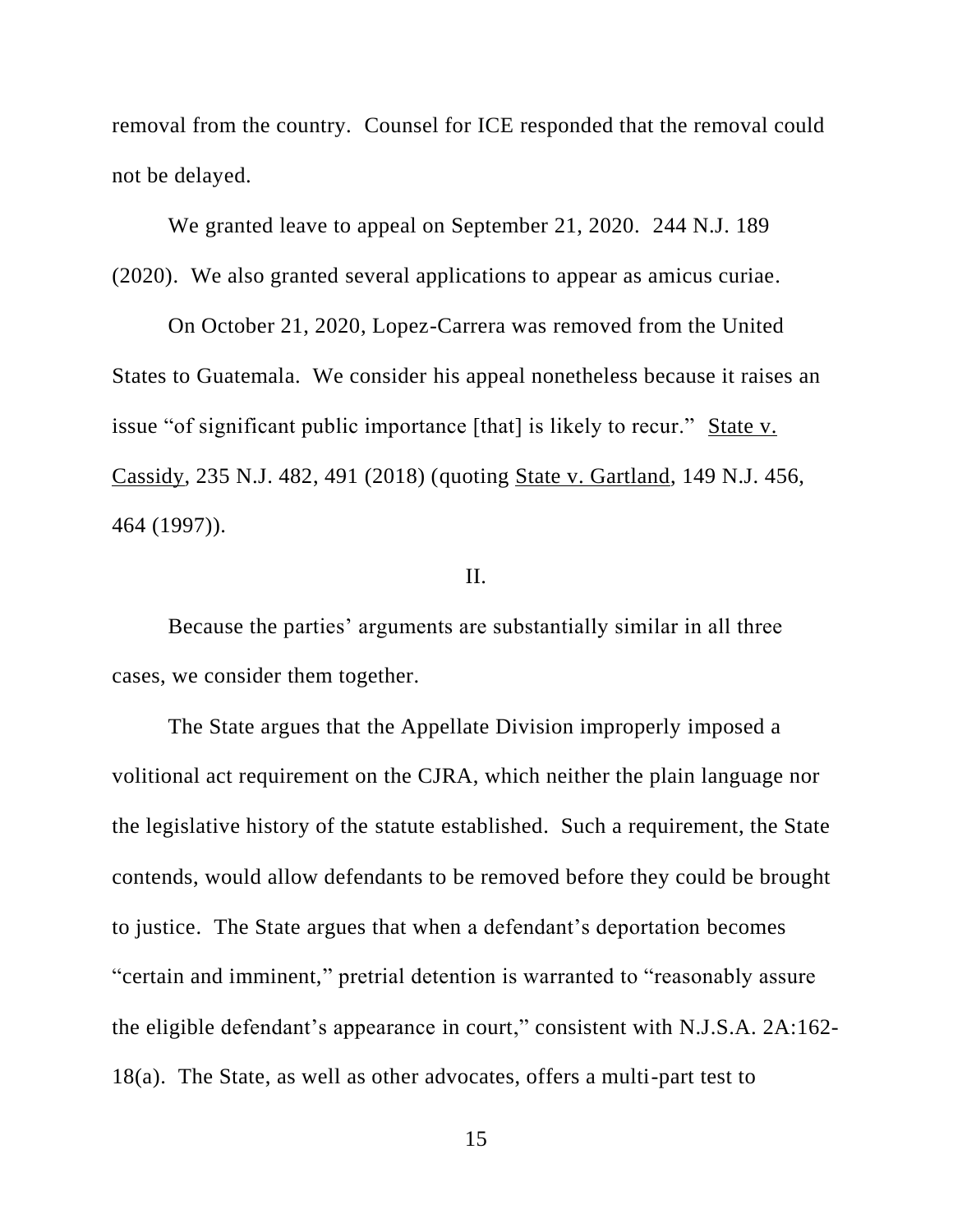determine when removal is sufficiently certain and imminent to justify detention.

The Attorney General, as an amicus, largely echoes the State's position. The Attorney General stresses that courts should focus on the likelihood that a defendant will appear at trial, not who is to blame for a defendant's failure to appear.

Defendants counter that the Appellate Division properly interpreted the CJRA. They contend that the risk of non-appearance in the statute does not encompass the risk of deportation; it extends only to the risk that a defendant will voluntarily choose to not appear. Defendants add that state court judges are not equipped to evaluate the risk of deportation because of the complexities of immigration law and the immense amount of discretion ICE has.

The ACLU supports defendants' position. The ACLU emphasizes the Act does not permit pretrial detention on the basis that defendants may be forced to miss a court date against their will. The ACLU also contends that allowing pretrial detention based solely on immigration status raises serious constitutional concerns.

The Association of Criminal Defense Lawyers of New Jersey, as amicus, likewise agrees with the Appellate Division's analysis. In addition, the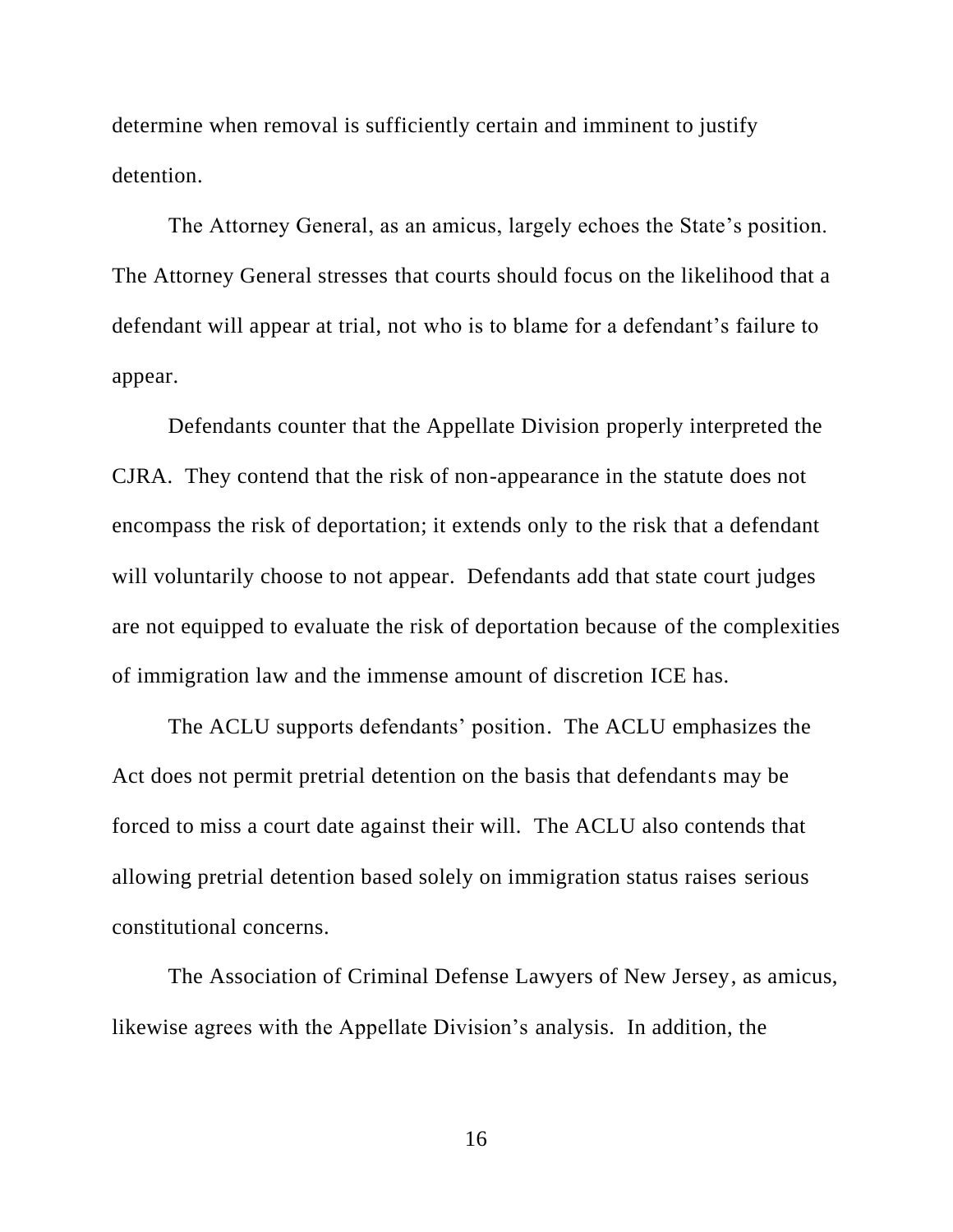Association asks the Court to adopt a rule that would permit defendants subject to removal to stipulate to pretrial detention.

Other amici presented thoughtful submissions as well. The New Jersey Crime Victims' Law Center, like the State, argues that the Appellate Division's ruling will result in manifest injustice to victims and fails to respect their rights.

A group of fifty immigration law scholars and clinical professors (Professors), and a second group of twenty-five former immigration judges and members of the Board of Immigration Appeals (Former Judges), submitted comprehensive overviews of the immigration process. They highlight the complex, dynamic, and discretionary nature of the removal process and argue that state trial courts are ill-equipped to evaluate a defendant's likelihood of removal, which is too speculative even for experts to predict. They submit that a civil immigration detainer, like an individual's immigration status, is not a reliable indicator that a person will be removed from the country.

The American Immigration Lawyers Association (AILA) and the National Immigration Project of the National Lawyers Guild, the Immigrant Defense Project, and the Harvard Law School Crimmigration Clinic echo concerns about how difficult it is to forecast the risk of removal for a noncitizen. AILA adds that permitting pretrial detention based on a person's risk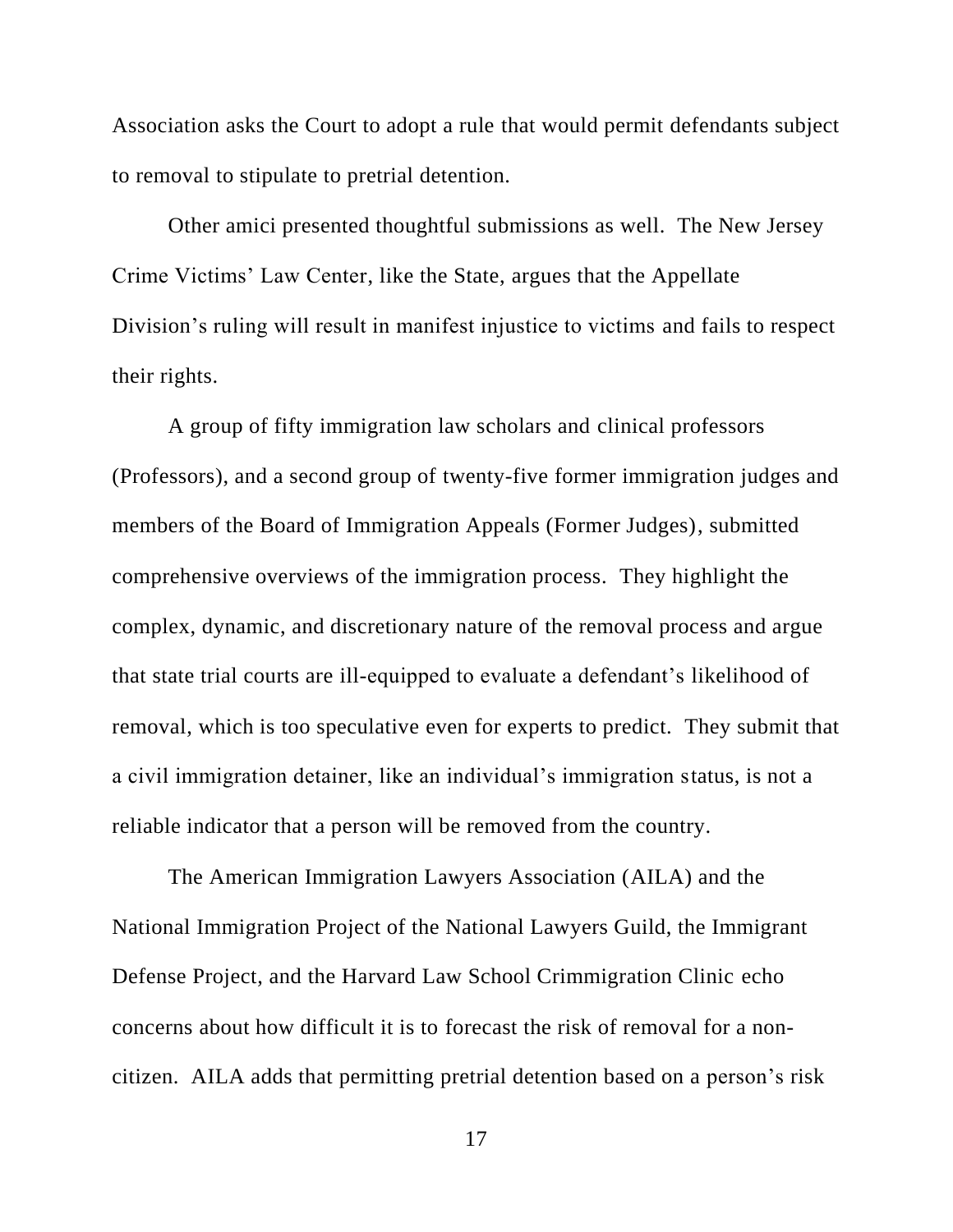of removal will have the disproportionate effect of incarcerating low-level offenders, the vast majority of whom are recommended for release under the CJRA.

Finally, Legal Services of New Jersey (LSNJ) and Make the Road New Jersey, joined by twelve other organizations (Make the Road), highlight the consequences of pretrial detention for non-citizens, their families, and their communities. LSNJ also challenges the need for pretrial detention given the avenues non-citizens have to resolve their criminal cases while in ICE custody. Make the Road adds that allowing pretrial detention based on immigration status undermines trust in law enforcement in immigrant communities and makes it harder for law enforcement to investigate and prosecute crimes.

#### III.

The CJRA marked a significant change in New Jersey's approach to pretrial release. Previously, the criminal justice system relied heavily on the use of monetary bail. The new law favors release with conditions, with detention reserved for defendants who pose a significant risk of nonappearance, danger, or obstruction. N.J.S.A. 2A:162-15, -17, -18.

To enable judges to decide whether to release an individual, the CJRA provides for a careful, objective evaluation of the level of risk each defendant presents. See Robinson, 229 N.J. at 54. We reviewed the Act's purpose and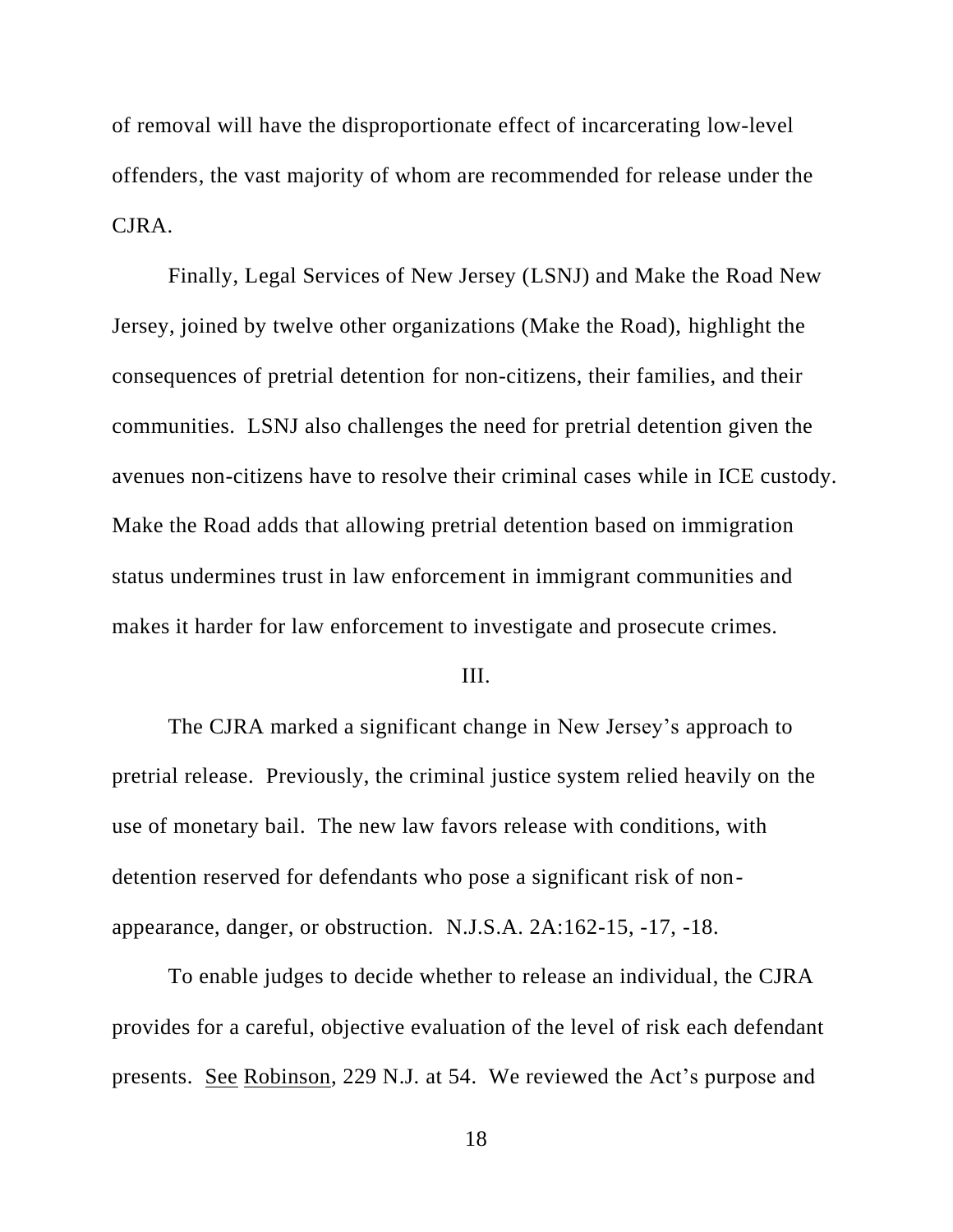provisions in Robinson. See id. at 52-62. In this appeal, we briefly recount aspects of the CJRA that concern pretrial detention.

As noted earlier, the Act relies primarily on pretrial release, accompanied by non-monetary conditions, to "reasonably assure" three aims: (1) a defendant's "appearance in court when required"; (2) that the defendant will not endanger "the safety of any other person or the community"; and (3) that the defendant "will not obstruct or attempt to obstruct the criminal justice process." N.J.S.A. 2A:162-15. When a prosecutor files a motion, a court may order pretrial detention if it finds by "clear and convincing evidence" that no combination of conditions would reasonably achieve those aims. N.J.S.A.  $2A:162-15, -18(a)$ .

A prosecutor may seek pretrial detention when a defendant has been charged with one of a number of serious offenses listed in the statute. See N.J.S.A.  $2A:162-19(a)(1)$  to  $(a)(6)$ . In addition, prosecutors can move for pretrial detention for any other offense if -- tracking the above language -- they "believe[] there is a serious risk that" the defendant "will not appear in court as required," "will pose a danger to any other person or the community," or "will obstruct or attempt to obstruct justice, or threaten, injure, or intimidate, or attempt to threaten, injure or intimidate, a prospective witness or juror." N.J.S.A. 2A:162-19(a)(7).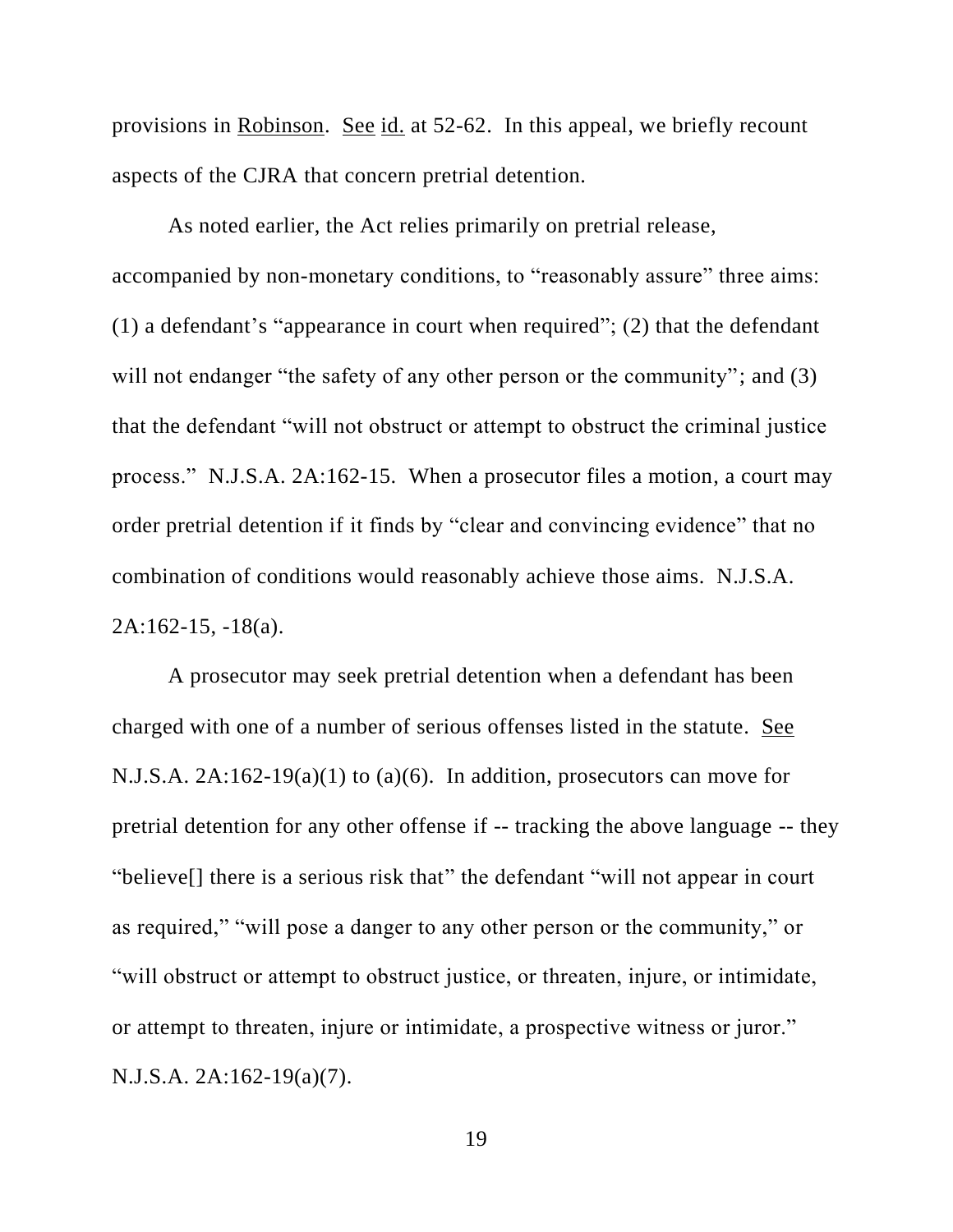To assess a motion for detention, the trial court "may take into account

information" that relates largely to a defendant's conduct, history, and

characteristics:

a. The nature and circumstances of the offense charged;

b. The weight of the evidence against the eligible defendant, except that the court may consider the admissibility of any evidence sought to be excluded;

c. The history and characteristics of the eligible defendant, including:

> (1) the eligible defendant's character, physical and mental condition, family ties, employment, financial resources, length of residence in the community, community ties, past conduct, history relating to drug or alcohol abuse, criminal history, and record concerning appearance at court proceedings; and

> (2) whether, at the time of the current offense or arrest, the eligible defendant was on probation, parole, or on other release pending trial, sentencing, appeal, or completion of sentence for an offense under federal law, or the law of this or any other state;

d. The nature and seriousness of the danger to any other person or the community that would be posed by the eligible defendant's release, if applicable;

e. The nature and seriousness of the risk of obstructing or attempting to obstruct the criminal justice process that would be posed by the eligible defendant's release, if applicable; and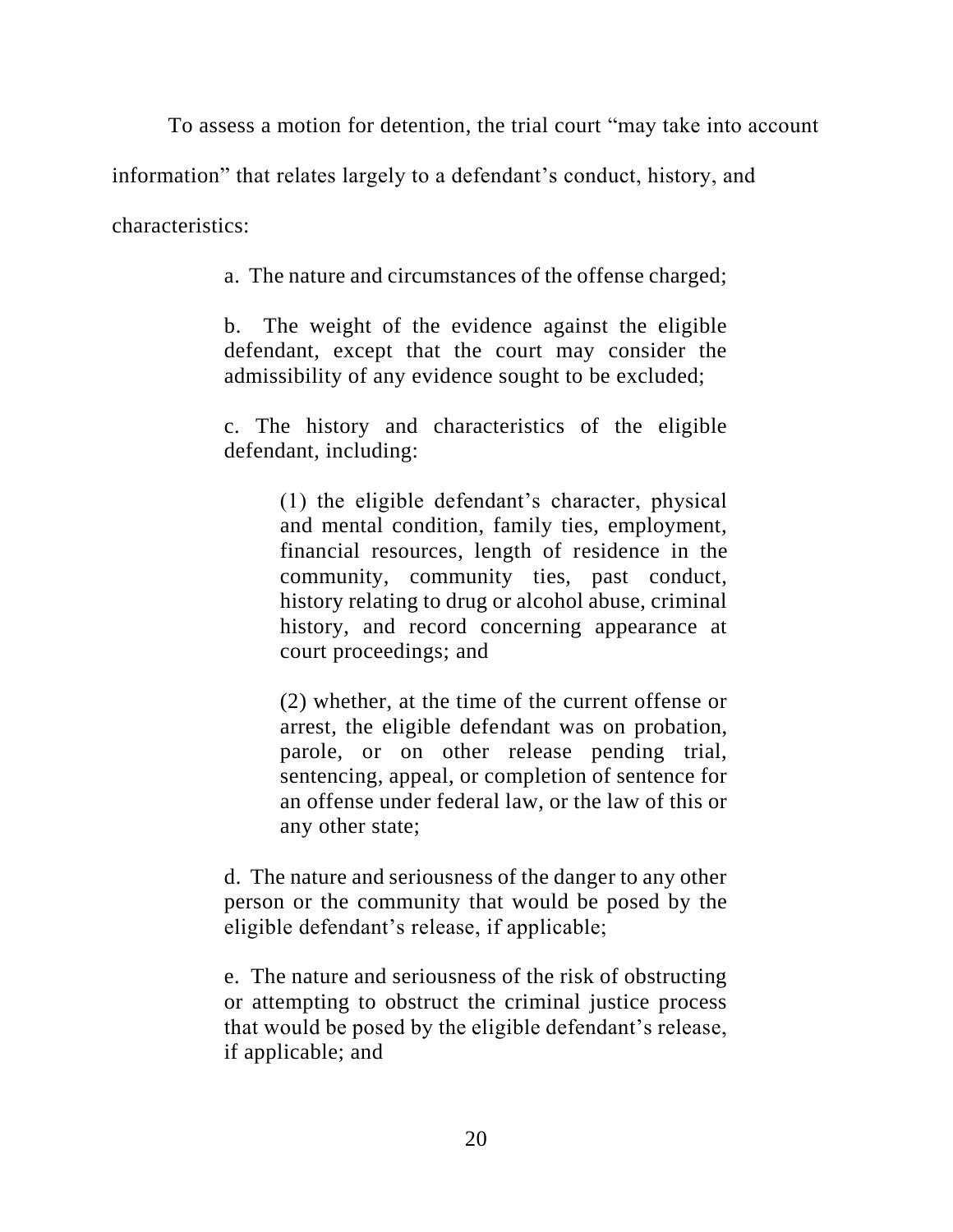f. The release recommendation of the pretrial services program obtained using a risk assessment instrument . . . .

[N.J.S.A. 2A:162-20.]

Section 25 of the Act establishes a statewide Pretrial Services Program. Pretrial Services officers are required to conduct an individualized risk assessment for each eligible defendant in order to make a recommendation to the court. Robinson, 229 N.J. at 56 (citing N.J.S.A. 2A:162-25(b)). To that end, the Act directed that an objective risk assessment instrument be developed -- "based on analysis of empirical data and risk factors relevant to the risk of failure to appear in court when required and the danger to the community while on pretrial release" -- for Pretrial Services officers to use. N.J.S.A.  $2A:162-26(c)(1)$ .

The risk assessment instrument considers nine factors that also relate to a defendant's behavior, history, and characteristics:

> (1) the defendant's age at the time of the current offense; (2) whether the offense is violent and, if so, whether the defendant is age 20 or older; (3) any additional pending charge(s) at the time of the current offense; and whether the defendant has any prior (4) disorderly persons convictions, (5) indictable convictions, (6) violent convictions, (7) failures to appear pretrial in the past two years or (8) more than two years ago, or (9) sentences of incarceration of fourteen days or more.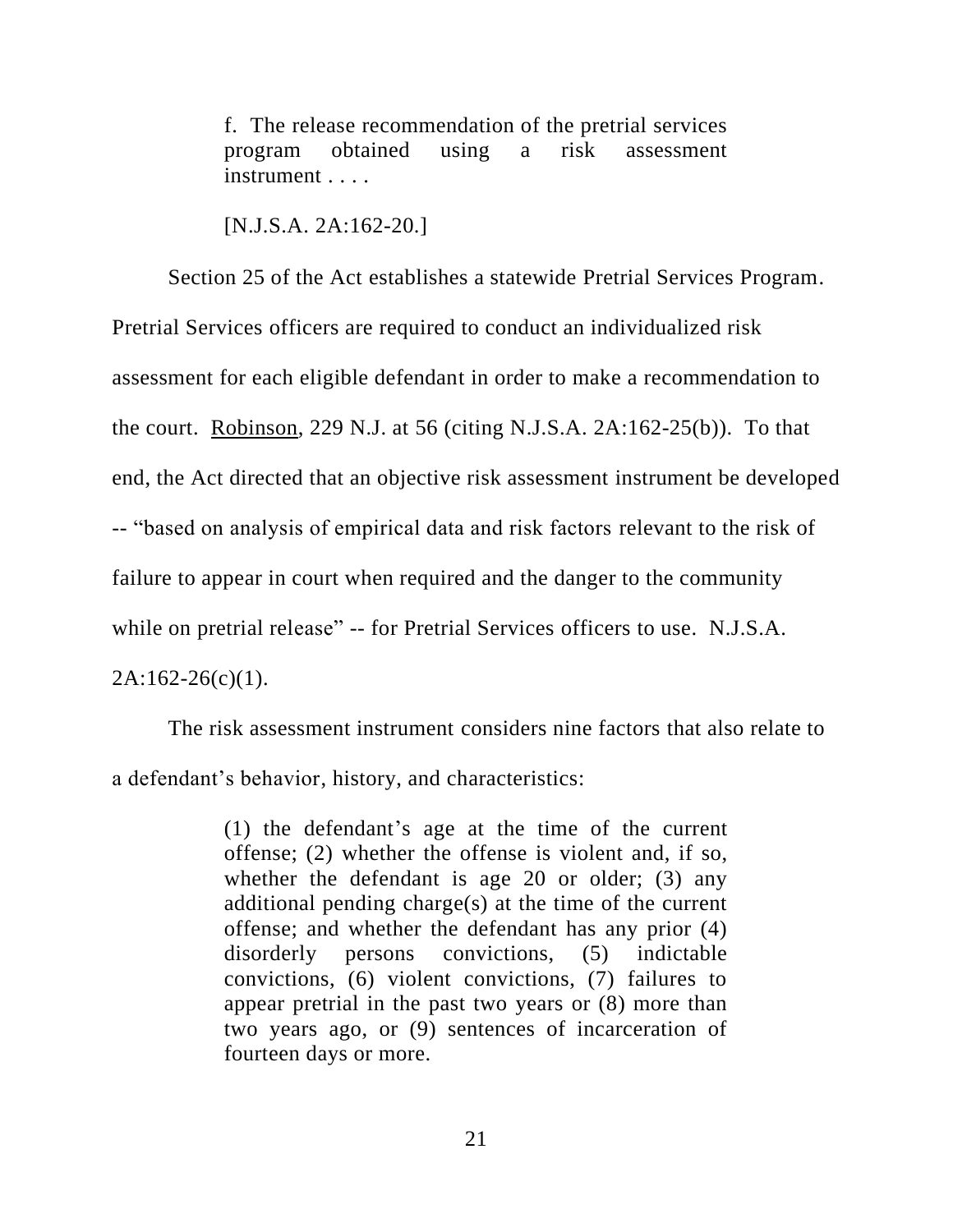[Robinson, 229 N.J. at 62.]

With the above objective details and other relevant information, Pretrial Services prepares a PSA that assesses a defendant's level of risk on two scales: for failure to appear and for new criminal activity. Ibid. The PSA also recommends whether to release a defendant, and if so, what conditions of release to impose. Ibid. Once again, section 20 of the Act expressly authorizes a court to consider "[t]he release recommendation of the pretrial services program obtained using [the] risk assessment instrument." N.J.S.A.  $2A:162-20(f)$ .

#### IV.

We rely on settled principles of statutory construction to determine the meaning and scope of the CJRA.

The goal of all statutory interpretation is "to determine and give effect to the Legislature's intent." In re Registrant H.D., 241 N.J. 412, 418 (2020) (quoting  $DYFS$  v. A.L., 213 N.J. 1, 20 (2013)). Courts start with the plain language of the statute, "which is typically the best indicator of intent." State v. McCray, 243 N.J. 196, 208 (2020) (quoting In re T.B., 236 N.J. 262, 274 (2019)). And courts must give words "their generally accepted meaning." N.J.S.A. 1:1-1.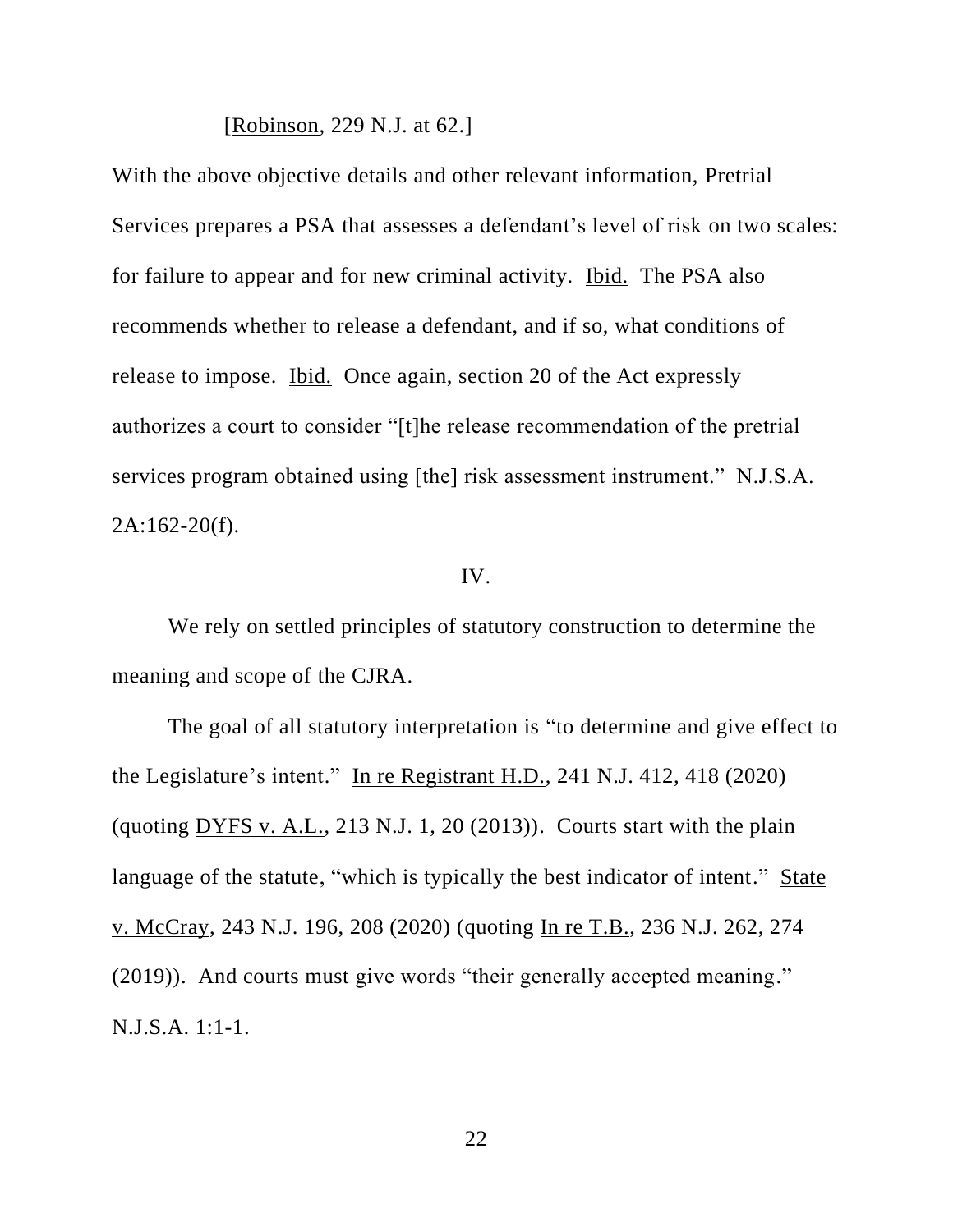A statute's words and phrases should also "be read and construed with their context." Ibid. We do not read them in isolation; we instead consider "them in context with related provisions so as to give sense to the legislation as a whole." DiProspero v. Penn, 183 N.J. 477, 492 (2005).

If the language of a statute is clear, a court's task is complete. McCray, 243 N.J. at 208. If the text is ambiguous, courts may consider extrinsic materials, including legislative history, committee reports, and other sources, to discern the Legislature's intent. In re Ridgefield Park Bd. of Educ., 244 N.J. 1, 18 (2020).

#### V.

#### A.

To determine whether the CJRA authorizes judges to detain defendants who face possible removal by immigration officials, we begin with the plain language of the Act. Once again, the relevant text provides for detention when no combination of conditions "would reasonably assure the eligible defendant's appearance in court when required." N.J.S.A. 2A:162-18(a)(1) (emphasis added).

Unlike the law's federal counterpart, which we briefly consider later, the CJRA does not specifically address whether or how judges may consider the intervention of federal immigration officials. Cf. 18 U.S.C. § 3142(d)(1)(B)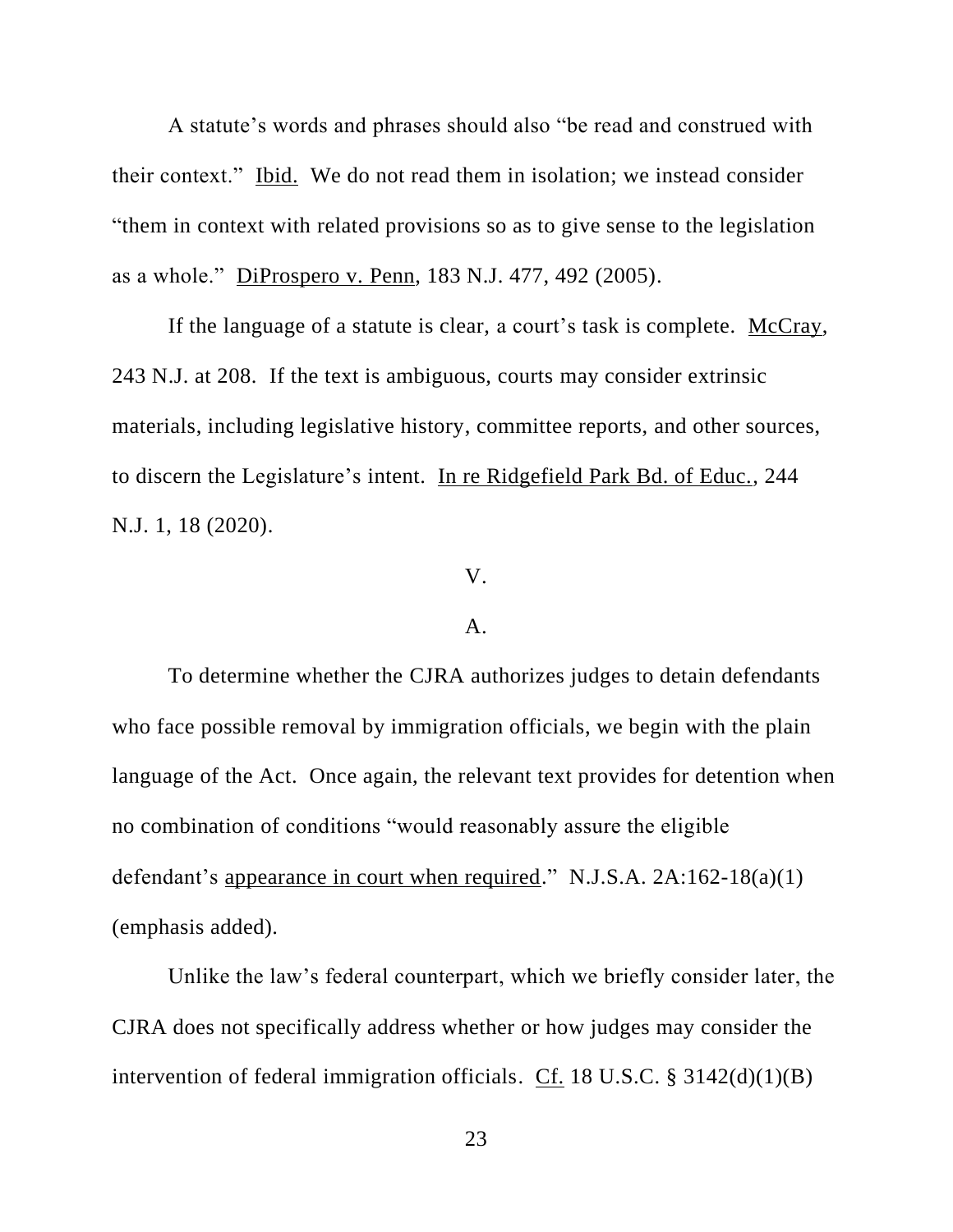(authorizing federal judges to temporarily detain certain non-citizens who may flee or pose a danger, for up to ten days, so that immigration officials can decide whether to take the person into custody during that time). The CJRA's text is revealing in other ways, though, starting with the ordinary meaning of the language the Legislature used.

"Appearance" commonly involves action. Webster's Third New International Dictionary, for example, defines the term as "the act, action or process of appearing" -- as in, "the act or action of coming before the public," "the act or action of coming formally before an authoritative body," "the coming into court of either of the parties to a suit," and "the coming into court of a party summoned in an action." Webster's Third New Int'l Dictionary (Unabridged) 103 (1981); see also Black's Law Dictionary 122 (11th ed. 2019) (defining "appearance" as "[a] coming into court as a party or interested person . . . esp., a defendant's act of taking part in a lawsuit"); Ballentine's Law Dictionary 82 (3d ed. 1969) (defining "appearance" as "the overt act by which [a defendant] submits himself to the court's jurisdiction").

A defendant's "appearance in court" thus commonly refers to the voluntary act of showing up. Consistent with N.J.S.A. 1:1-1, words and phrases in a statute must not only be given their "generally accepted meaning,"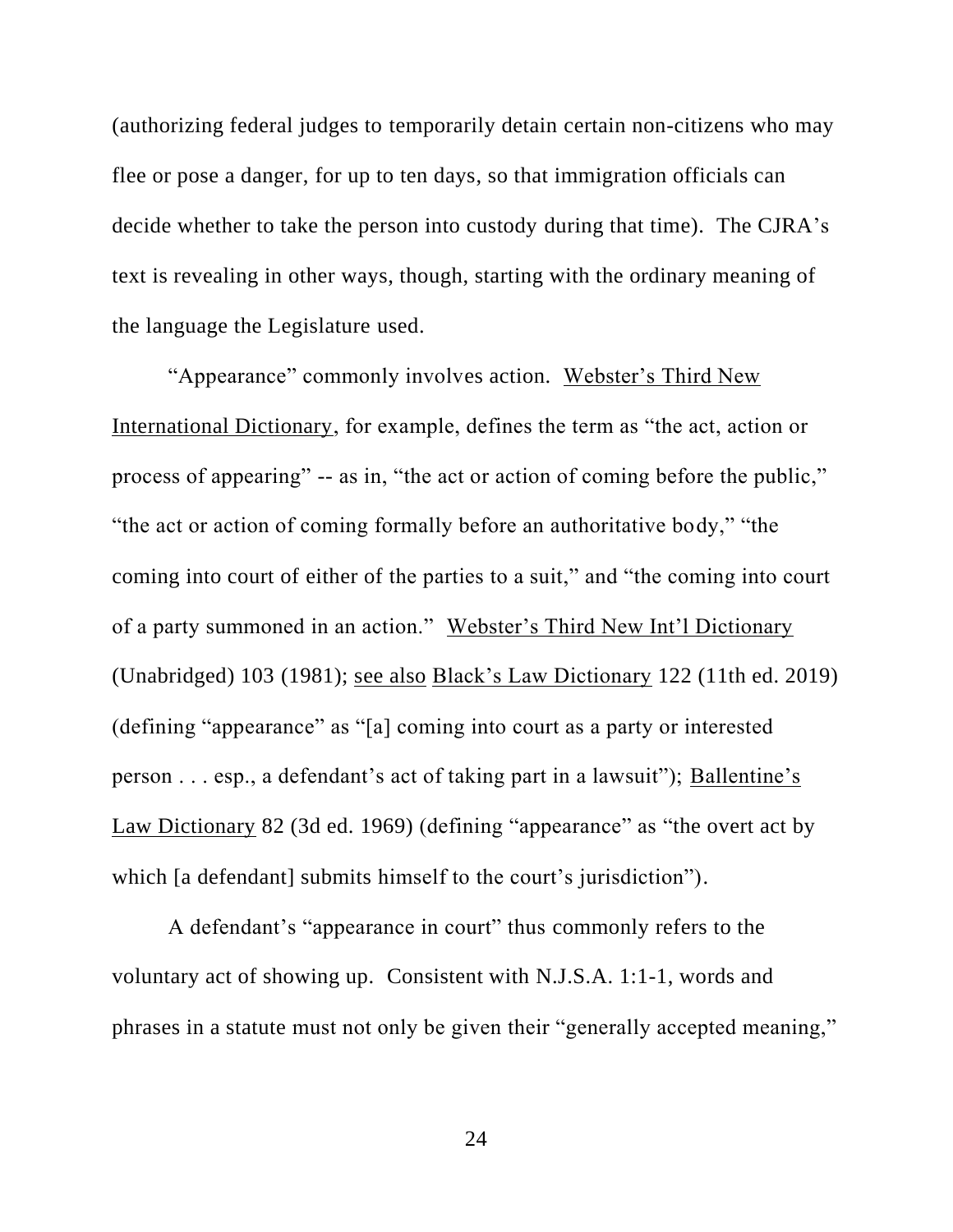they must also be considered in context. Viewed in that way, the use of "appearance" in the CJRA again implies a voluntary act by the defendant.

The statute lists three grounds for detention in a single sentence: to reasonably assure a "defendant's appearance in court," "the protection" of the public, and "that the eligible defendant will not obstruct or attempt to obstruct the criminal justice process." N.J.S.A. 2A:162-18(a)(1). The second and third phrases plainly refer to a defendant's voluntary behavior -- the risk the defendant might harm someone or obstruct justice. Those phrases offer context for the word "appearance" and permit an inference that the term likewise refers to a defendant's voluntary act of showing up in court as required. See Molchor, 464 N.J. Super. at 289.

Other parts of the statute reinforce the conclusion that the Act addresses a defendant's own choices. The law is painstakingly designed to measure and manage the level of risk each defendant presents. In that regard, as discussed earlier, the CJRA called for the development of a nuanced risk assessment instrument "based on analysis of empirical data and risk factors relevant to the risk of failure to appear in court," among other concerns. N.J.S.A. 2A:162-  $25(c)(1)$ . The tool, as noted, assesses the behavior, characteristics, and history of each defendant. See Robinson, 229 N.J. at 62. Neither the tool nor the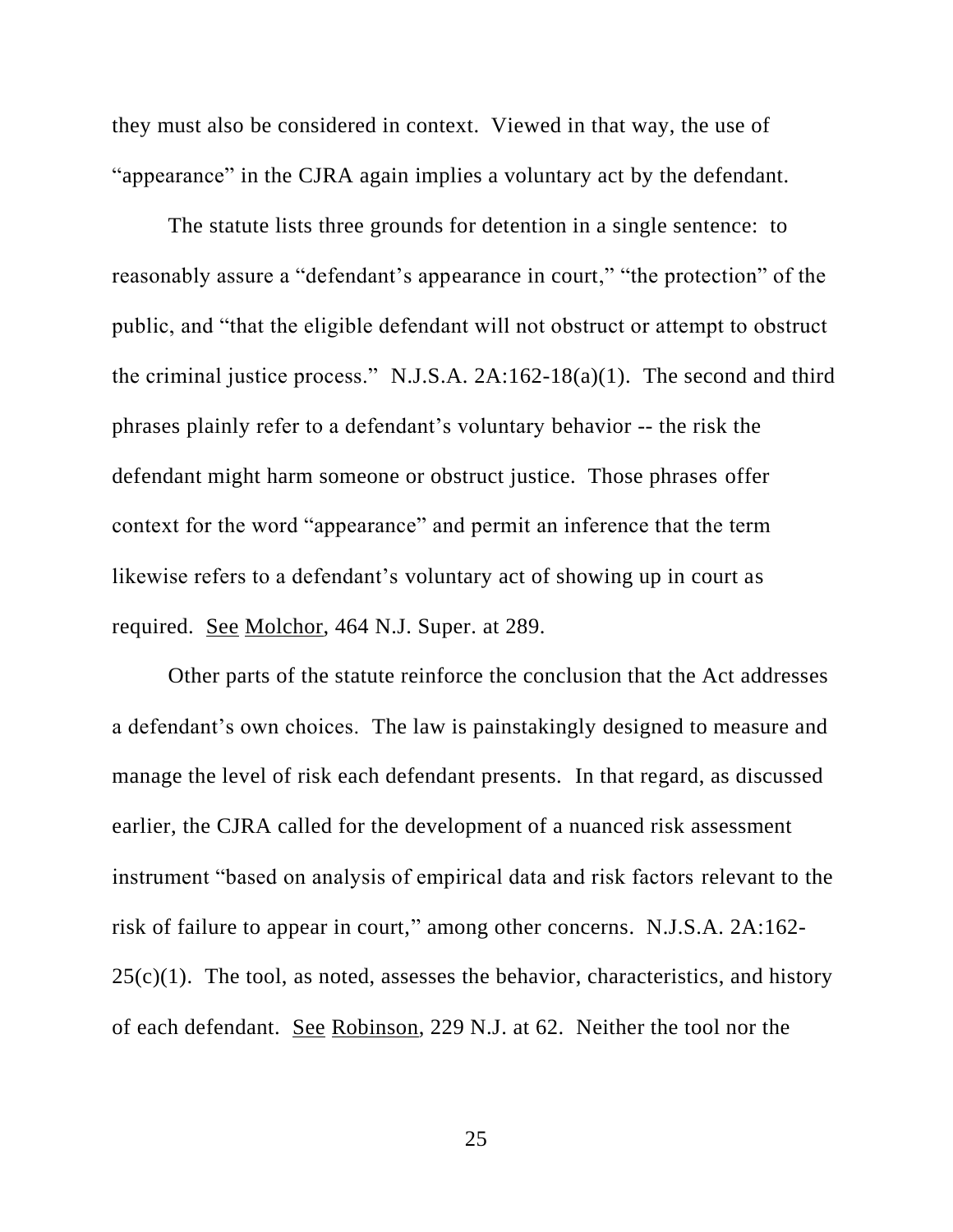statutory factors listed in section 20 of the CJRA measure actions by third parties such as ICE. See ibid.; N.J.S.A. 2A:162-20.

The factors the Legislature included in section 20 likewise call upon judges to consider a defendant's conduct, history, and relationships. One factor is particularly telling. The law invites judges, when they are deciding whether to detain a defendant pretrial, to consider a defendant's "record concerning appearance at court proceedings." N.J.S.A. 2A:162-20(c)(1) (emphasis added). Here, more plainly than in section 18, the phrase the Legislature repeated relates directly to a defendant's prior voluntary conduct. The related language in section 20 sheds light on the meaning of the words in section 18 -- and on the Legislature's intent. See Gilleran v. Township of Bloomfield, 227 N.J. 159, 172 (2016) (noting statutory words should be considered in context with related provisions).

#### B.

To discern the intent of the Legislature, we also consider the meaning of the phrase "appearance in court when required," N.J.S.A. 2A:162-18(a)(1), in light of the statute's overall scheme and purpose, see Merin v. Maglaki, 126 N.J. 430, 436 (1992).

At the outset of the CJRA, the Legislature declared the law "shall be liberally construed to effectuate the purpose of primarily relying upon pretrial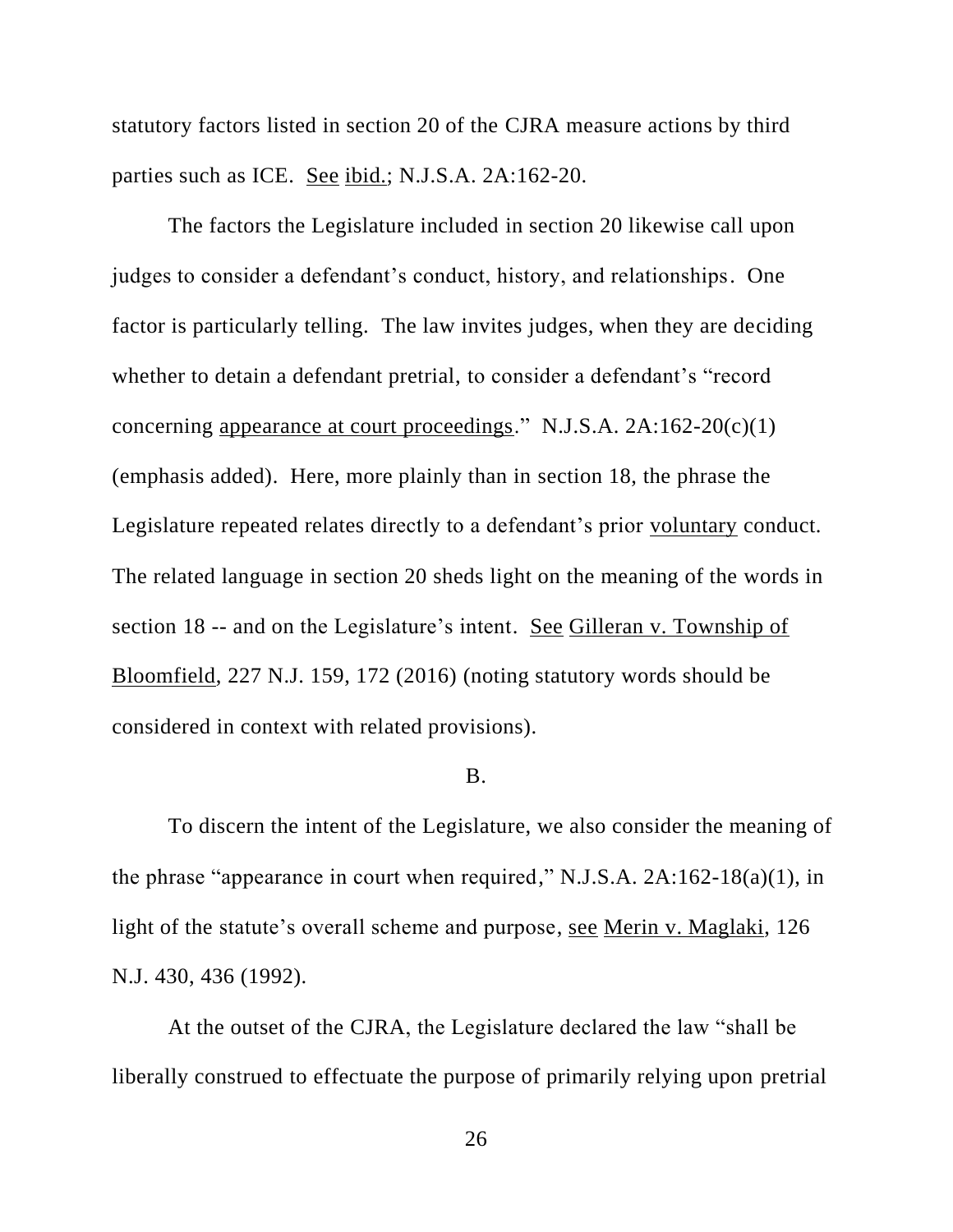release by non-monetary means." N.J.S.A. 2A:162-15. Defendants charged with certain eligible, serious offenses can be held in custody. Id. at  $-19(a)(1)$ to  $(a)(6)$ .<sup>3</sup> In those serious matters, a judge, after considering various relevant factors, must find clear and convincing evidence to justify detention. See id. at  $-18(a)(1)$ ,  $-18(b)$ ,  $-19$ ,  $-20$ . A presumption of detention, which can be rebutted, exists only for cases in which the court finds probable cause that defendants committed murder or a crime that subjects them to a sentence of life imprisonment. Id. at -19(b).

The law's graduated scheme serves the Legislature's stated aim: to rely primarily on pretrial release and reserve detention for defendants who pose a serious risk of non-appearance, danger, or obstruction. See id. at -15. Moreover, the Act empowers judges to implement its framework and decide the question of pretrial release.

The State argues that pretrial detention is justified when a defendant's risk of removal is certain and imminent. If that were the case, defendants could be detained no matter the nature and circumstances of their eligible

<sup>&</sup>lt;sup>3</sup> The statute contains a catch-all provision at N.J.S.A. 2A:162-19(a)(7), which provides for the possibility of detention for any crime if the prosecutor believes there is a serious risk of non-appearance, danger, or obstruction. But aside from certain listed offenses under section 19(a)(6), it is not common for someone charged with a fourth-degree offense, for example, to be detained unless the surrounding circumstances are serious. See In re Request to Release Certain Pretrial Detainees,  $\Box$  N.J.  $\Box$ ,  $\Box$  (2021) (slip op. at 7).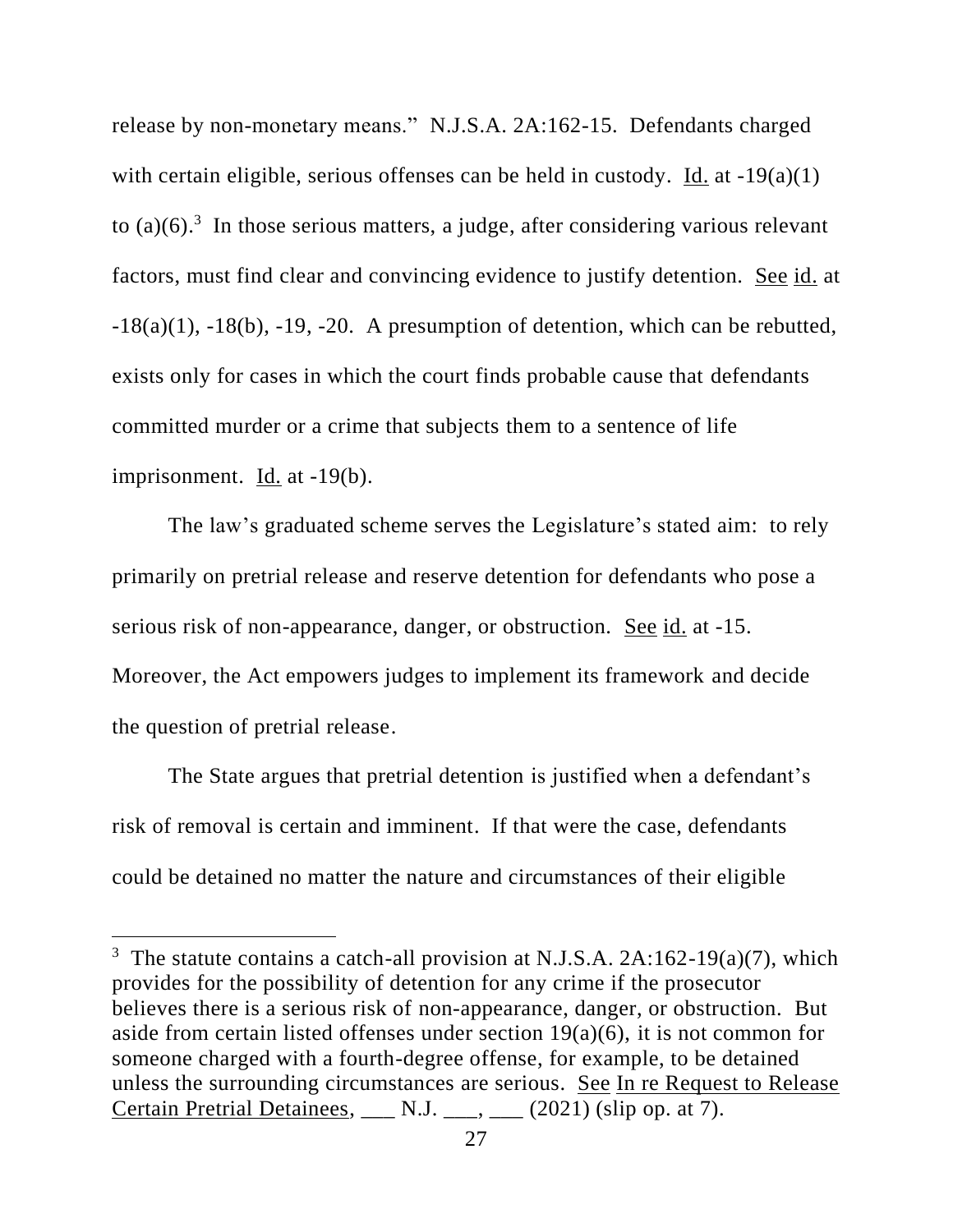offense, the strength of the evidence against them, their record of appearing in court in the past, their ties to and length of residence in the community, their past conduct, or other considerations the Legislature outlined. See id. at -20.

To be clear, we are considering individuals who would not otherwise be subject to pretrial detention. Under the State's argument, which assumes that one can be certain when removal is imminent, the single determining factor would be whether immigration officials appeared likely to succeed in their efforts to remove an individual. Such an approach would effectively cede decisions on pretrial release to an outside agency and remove that authority from judges. Trial judges in those cases would in essence be compelled to enter an order of detention. The CJRA, as written, does not provide for that.

The logical scope of the State's argument raises a related concern. Under its view, acts and decisions of others can provide a basis to detain a defendant -- a notion that could extend beyond immigration proceedings, as defendant Rios and the ACLU note. For example, suppose a defendant presented a minimal risk of danger, non-appearance, or obstruction, but faced a threat of harm from others. Could a court detain the person because others might harm him and prevent his return to court? If so, could the defendant later ask to be released because the danger had gone away? No fair reading of the statute allows for that type of analysis or outcome, which, like removal by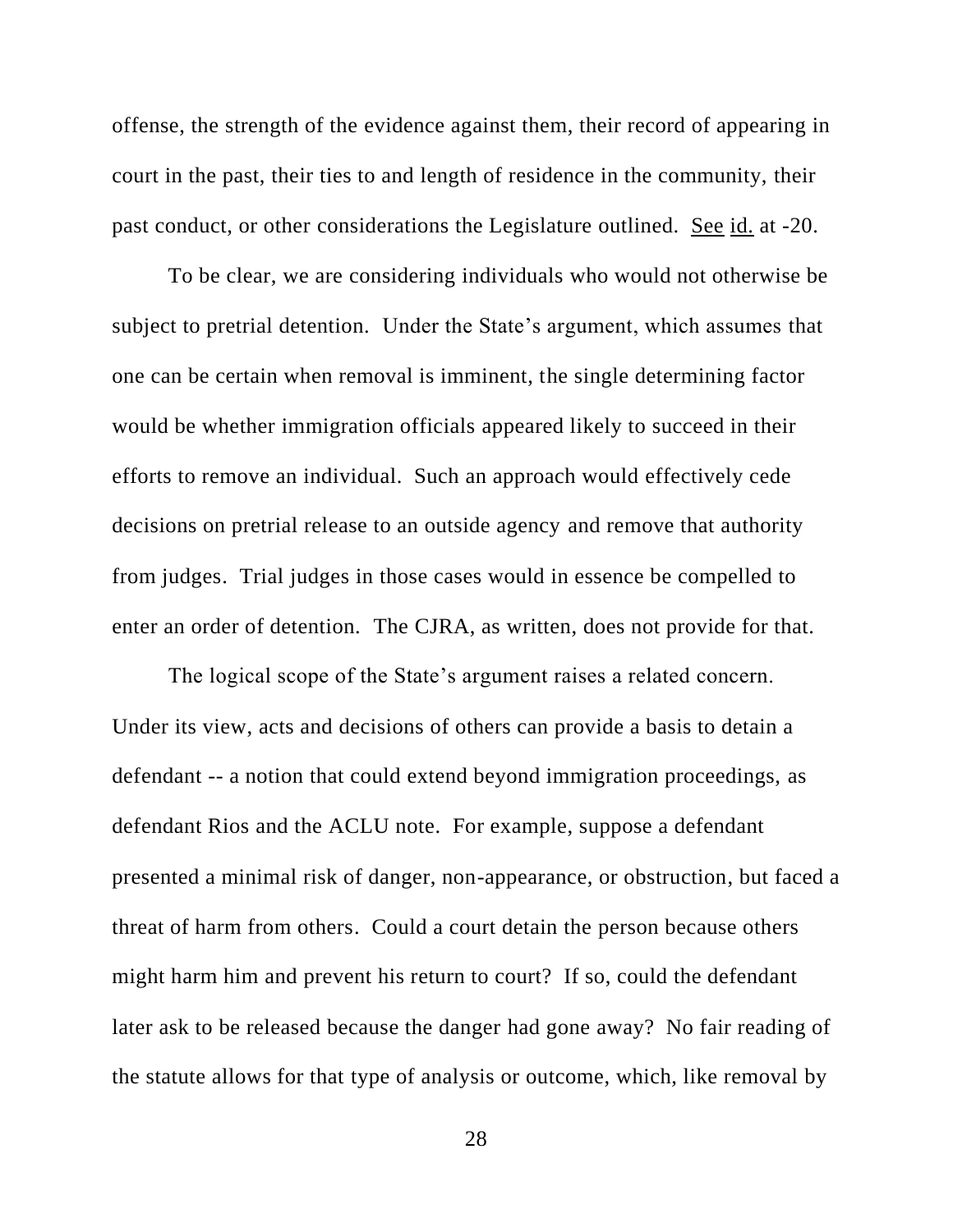ICE, depends entirely on the behavior of third parties. Instead, the CJRA ties detention to a defendant's voluntary acts and related factors.

In both of the above situations, the State's interpretation of the CJRA would also run counter to the law's command to liberally construe the statute in favor of pretrial release. Id. at -15.

In the language, structure, and purpose of the CJRA, we find evidence that the Legislature intended to authorize pretrial detention when there is clear and convincing evidence that individual defendants pose a serious risk of nonappearance based on their own conduct, not the acts of third parties like ICE. But because the statute does not expressly mention the risk of removal by immigration authorities, and is arguably ambiguous for that reason, we consider the Act's legislative history as well.

# C.

The legislative history of the CJRA makes clear that the Legislature did not debate whether decisions by immigration officials could form the basis for pretrial detention. Three strands in the historical record, however, do shed light on the issue, and two of them imply that an order of detention should be based on a defendant's own behavior.

First, the enactment of the CJRA followed an extensive report from the Joint Committee on Criminal Justice. See Robinson, 229 N.J. at 53-54. The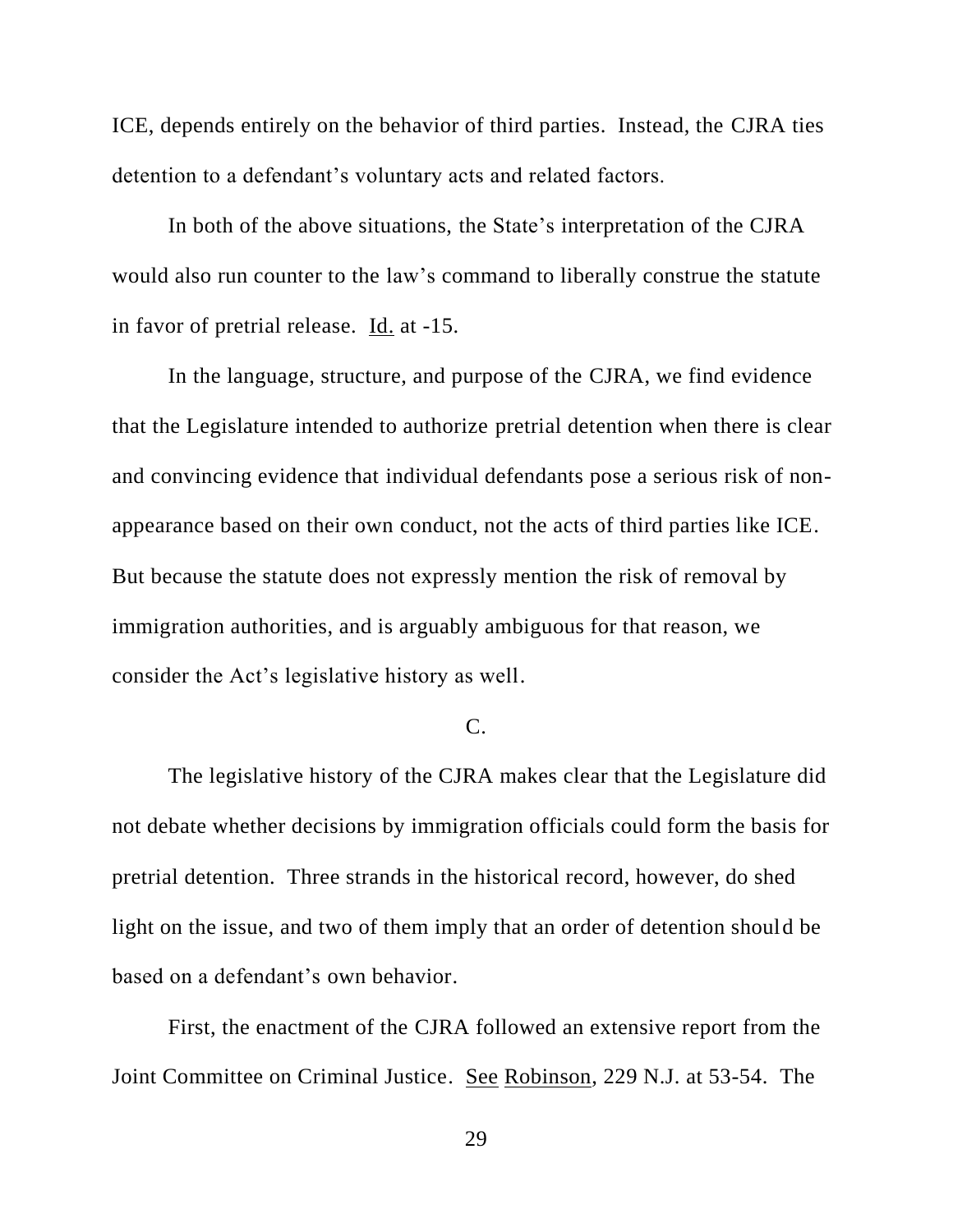broad-based Committee was comprised of various stakeholders in the criminal justice system; its membership included representatives of the Executive branch, the State Senate, and the Assembly. Id. at 53; Report of the Joint Committee on Criminal Justice 97 (Mar. 10, 2014), https:// www.njcourts.gov/courts/assets/criminal/finalreport3202014.pdf (JCCJ Report).

The Committee examined and recommended changes to the State's criminal justice system -- specifically, the need for bail reform and a speedy trial act. Robinson, 229 N.J. at 53-54; JCCJ Report at 1. The Legislature, in turn, adopted many of the reforms proposed in the JCCJ Report. Compare JCCJ Report at 8-9, with N.J.S.A.  $2A:162-15$  to  $-26$ ; see also S. Budget  $\&$ Appropriations Comm. Statement to S. 946 1 (June 5, 2014) (explicitly referring to the JCCJ Report); Assemb. Judiciary Comm. Statement to A. 1910 1 (June 12, 2014) (same).

The JCCJ Report focused at length on the topic of pretrial release. See JCCJ Report at 1-4, 8, 11-68. Among other guiding principles, the Report observed that a "defendant's pretrial freedom" can be "restricted to respond to risks of pretrial misconduct." Id. at 14. "Pretrial misconduct," the report explained, "takes two forms: (1) "nonappearance in court when required (hereinafter 'flight') and (2) commission of additional crimes, witness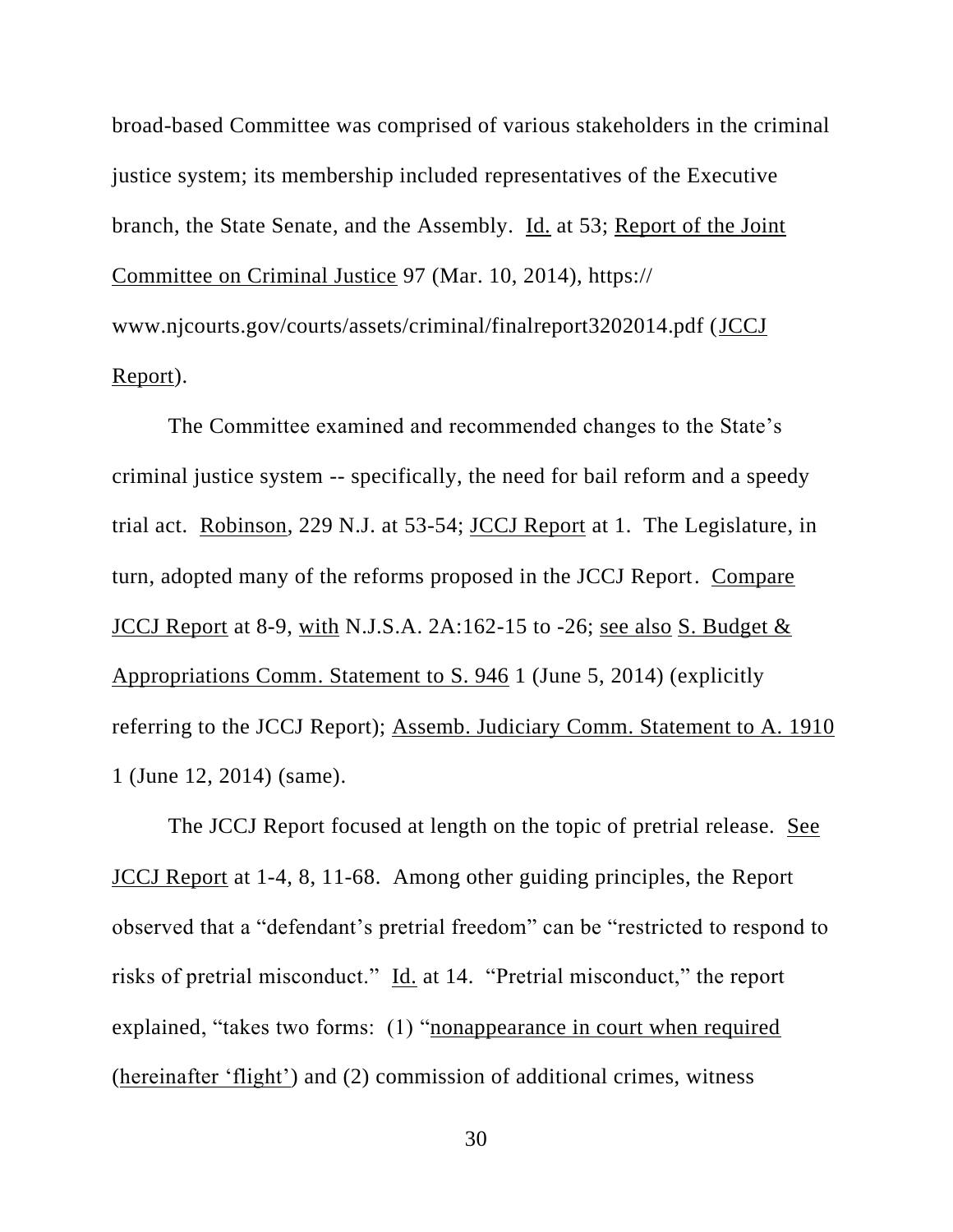intimidation or witness retaliation, while released and awaiting trial (hereinafter 'community danger')." Ibid. (emphases added). In short, the report expressly equated "nonappearance in court" with "flight." Ibid.

The Report went on to recommend a framework to identify and manage those "risks of pretrial release misconduct." Id. at 15-16, 18. The proposal included the use of individualized risk assessments, id. at 57-61, and pretrial detention for "defendants who present unmanageable risks of pretrial misconduct," id. at 62. The CJRA, in turn, used language similar to what appears in the Report. For example, as noted before, the Act provides for detention to reasonably assure a defendant's "appearance in court when required," N.J.S.A. 2A:162-18(a) -- language the Report treated as synonymous with "flight," JCCJ Report at 14.

The second strand of legislative history relates to the same point. When the CJRA was first introduced on January 27, 2014, it provided for detention to "ensure the defendant's appearance as required," S. 946 § 4(a) (as introduced, Jan. 27, 2014), and authorized prosecutors to move for detention in "case[s] that involve[] a serious risk that the defendant will flee," id.  $§ 5(a)(2)(a)$ . An accompanying statement by the Senate Judiciary Committee used the term "flee" in the same context. See S. Judiciary Comm. Statement to S. 946 1 (Mar. 24, 2014).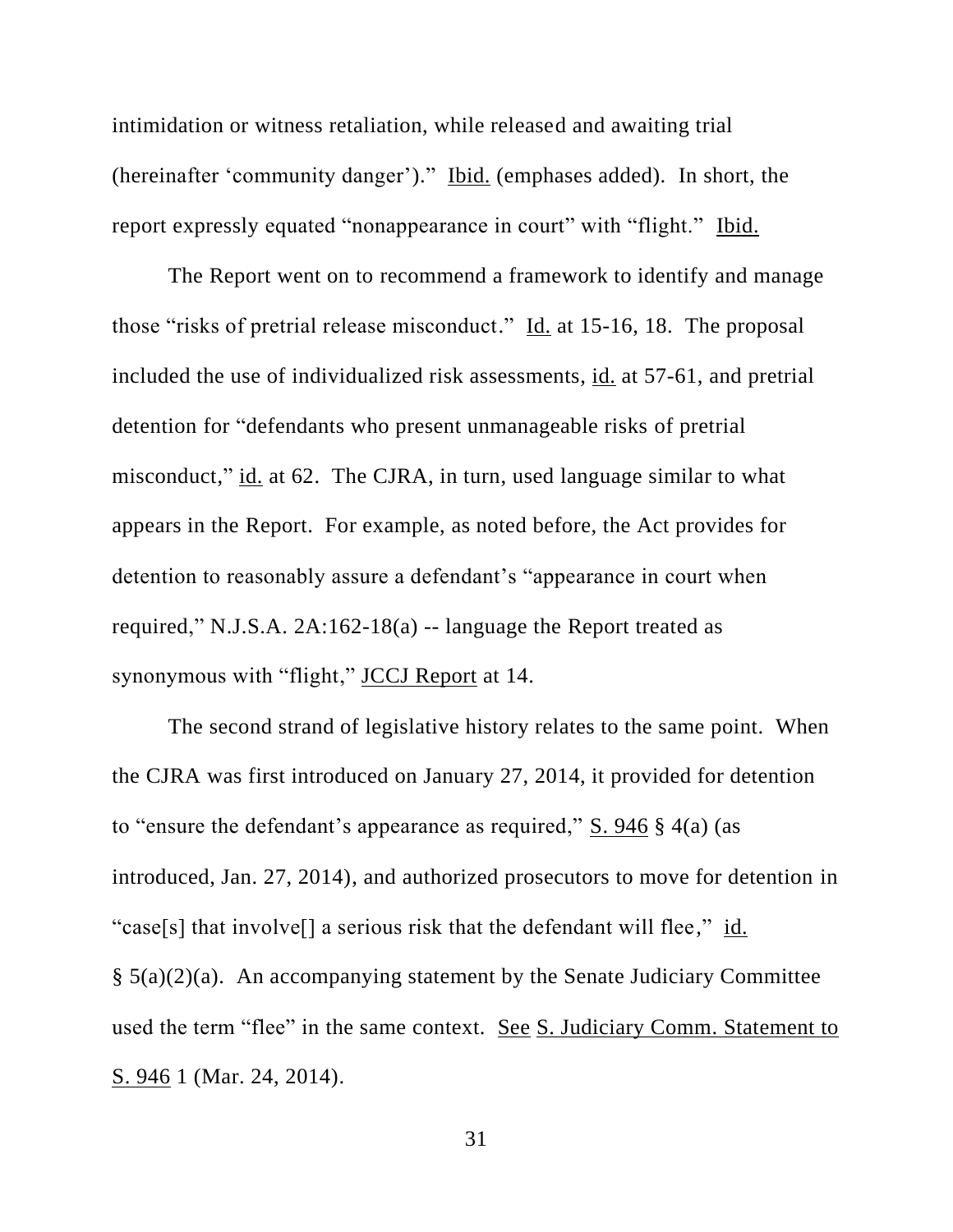An amended bill dated June 5, 2014 stated prosecutors could seek detention if they "believe[] there is a serious risk that the defendant will not appear in court as required." S. 946  $\S$  6(a)(6)(a) (First Reprint, June 5, 2014). In other words, the revised bill substituted the phrase "will not appear in court as required" for "will flee." Ibid. The bill, reported by the Senate Budget and Appropriations Committee, offered no reason for the change. See generally S. Budget & Appropriations Comm., Statement to S. 946 (June 5, 2014). The revised language remained in the final version of the Act. See L. 2014, c. 31,  $§ 5(a)(7)(a).$ 

The State and the Attorney General argue the removal of the reference to flight confirms the Legislature did not intend to create a volitional act requirement in the CJRA. They maintain the amendment is significant and permits judges to consider all circumstances that would prevent a defendant from standing trial.

The meaning of the amendment, though, is far from clear. As the Appellate Division noted, the revised language "[c]onceivably" reveals the Legislature intended to expand the grounds for detention beyond cases of flight to include defendants who simply choose to remain at home and not appear in court. Molchor, 464 N.J. Super. at 292.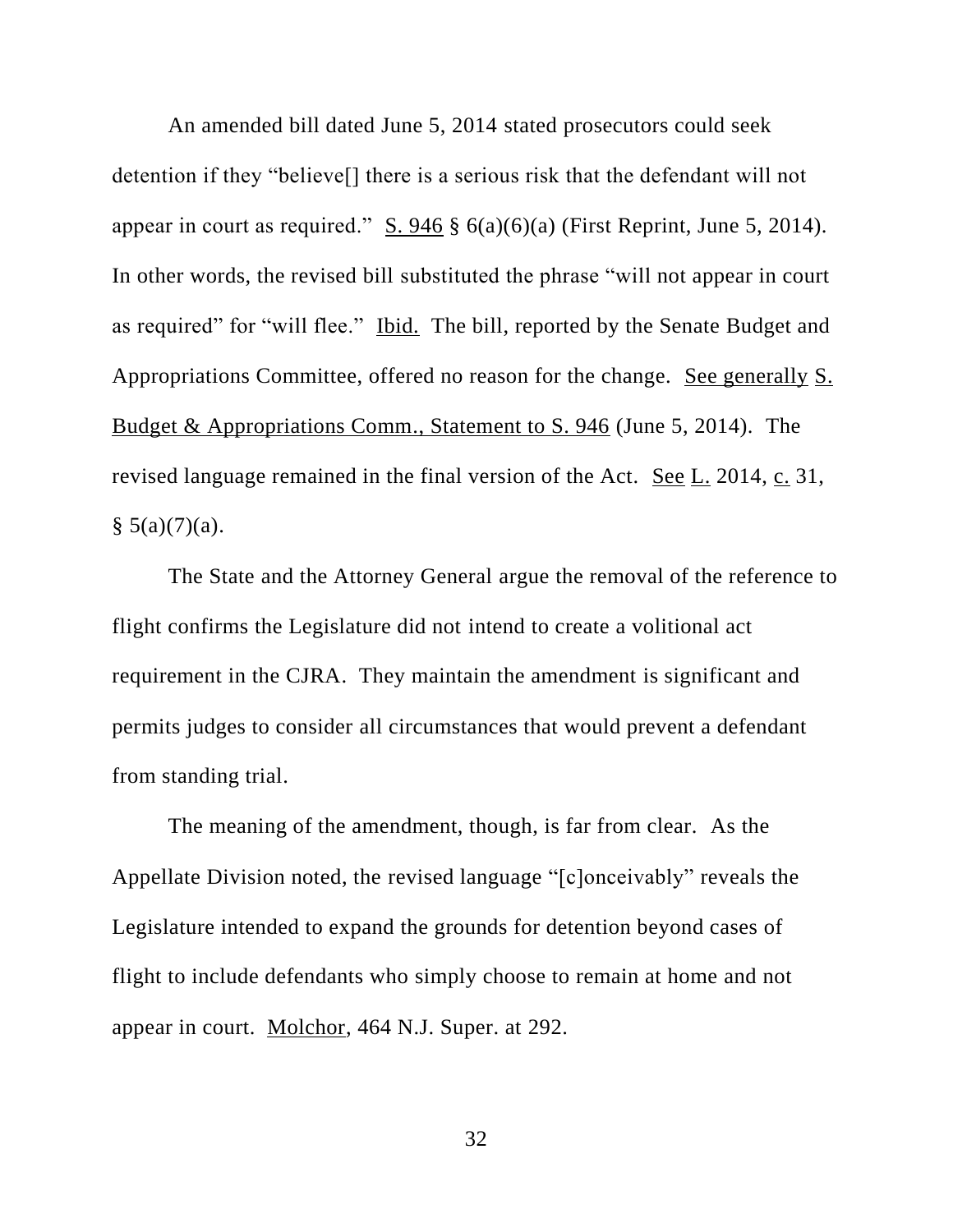Recent data reveals that happens often. The CJRA went into effect in 2017. Robinson, 229 N.J. at 55. For that full year, the court appearance rate for defendants, out of tens of thousands of cases, was 89.4% -- three percentage points lower than in 2014, when the rate was 92.7%. New Jersey Courts, 2018 Report to the Governor and the Legislature 14-15, 18 (2018), https://njcourts.gov/courts/assets/criminal/2018cjrannual.pdf?c=taP. Yet the data shows that defendants, in general, did not flee, because their cases were disposed of in roughly the same amount of time as before. Id. at 15-16. About 80% of cases that began in 2014 were completed within 22 months; about 78% that began in 2017 were completed in the same time frame. Ibid.

In other words, despite missing one or more court appearances, defendants generally did not flee. They returned to court to resolve their cases. Prosecutors can seek to detain those defendants under the CJRA; they could not under the initial draft of the bill. Compare N.J.S.A. 2A- $162:19(a)(7)(a)$  (permitting prosecutors to seek detention when there is a serious risk the defendant "will not appear in court as required"), with S. 946 § 5(a)(2)(a) (as introduced, Jan. 27, 2014) (permitting prosecutors to seek detention when there is a serious risk that a defendant "will flee").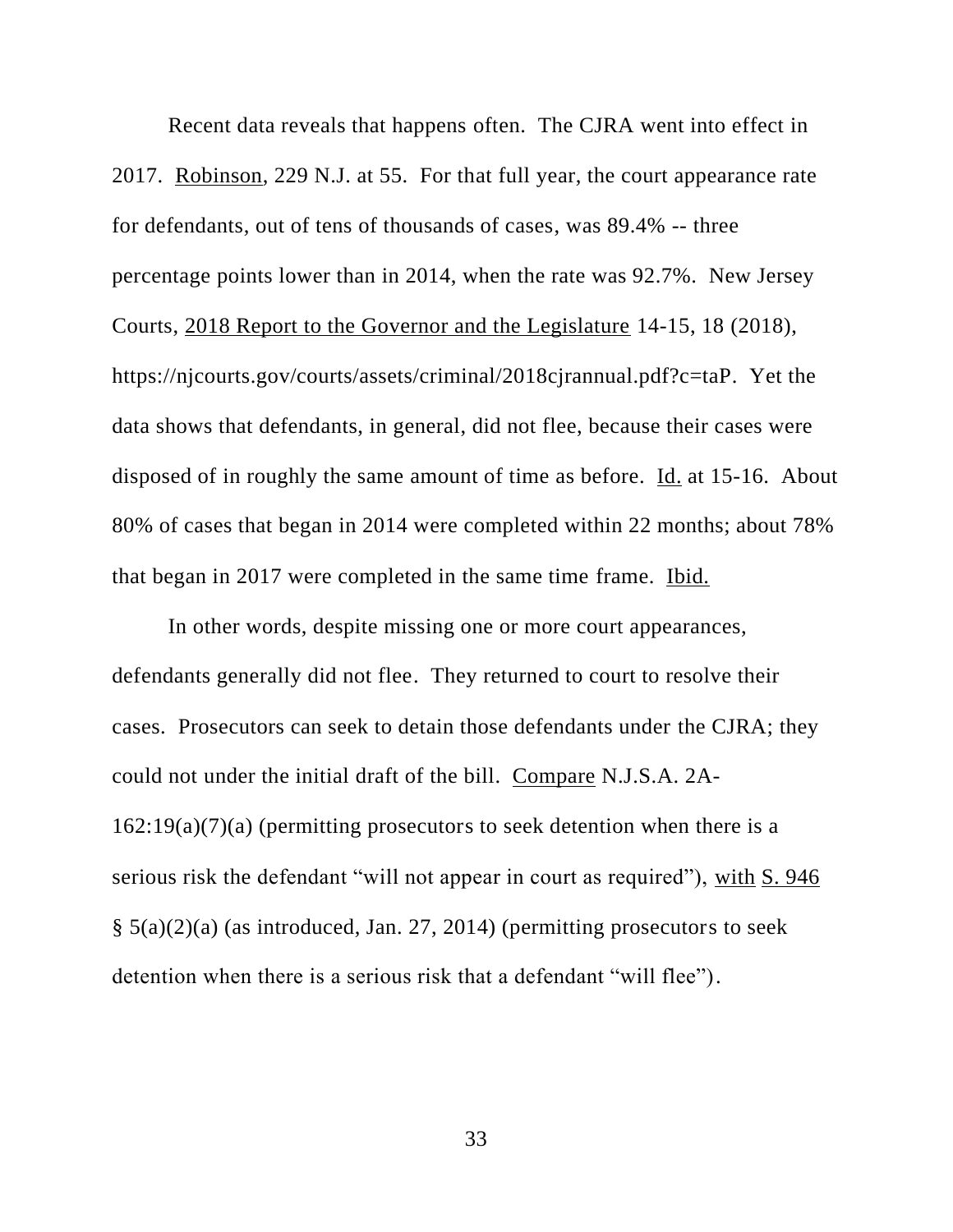At oral argument, the Attorney General acknowledged that the number of defendants who do not to appear in court because they voluntarily absent themselves -- but do not flee -- far outpaces the number who are deported.

There may also be a simpler explanation for the amendment, which can be gleaned from the timeline. Between January and June 2014 -- when the Legislature changed the risk that a defendant "will flee" to "will not appear in court as required" as a basis for a prosecutor to seek detention -- the JCCJ issued its report. The March 10, 2014 report equated the two phrases. JCCJ Report at 14. It is possible, then, that the Legislature meant very little when it substituted words that were considered interchangeable.

Ultimately, we cannot discern the precise reason for the change because none was offered. But in light of the above history and timeline, it can hardly be said the amendment presents conclusive proof the Legislature wanted to permit pretrial detention of defendants who might not appear in court through no choice of their own.

The Legislature also used different language when it proposed a constitutional amendment -- on which the CJRA was conditioned -- to allow for pretrial detention. Robinson, 229 N.J. at 54; see also L. 2014, c. 31, § 21. This third strand of legislative history, the proposed amendment that the voters approved, eliminated the right to bail in the Constitution. S. Con. Res. 128 § 1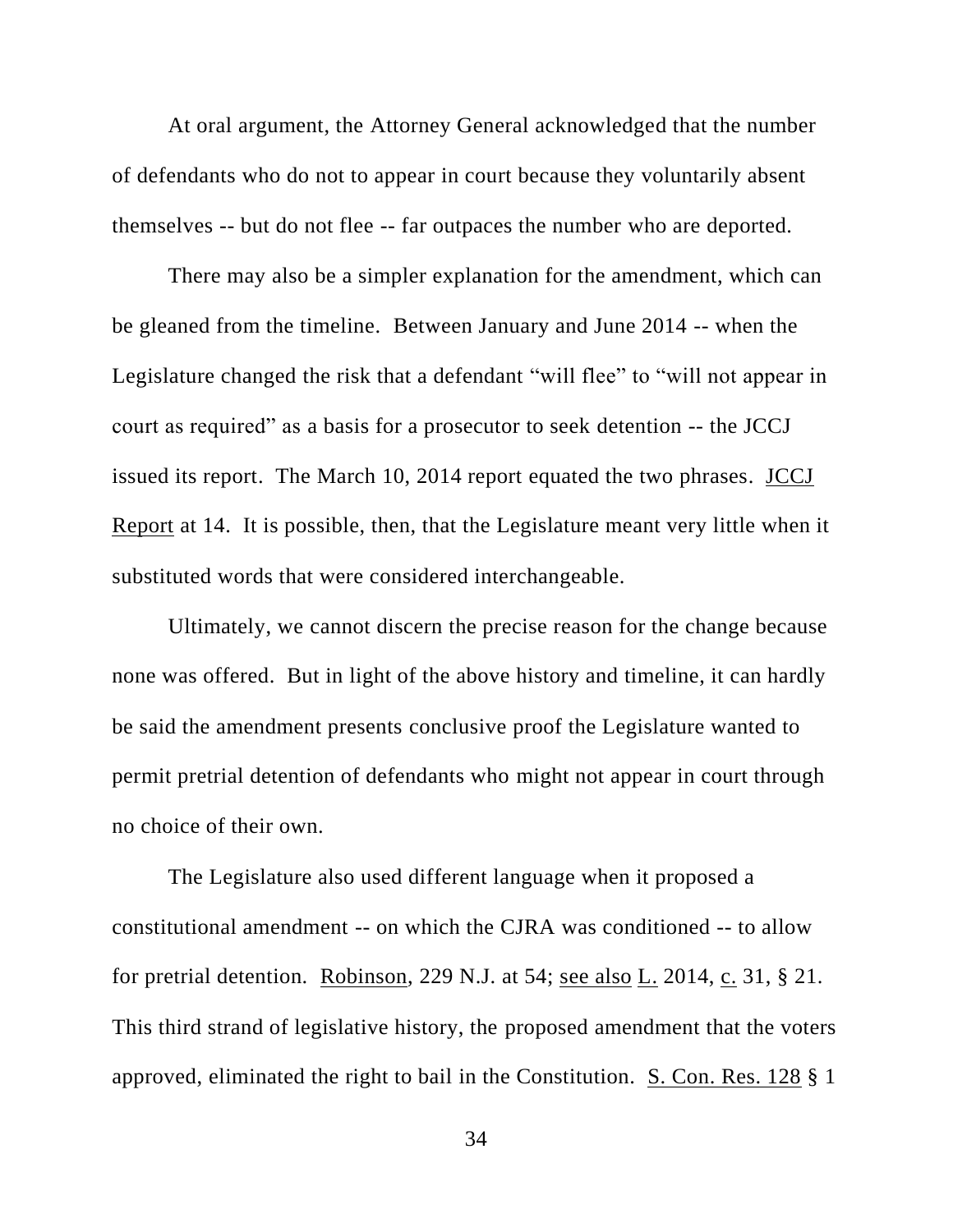(2014) (enacted and incorporated at N.J. Const. art. I,  $\P$  11). In its place, the amendment provided defendants a right "to be eligible for pretrial release," which could be denied if a court found that no "conditions would reasonably assure the person's appearance in court when required, or protect the safety of any other person or the community, or prevent the person from obstructing or attempting to obstruct the criminal justice process." Ibid.

The Legislature crafted an interpretive statement for voters to review alongside the proposed amendment. The statement on the ballot explained courts would have "the option of ordering a person to remain in jail in some situations" -- namely, "[t]he court could order such detention based upon concerns that the person, if released: will not return to court." Id. § 3(b) (emphasis added).

Here, again, the word "return" commonly refers to a person's own actions -- not the behavior of others that may prevent someone from acting. See Merriam-Webster's Collegiate Dictionary 1065 (11th ed. 2003) (defining "return" as "to go back or come back again" and "the act of coming back to or from a place or condition"); New Oxford American Dictionary 1493 (3d ed. 2010) (defining "return" as to "come or go back to a place or person" and "an act of coming or going back to a place or activity"). Voters were asked about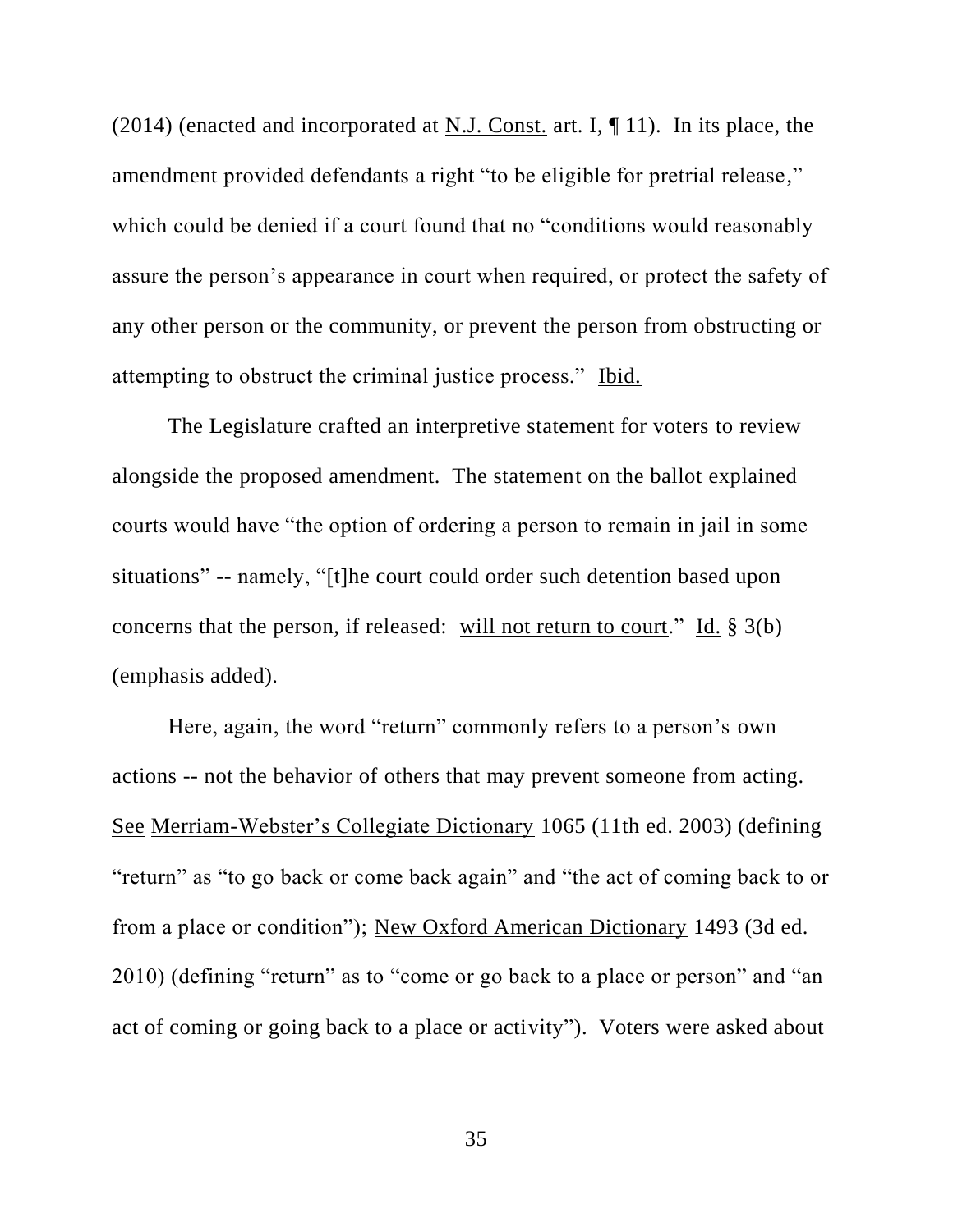detaining someone who "will not return to court," not someone who "will not be in a position to return to court" because of a third party.

We do not rely on federal case law that interprets the federal Bail Reform Act in this instance. The Legislature looked to the Bail Reform Act when drafting the CJRA, as noted in Robinson, 229 N.J. at 56, and federal law, like the CJRA, permits judges to detain a defendant when "no condition or combination of conditions will reasonably assure the appearance of the person as required and the safety of any other person and the community." 18 U.S.C. § 3142(e)(1); see also N.J.S.A. 2A:162-18(a). But the Bail Reform Act differs from the CJRA in this area in two ways.

First, unlike the CJRA, the federal statute expressly provides for consideration of immigration status. It empowers judges to detain certain noncitizens temporarily if the court "determines that the person may flee or pose a danger." 18 U.S.C. § 3142(d). Immigration officials, who are notified by the prosecution, then have ten days to decide whether to take the person into custody. Ibid. If ICE chooses not to do so, the defendant is assessed for pretrial detention like any other defendant would be. Ibid. The Legislature, however, declined to explicitly address immigration status in the CJRA despite looking to the federal act as a model.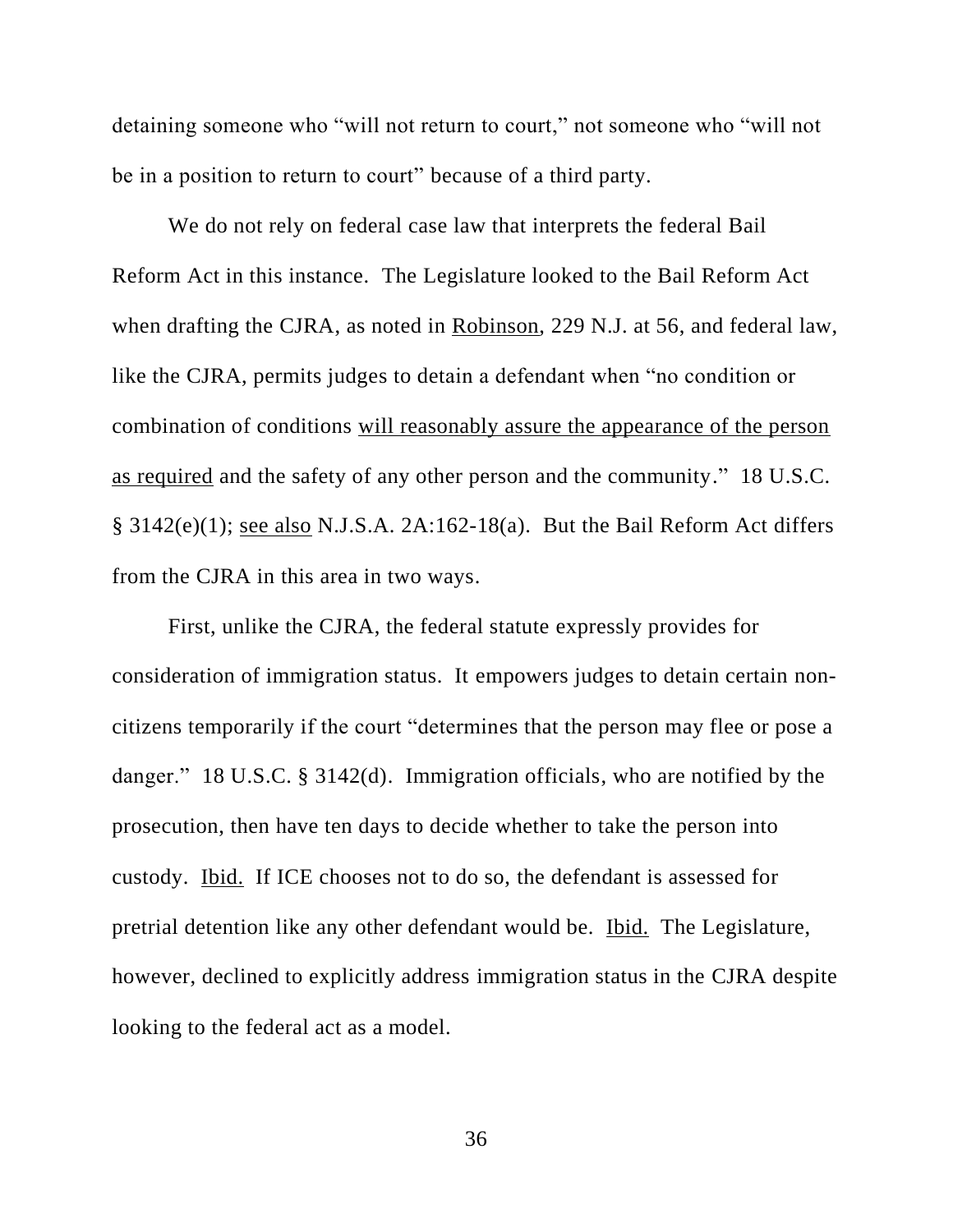The CJRA and federal law differ in another way as well: the Bail Reform Act authorizes prosecutors to move for pretrial detention if there is a serious risk the defendant "will flee." 18 U.S.C.  $\S$  3142(f)(2)(A); but cf. N.J.S.A. 2A:162-19(a)(7)(a) (authorizing prosecutors to seek detention when they believe there is a serious risk the defendant "will not appear in court as required"). Because of those differences, we do not consider federal case law interpreting the Bail Reform Act to resolve the issue in this appeal.

In the end, the issue here is about the interpretation of a state statute. The question is not whether the sovereign had the power to act; it is what the law -- as written -- actually authorizes.

# VI.

Another important concern influences our analysis. A bedrock principle of our system of justice is that individuals charged with a crime are presumed innocent. See In re Winship, 397 U.S. 358, 363 (1970) (quoting Coffin v. United States, 156 U.S. 432, 453 (1895)). For like reasons, "[i]n our society liberty is the norm, and detention prior to trial or without trial is the carefully limited exception." United States v. Salerno, 481 U.S. 739, 755 (1987).

Detention statutes must be narrowly drawn to live up to those basic principles. See id. at 749-50 (upholding the constitutionality of the Bail Reform Act because it "narrowly focuses on a particularly acute problem in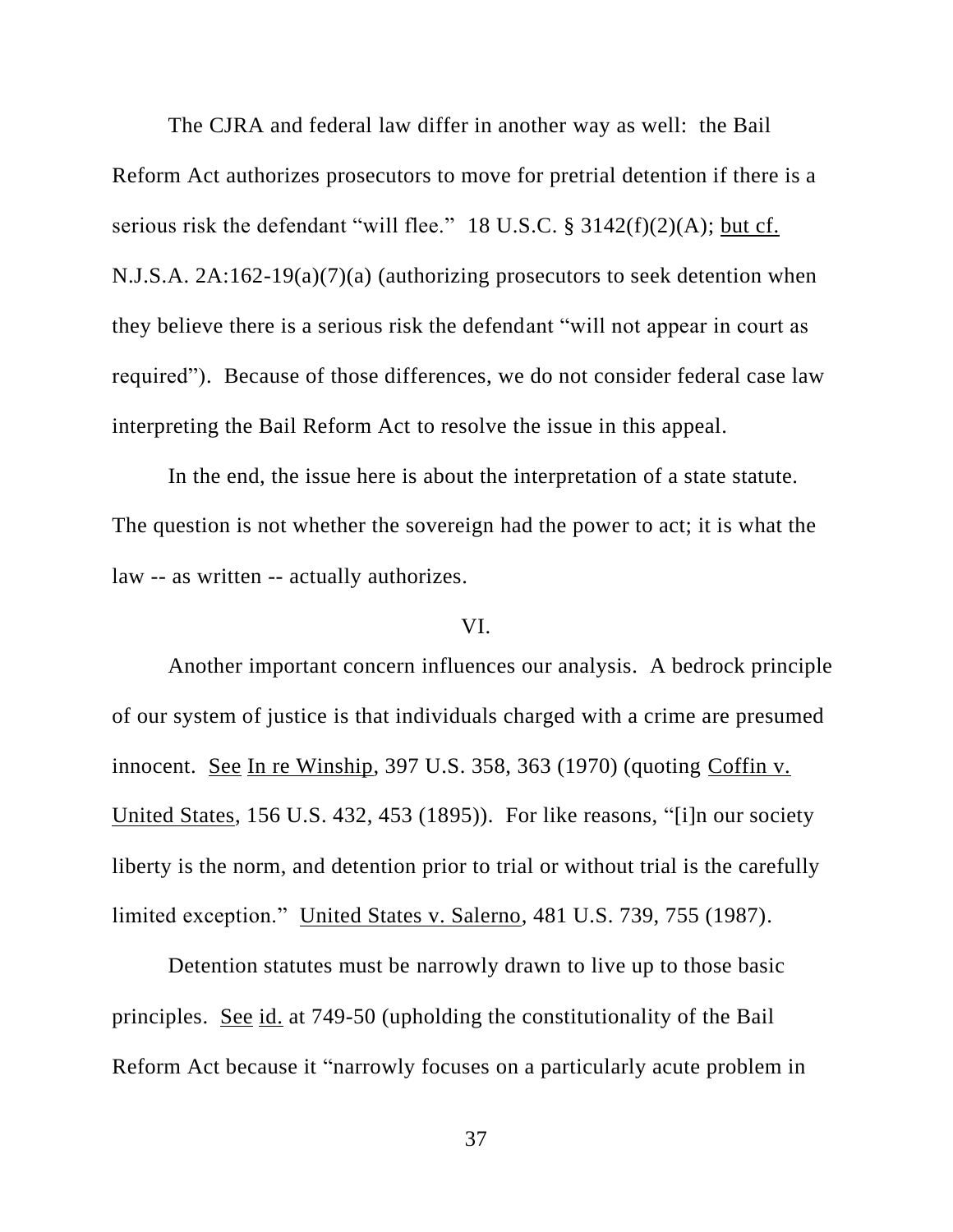which the Government interests are overwhelming"). The CJRA, like federal law, therefore requires that a heightened standard be met before a person can be detained pretrial: a finding by clear and convincing evidence that no combination of conditions would reasonably guard against the risk of nonappearance, danger, or obstruction. N.J.S.A. 2A:162-18(a); see also 18 U.S.C.  $$3142(f).$ 

The Public Defender and amici emphasize that decisions relating to the removal of non-citizens are highly discretionary and involve complex legal issues, making the risk of deportation extremely difficult to predict. The extensive review of the immigration process presented by the Professors, Former Judges, and the Public Defender reveals that various factors can influence whether and when a non-citizen will actually be deported -- ranging from ICE's exercise of discretion, to the defenses and opportunities for relief available to a particular non-citizen; from different legal and practical hurdles that can make it difficult to execute a final order of removal, to the backlog in immigration courts; and more. According to amici, it is difficult even for experts to predict whether an individual will likely be deported.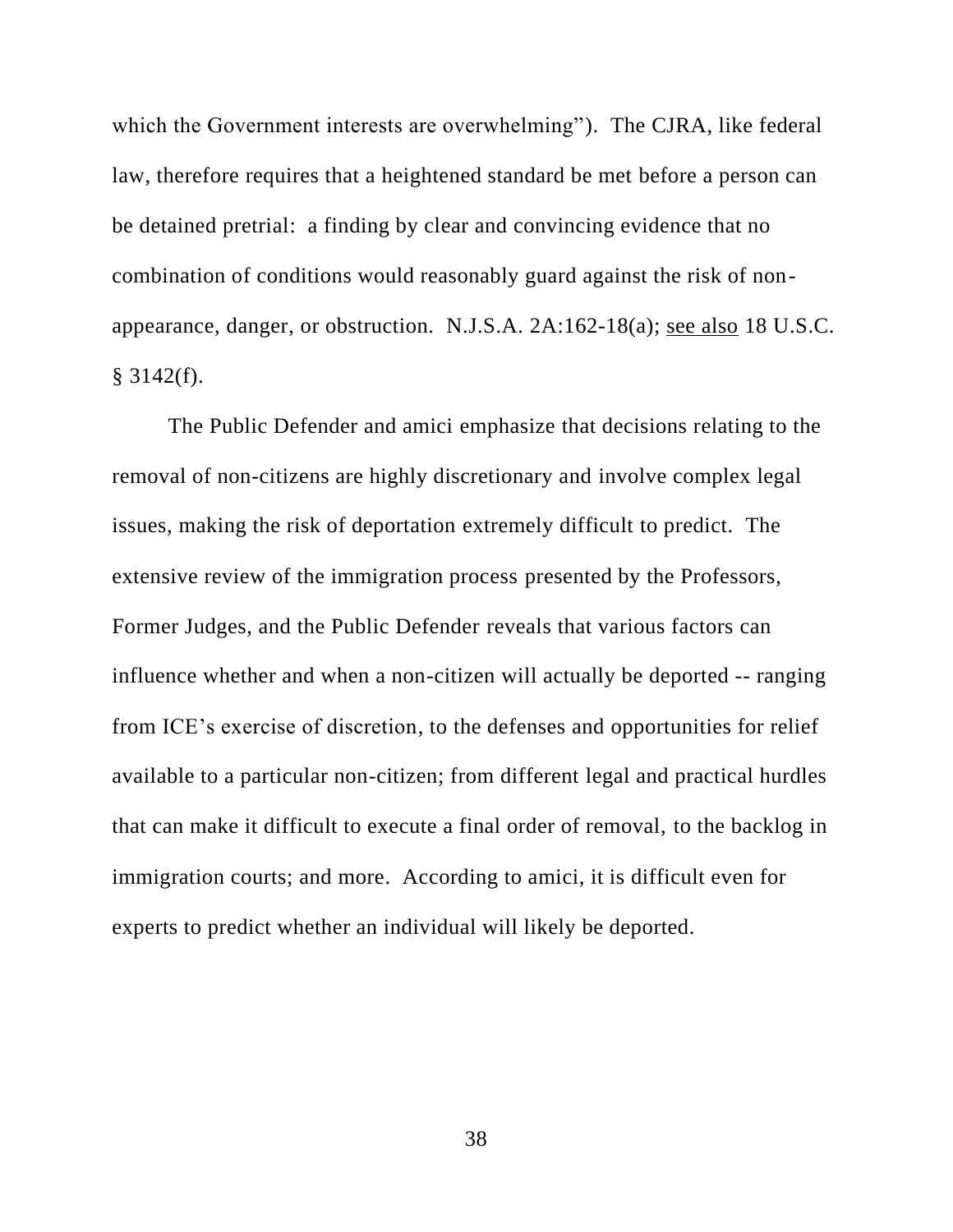A number of parties and advocates suggest multi-factor tests to gauge the likelihood of deportation. The State proposes a three-factor test.<sup>4</sup> The Public Defender, on behalf of defendant Rios, argues that removal cannot trigger detention under the CJRA but offers six factors to consider in the alternative.<sup>5</sup> The ACLU agrees that decisions by immigration officials cannot justify detention under the Act but proposes seven factors in the alternative.<sup>6</sup> The Professors suggest there are yet more considerations those tests do not cover.

<sup>&</sup>lt;sup>4</sup> The State contends that deportation is "certain and imminent" when three conditions are satisfied: (1) there is a final order of removal that has not been stayed; (2) the defendant has exhausted all appeals and no forms of collateral relief are pending; and (3) ICE has obtained travel documents for the defendant.

<sup>&</sup>lt;sup>5</sup> The Public Defender proposed these factors in its brief and at oral argument: (1) there is a final order of removal that has not been stayed; (2) the defendant has no pending appeals or collateral challenges to the removal order; (3) the defendant is in ICE custody; (4) ICE has obtained appropriate travel documents; (5) a flight has been scheduled to the receiving country; and (6) the State has exhausted all of its options to guarantee the defendant's appearance at trial.

<sup>&</sup>lt;sup>6</sup> The ACLU presented these factors in its brief and at oral argument: (1) there is a final order of removal that has not been stayed; (2) the defendant has no pending appeals or collateral challenges to the removal order; (3) ICE has obtained travel documents; (4) the defendant is in ICE custody; (5) the State has made a sufficient effort to forestall removal; (6) ICE has obtained a ticket for a flight; and (7) the defendant is charged with a serious crime.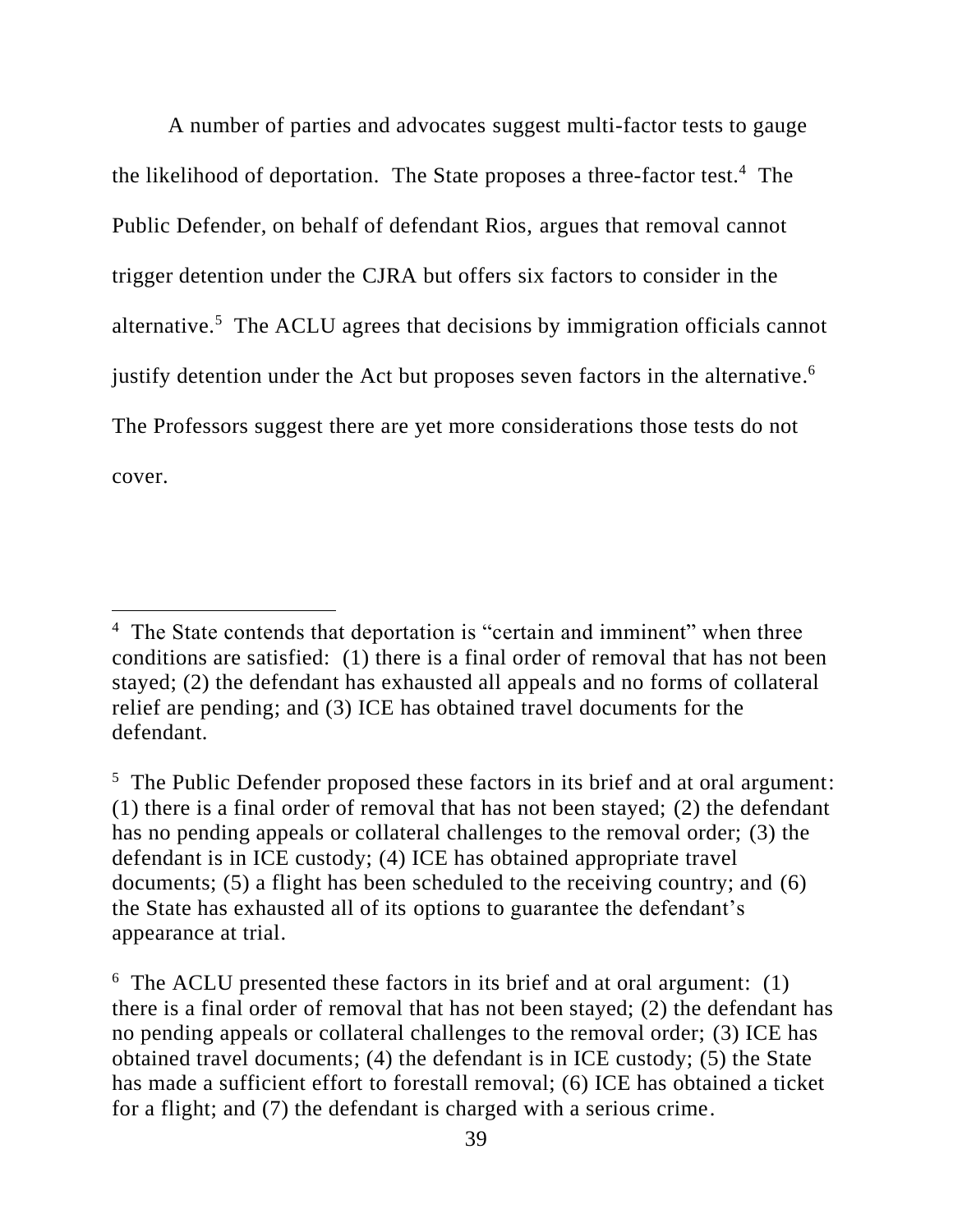One thing seems apparent. If the Legislature were to ask judges to consider the likelihood of removal when they decide detention motions, it would be quite challenging, to say the least, for judges, prosecutors, and defense attorneys -- many of whom are unfamiliar with immigration law and practice -- to make accurate predictions. Yet judges can order detention only if they find that "clear and convincing evidence" requires that outcome. N.J.S.A. 2A:162-18(a). The legal standard and the realities of immigration proceedings are not easily reconciled.

# VII.

The Appellate Division correctly remanded the cases involving defendants Molchor and Rios to the trial court "to weigh the risk of nonappearance arising only from defendants' own potential misconduct or volitional acts." Molchor, 464 N.J. Super. at 297. Those hearings have been completed, and both defendants were released on conditions.

At a hearing on remand, just as at an initial detention hearing, trial courts consider a host of factors to assess whether a defendant presents a risk of non-appearance. N.J.S.A. 2A:162-20. A defendant's family ties, length of residence in the community, and community ties all bear on the risk that an individual might choose not to appear in court. Ibid. Ties to another country can likewise inform a court's decision.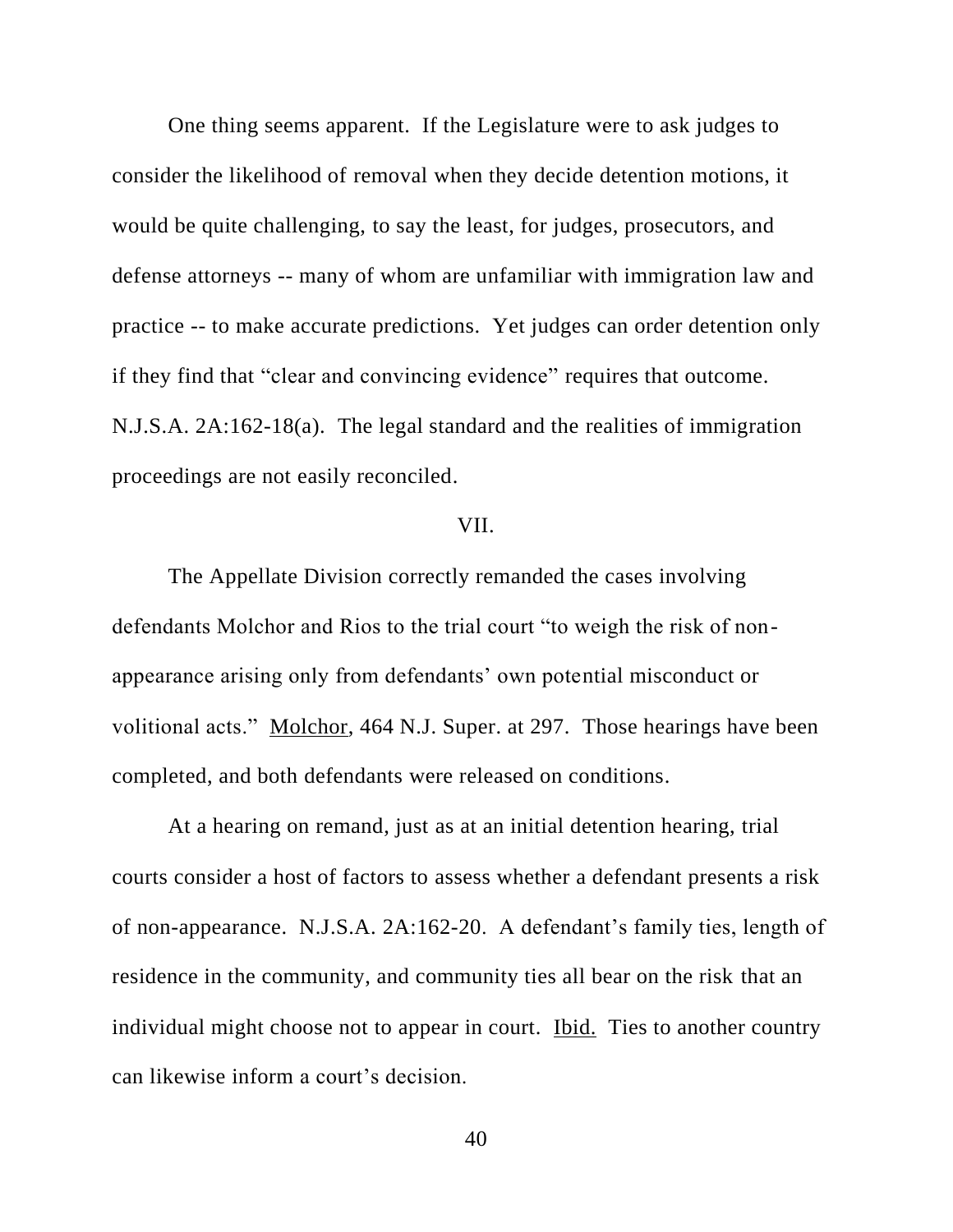To be clear, a person's immigration status alone cannot be dispositive. See Molchor, 464 N.J. Super. at 297 ("[A] defendant's immigration status alone can rarely if ever justify a finding that the defendant poses a risk of flight."). Courts must engage in a fact-specific inquiry that looks beyond status because each person's circumstances -- citizens and non-citizens alike - are different. Non-citizens who have lived here for years, gone to school here, raised families here, and established roots in their communities may pose only a minimal risk of non-appearance. Other non-citizens who arrived recently and have no such connections may pose a much greater risk of non-appearance.

In State v. Fajardo-Santos, we found that courts could "consider a defendant's immigration status in evaluating the risk of flight or nonappearance." 199 N.J. 520, 531 (2009). In doing so, we pointed to the impact of immigration status and the filing of a detainer on a person's decision whether to appear in court. We noted that some defendants faced with "a greater prospect of removal will have an additional incentive not to appear," while others "might be more determined to clear their name and vigorously contest removal to remain with family members in the United States." Id. at 531-32. To be clear, we intended, then and now, to invite an inquiry into how non-citizen defendants facing immigration action will decide to respond to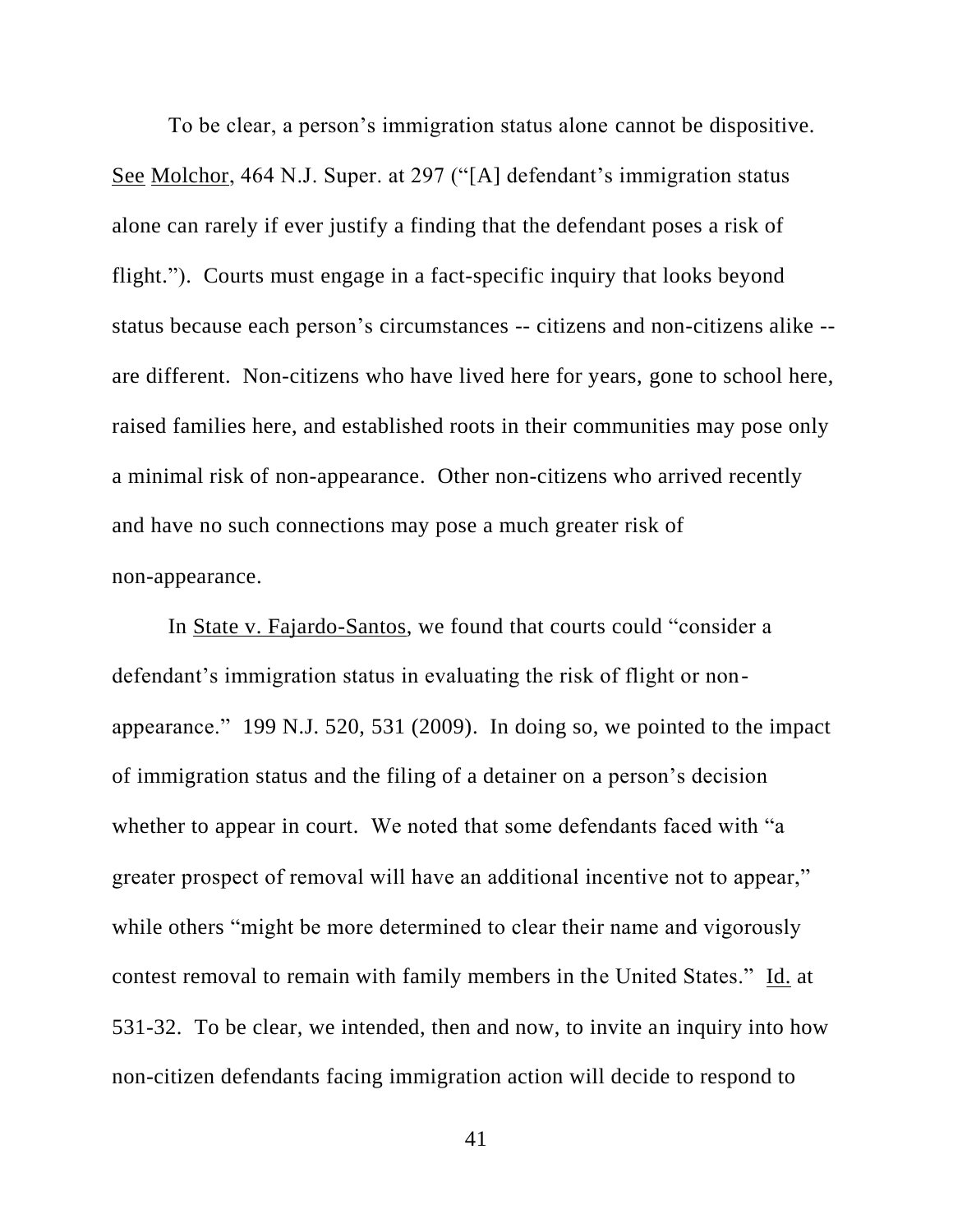their obligation to appear in court, a question that status alone does not answer. Aside from concerns about the risk of danger or obstruction, the key question for the court is whether a defendant will choose to appear, not what the person's immigration status is.

The decision in Fajardo-Santos concluded that judges could increase bail for a non-citizen who was subject to an ICE detainer. Id. at 523, 532. As noted earlier, various amici and the Public Defender persuasively argue that the existence of a detainer or the start of removal proceedings does not mean that removal is either highly likely or imminent. In Fajardo-Santos, we did not have the benefit of the helpful briefs submitted in this appeal, and the decision overstated the significance of the filing of a detainer in the removal process. See id. at 523, 531. ICE agents -- not judges -- issue detainers when they believe there is probable cause to remove a non-citizen; detainers are requests to law enforcement, not mandatory orders, to permit ICE to assume custody. See 8 C.F.R. § 287.7; Gonzalez v. ICE , 975 F.3d 788, 799 (9th Cir. 2020); Hernandez v. United States, 939 F.3d 191, 200 (2d Cir. 2019); Galarza v. Szalczyk, 745 F.3d 634, 639-42 (3d Cir. 2014); Lunn v. Commonwealth, 78 N.E.3d 1143, 1148-53 (Mass. 2017). Regardless, Fajardo-Santos does not support the proposition that decisions by immigration officials can justify pretrial detention under the CJRA.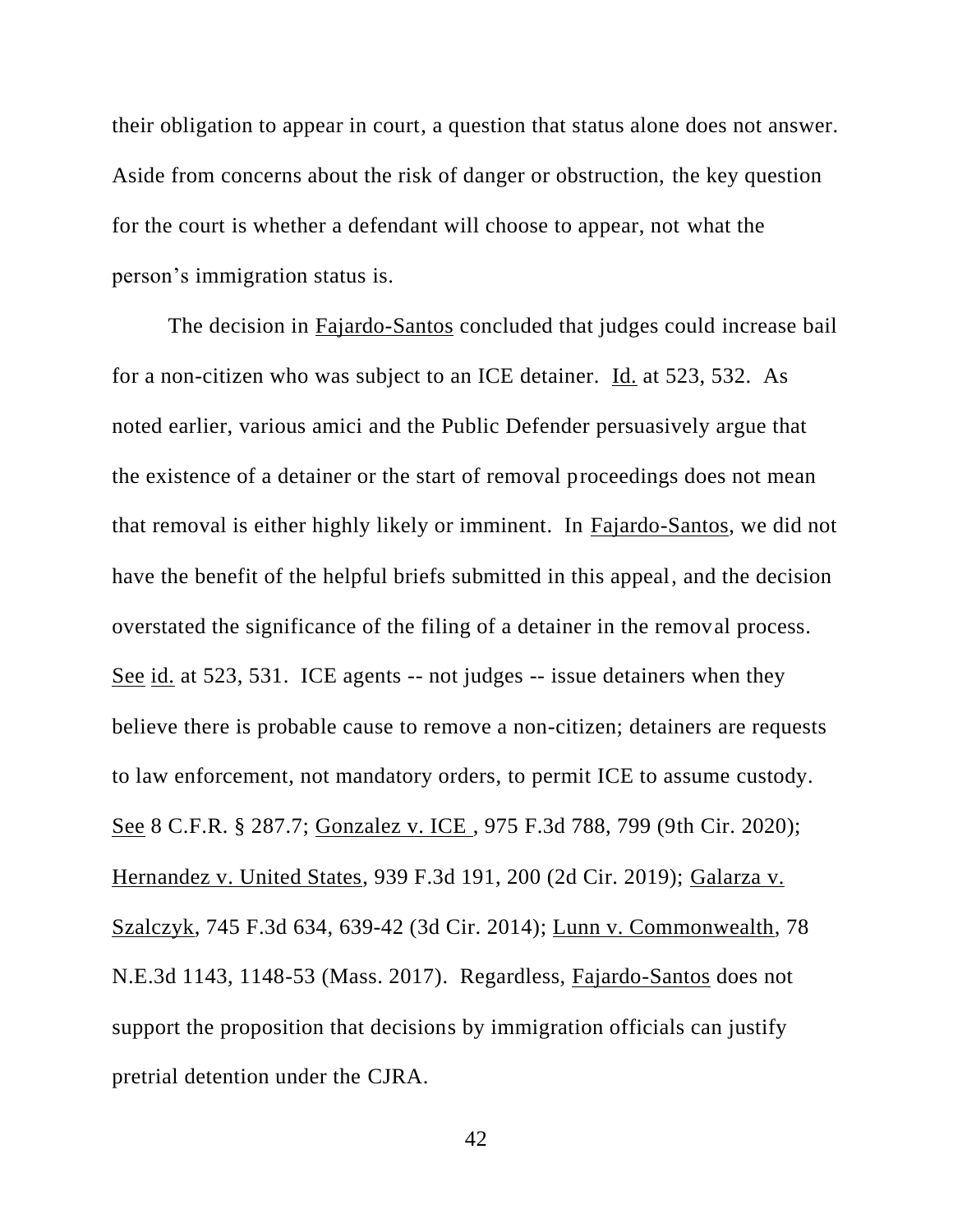Fajardo-Santos considered New Jersey's prior system of pretrial release, which relied heavily on the use of monetary bail. 199 N.J. at 530. And the Court's conclusion rested in part on an interpretation of case law and a court rule in effect at the time of the 2009 appeal. See ibid. (citing State v. Johnson, 61 N.J. 351, 364 (1972); R. 3:26-1(a) (2009)). The ruling did not interpret a statute or its text, and the CJRA, of course, did not come into existence for another five years. Fajardo-Santos is not an interpretive aid for the CJRA or the issue now on appeal.

## VIII.

It is important to keep in mind that these appeals involved defendants who did not present a serious risk of flight, danger, or obstruction. Since 2017, defendants posing those types of risks have been detained under the CJRA.

The Attorney General could not estimate how many non-citizen defendants who are not detained are deported each year. The State conceded the concern involves "a relatively small total number of cases" in the overall context of pretrial release. Also, the parties have not provided data on how many defendants facing removal actually resolve their cases while the immigration process unfolds. Prosecutors can and do seek to defer action and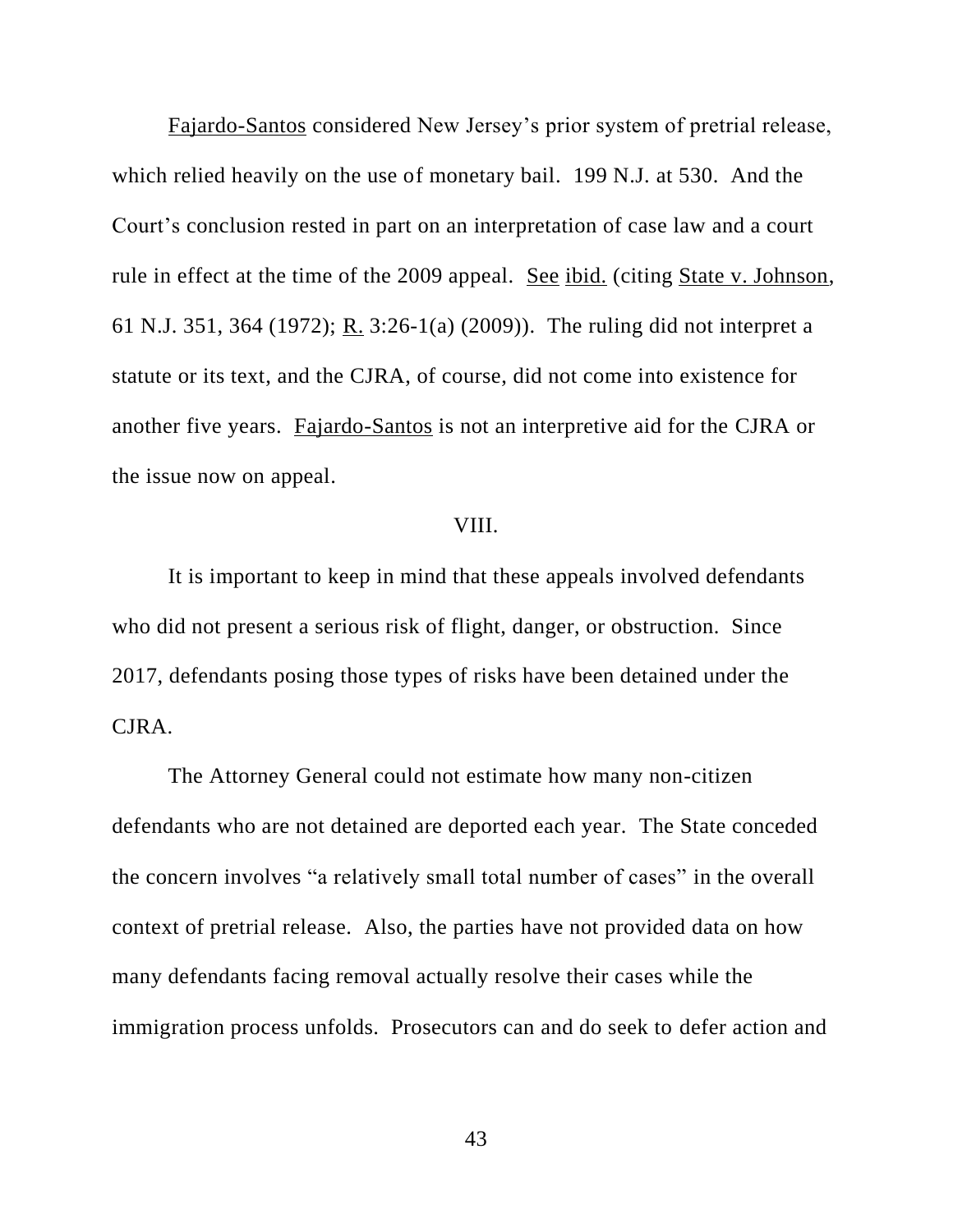stay removal in appropriate cases so that the criminal process can be completed.

As noted earlier, it would be preferable for ICE to refrain from deporting defendants while they await trial for many reasons. If removal proceedings occur while a case is pending, we again urge ICE officials to work with prosecutors to allow pending criminal charges to be resolved.

IX.

For the reasons outlined above, we affirm the judgment of the Appellate Division in both matters.

JUSTICES LaVECCHIA, PATTERSON, FERNANDEZ-VINA, and SOLOMON join in CHIEF JUSTICE RABNER's opinion. JUSTICE ALBIN, joined by JUSTICE PIERRE-LOUIS, filed a dissent in Lopez-Carrera and concurred in the judgment in Molchor and Rios.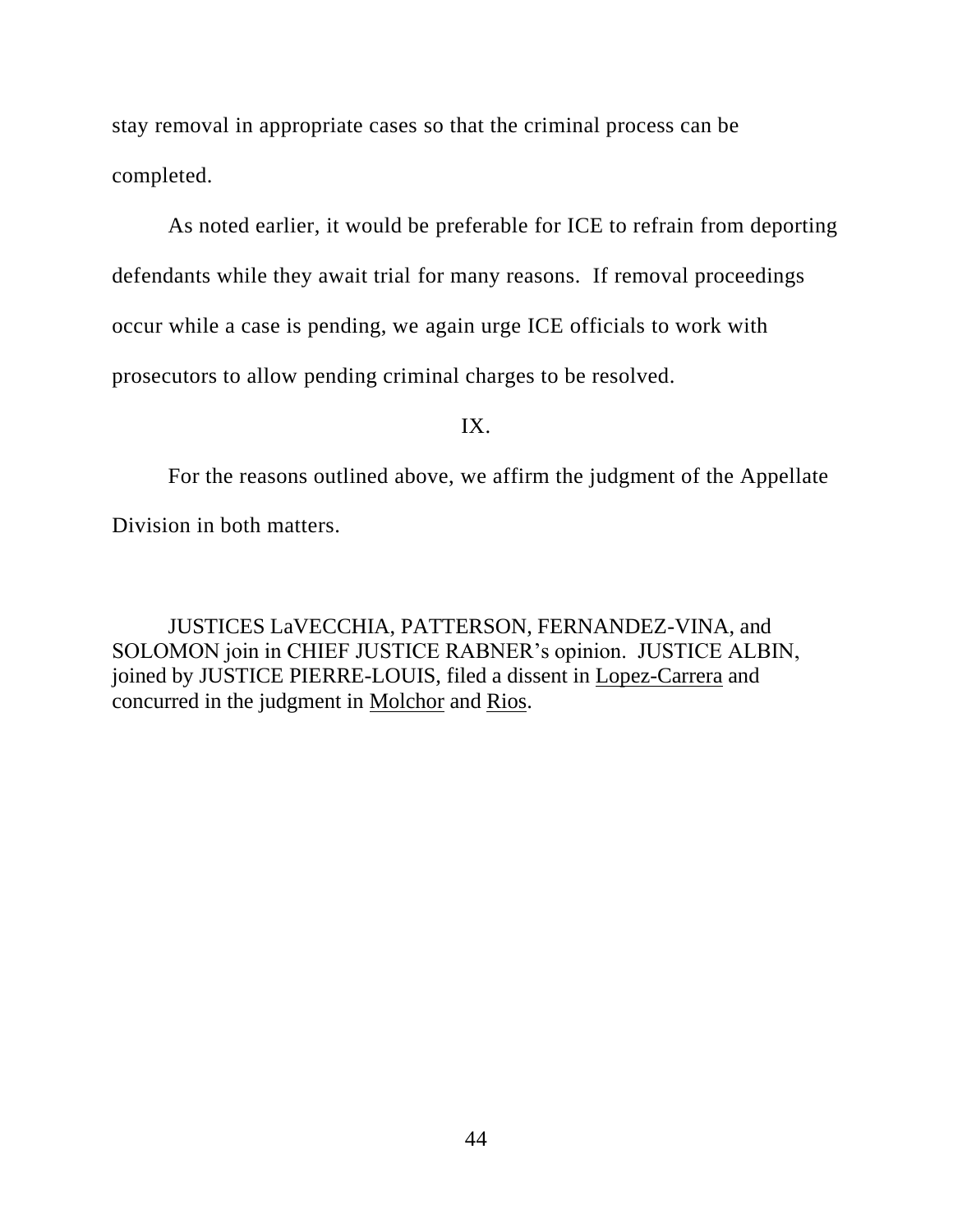State of New Jersey,

Plaintiff-Appellant,

v.

Oscar Lopez-Carrera,

Defendant-Respondent. \_\_\_\_\_\_\_\_\_\_\_\_\_\_\_\_\_\_\_\_\_\_\_\_\_\_\_\_\_\_\_\_\_\_\_\_\_\_\_\_\_\_\_\_\_\_\_\_\_\_\_\_\_\_\_\_\_\_\_\_\_\_

State of New Jersey,

Plaintiff-Appellant,

v.

Juan C. Molchor,

Defendant-Respondent. \_\_\_\_\_\_\_\_\_\_\_\_\_\_\_\_\_\_\_\_\_\_\_\_\_\_\_\_\_\_\_\_\_\_\_\_\_\_\_\_\_\_\_\_\_\_\_\_\_\_\_\_\_\_\_\_\_\_\_\_\_\_

State of New Jersey,

Plaintiff-Appellant,

v.

Jose A. Rios,

Defendant-Respondent.

JUSTICE ALBIN, dissenting in Lopez-Carrera; concurring in Molchor and Rios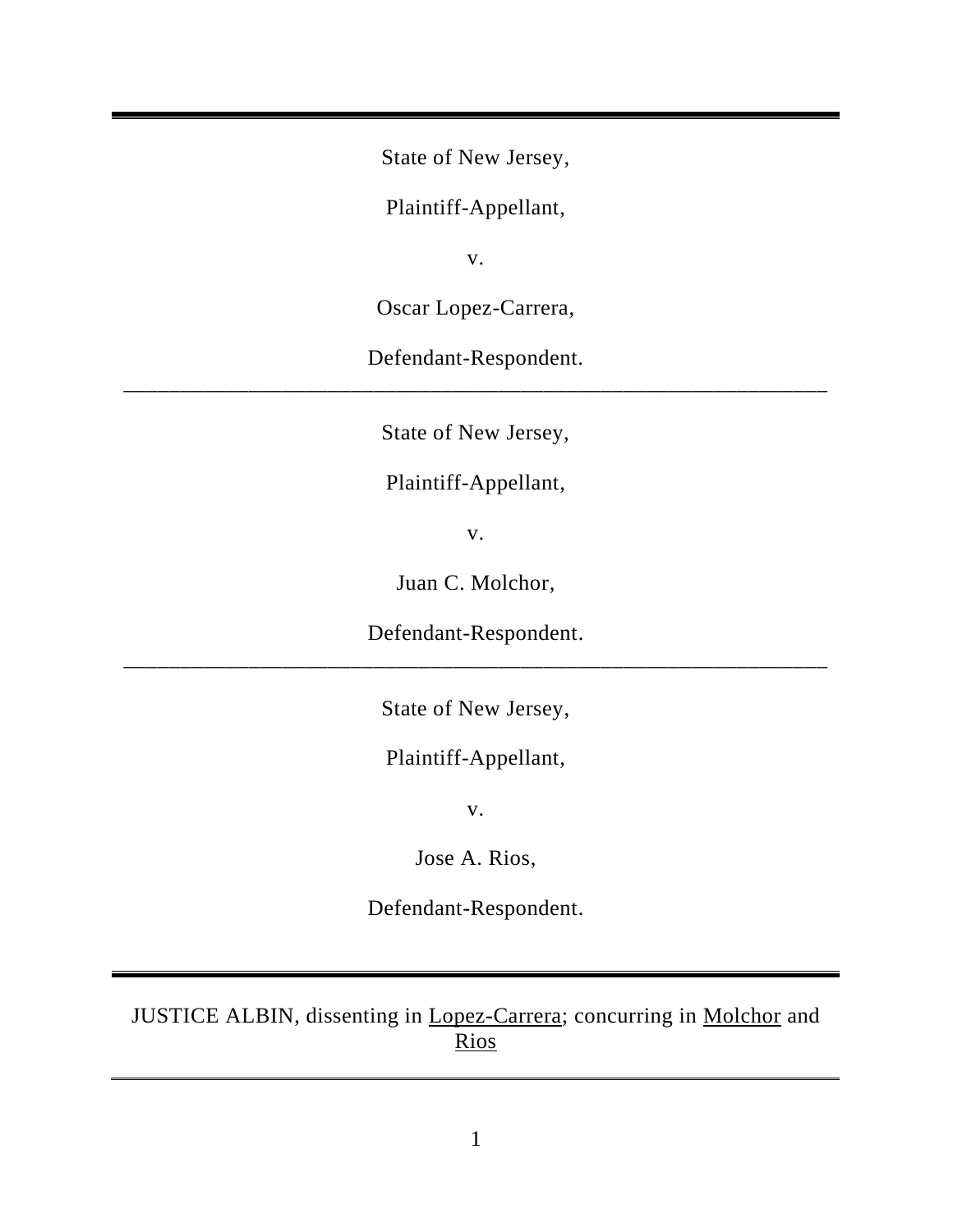The State possesses the sovereign power to prosecute foreign nationals who are charged with committing crimes against New Jersey citizens. New Jersey crime victims, in turn, have the right to see that their perpetrators are brought to justice in this State. The exercise of the State's power to prosecute and the right of crime victims to see justice done, however, can be thwarted if the U.S. Immigration and Customs Enforcement (ICE) takes into custody undocumented aliens charged with crimes in New Jersey and removes them to their country of origin.<sup>1</sup> Today's decision bars a New Jersey court from issuing a detention order to prevent the certain and imminent removal of defendant aliens on pretrial release. That decision means that those defendants will not have to answer for their alleged crimes committed in this state.

In construing the Criminal Justice Reform Act (CJRA), N.J.S.A. 2A:162-15 to -26, the majority comes to a conclusion that is completely at odds with the fundamental tenets of state sovereignty and victims' rights guaranteed in the New Jersey Constitution and our laws. In passing the CJRA,

<sup>&</sup>lt;sup>1</sup> The term "alien" is used here because it is part of the nomenclature of federal immigration law and regulation. See, e.g.,  $8 \text{ U.S.C.} \$   $1101(a)(3)$ (defining "alien" as "any person not a citizen or national of the United States"); 8 U.S.C. § 1227 (defining who qualifies as a "deportable alien"); 8 C.F.R. § 287.7 (governing the Department of Homeland Security's issuance of detainers to "seek[] custody of an alien . . . for the purpose of arresting and removing the alien").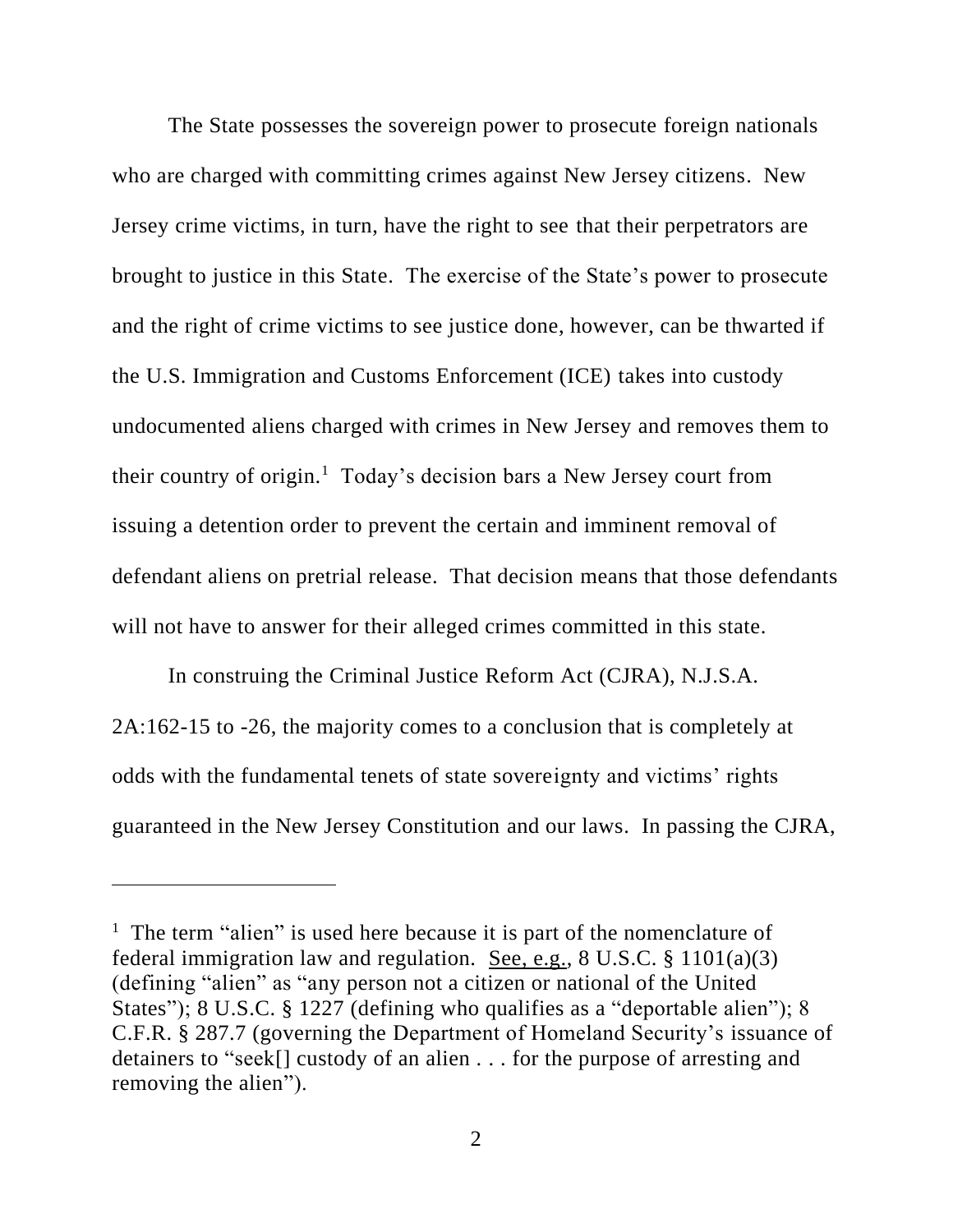the Legislature did not express an intention to waive state sovereignty or to diminish the constitutional rights of New Jersey crime victims. The CJRA authorizes trial courts to deny pretrial release "to reasonably assure an eligible defendant's appearance in court when required." N.J.S.A. 2A:162-15. Yet, the majority has parsed that statutory language to reach a result that the Legislature could not have intended -- a result that leaves the State powerless to detain a defendant alien, subject to certain and immediate removal by ICE, to face prosecution and justice in a New Jersey court.

The stark and unsettling consequences of the majority's decision are evident in one of the cases before us. Defendant Oscar Lopez-Carrera was indicted on charges related to the sexual molestation of a minor.<sup>2</sup> While on pretrial release, defendant was taken into custody by ICE officials. Later, ICE informed prosecutors that a final order had been entered for the removal of Lopez-Carrera from this country to Guatemala. The State then immediately sought to revoke Lopez-Carrera's pretrial release so that he would not escape prosecution for his alleged crimes in New Jersey. Despite urgent appeals from

 $2$  Lopez-Carrera was indicted on charges of second-degree attempted sexual assault, N.J.S.A.  $2C:5-1(a)(1)$  and  $2C:14-2(c)(4)$ , and fourth-degree criminal sexual contact, N.J.S.A. 2C:14-3(b). Defendants Juan Molchor and Jose Rios were charged with second-degree aggravated assault, N.J.S.A. 2C:12-1(b)(1), and fourth-degree criminal mischief, N.J.S.A. 2C:17-3(a)(1).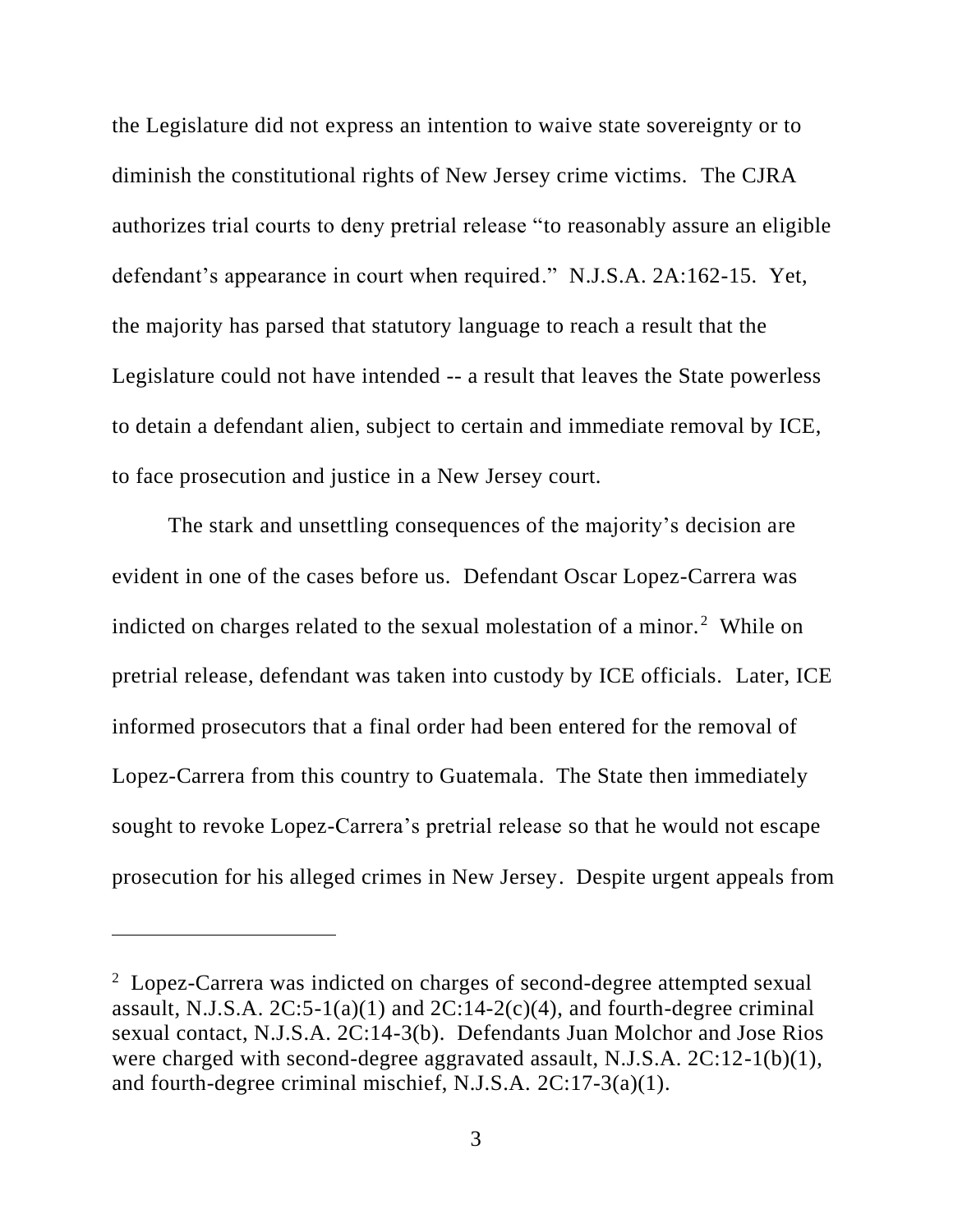the State, certifying that Lopez-Carrera would be deported to Guatemala on the next available flight, no court -- including the New Jersey Supreme Court - granted the State's emergent application for the issuance of a detention order.<sup>3</sup>

Because of the failure of our courts to intervene, ICE removed Lopez-Carrera from the United States to Guatemala, ensuring that he would not face justice for his alleged crimes. That discordant result is not commanded by the CJRA. I would hold that a court may grant the State's application for the pretrial detention of a defendant alien when a final order of removal has been issued, no appeals are pending, and removal by ICE is certain and imminent, as in the case of Lopez-Carrera. Because the State could not show that Molchor's and Rios's removals were certain and imminent, pretrial detention would have been inappropriate.

Today's decision will result in more defendant aliens not answering in a New Jersey courtroom for serious crimes committed against residents of this state. It is now for the Legislature to determine whether that decision is the result it intended in enacting the CJRA. Because the majority's interpretation of the CJRA preempts this state's sovereign authority to prosecute certain

<sup>&</sup>lt;sup>3</sup> I voted in favor of granting the State's emergent application for a detention order to prevent Lopez-Carrera's removal to Guatemala.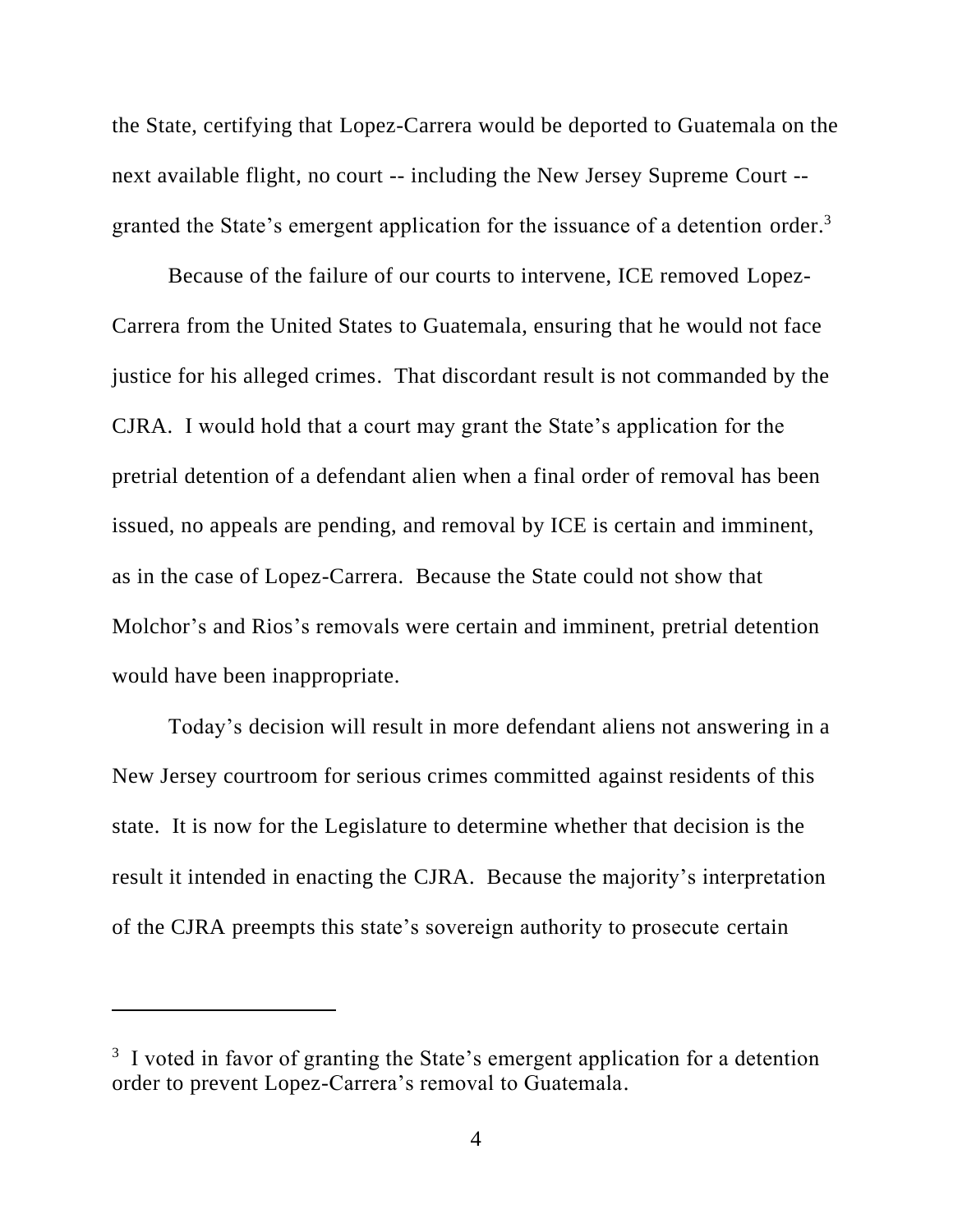defendant aliens for offenses committed in this state and denies crime victims their rights under our laws, I respectfully disagree with the majority's holding. More specifically, I dissent in Lopez-Carrera and concur in the judgment in Molchor and Rios.

I.

#### A.

A "State's power to prosecute is derived from its own inherent sovereignty." Heath v. Alabama, 474 U.S. 82, 89 (1985) (internal quotation marks omitted). Each state is armed with the police power to enforce the criminal laws within its jurisdiction and to vindicate the rights of crime victims. See United States v. Morrison, 529 U.S. 598, 618 (2000); see also Brecht v. Abrahamson, 507 U.S. 619, 635 (1993) ("The States possess primary authority for defining and enforcing the criminal law." (quoting Engle v. Isaac, 456 U.S. 107, 128 (1982))); State v. Denofa, 187 N.J. 24, 36 (2006) ("[T]he State is vested with the power to prosecute and punish crimes that occur . . . within its territorial borders.").

If, in enacting the CJRA, our Legislature intended to cede the State's sovereign power to prosecute aliens who are on pretrial release for crimes committed in New Jersey, one would expect it to have done so in clear and unmistakable language. Cf. Royster v. State Police, 227 N.J. 482, 494 (2017)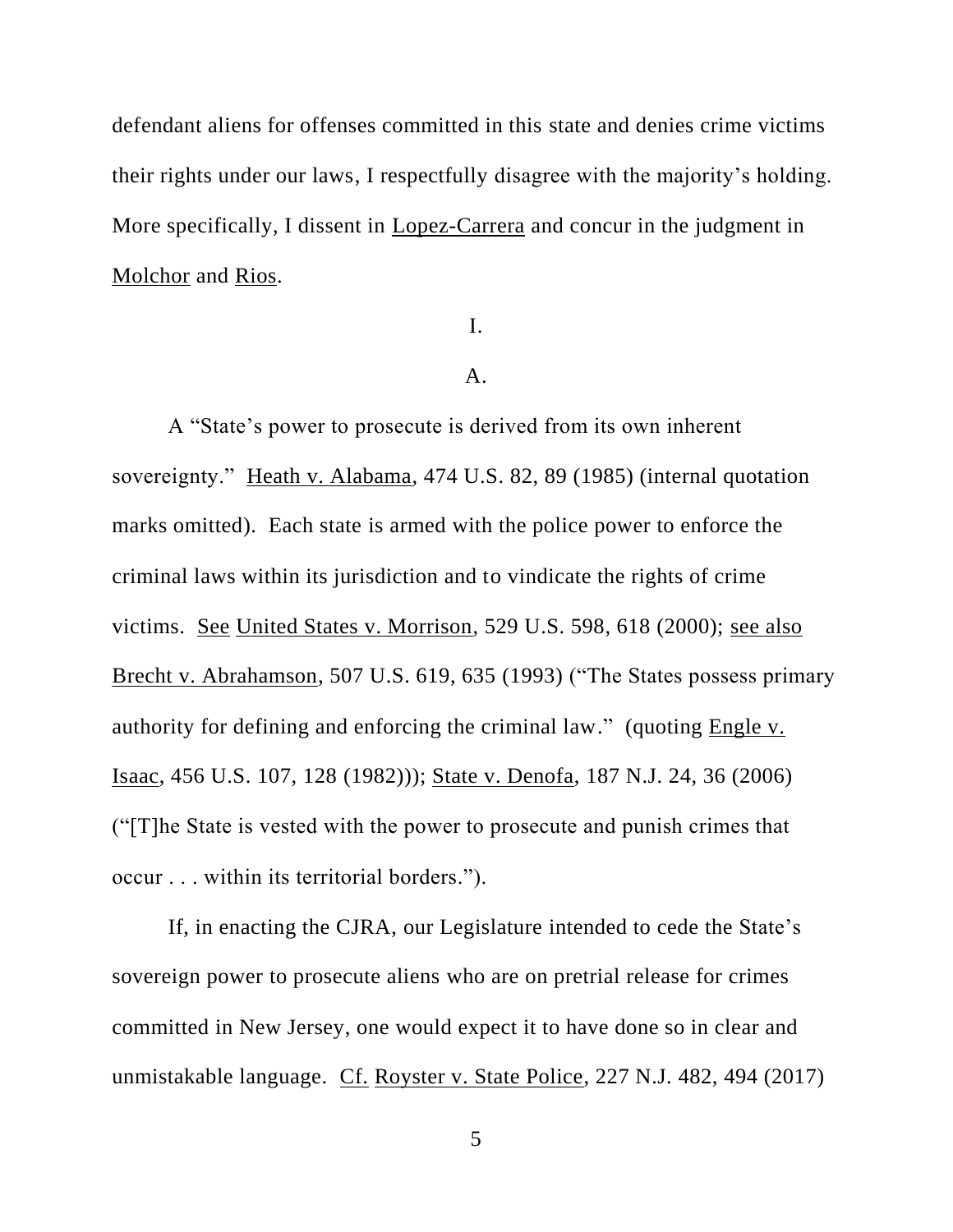(noting that an effective waiver of sovereign immunity requires "a clear and unequivocal statement of the Legislature." (quoting Allen v. Fauver, 167 N.J. 69, 77 (2001))). Yet, neither the text nor the legislative history of the CJRA indicates that the Legislature waived the State's police power to detain a defendant alien who is subject to certain and immediate removal by ICE.

Indeed, a reading of the CJRA that deprives the State of its power to bring a defendant alien to justice would eviscerate the rights conferred on crime victims in the Victim's Rights Amendment to our State Constitution, N.J. Const. art. I, ¶ 22, and in the Crime Victim's Bill of Rights, N.J.S.A. 52:4B-34 to -38. The Victim's Rights Amendment promises crime victims that they will be treated with "fairness, compassion and respect" by the criminal justice system. State v. Lawless, 214 N.J. 594, 614 (2013) (quoting N.J. Const. art. I, ¶ 22). The Crime Victim's Bill of Rights guarantees victims the right to participate in the criminal justice process. See N.J.S.A. 52:4B-36; see also State v. Blackmon, 202 N.J. 283, 298-99 (2010). Those promises and rights are rendered meaningless if the CJRA preempts a court from entering a detention order that prevents the immediate removal of defendant aliens -- an order that would require that they face justice in this state. In passing the CJRA, the Legislature did not signal its intent to strip the State of its police powers or diminish the rights of crime victims. The CJRA must be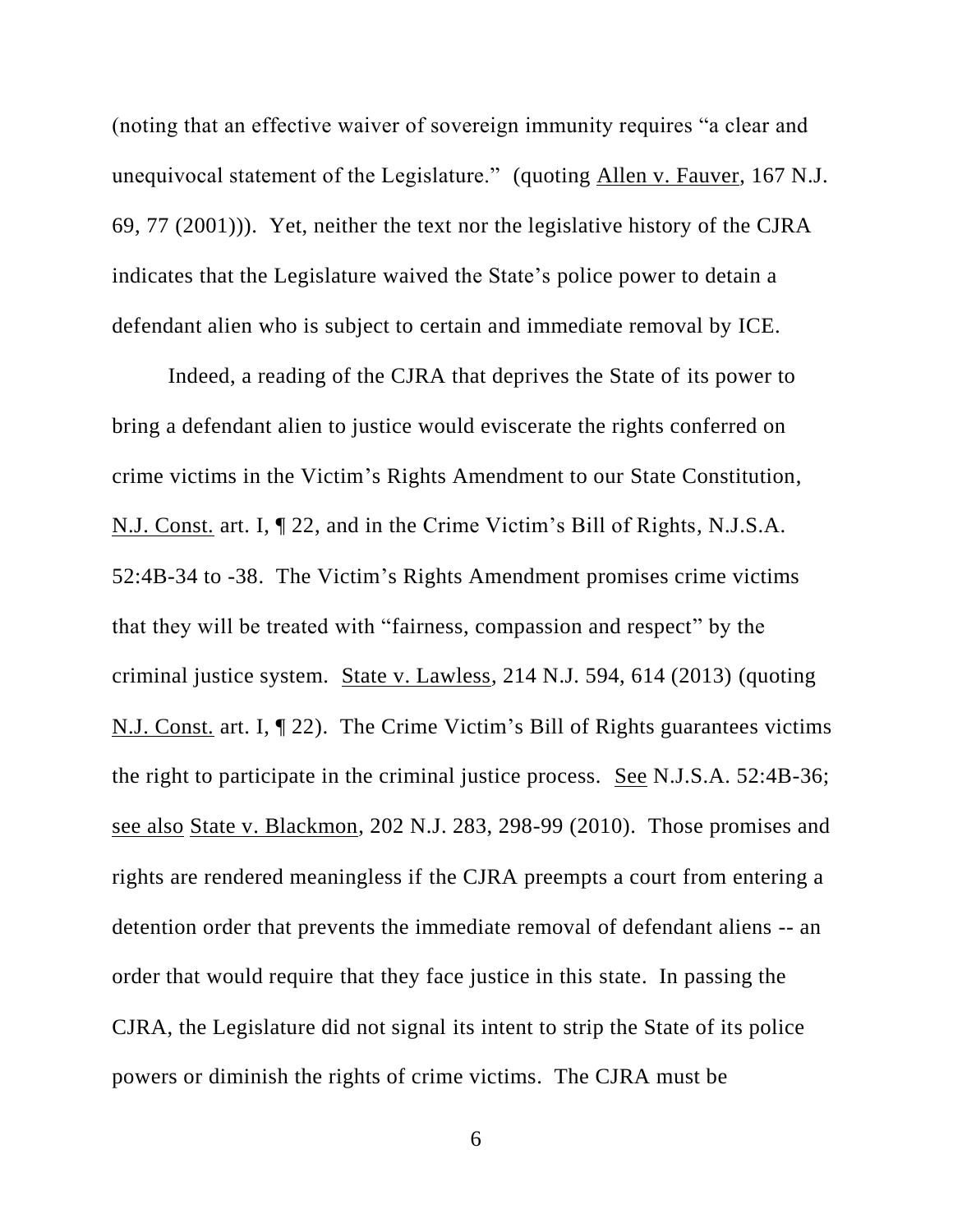harmonized with the State's inherent sovereign powers and legislative enactments such as the Crime Victim's Bill of Rights. Ambiguities in the language of the CJRA should not be read to create conflict with other statutory schemes.

#### B.

The CJRA empowers judges to detain defendants when the State has shown by clear and convincing evidence that no conditions of pretrial release (either non-monetary or monetary) "would reasonably assure the eligible defendant's appearance in court when required." N.J.S.A. 2A:162-18(a)(1) (emphasis added). Certainly, a "defendant's appearance in court when required" will not happen if ICE removes an indicted defendant alien from the country. As the majority correctly notes, the CJRA "does not expressly mention the risk of removal by immigration authorities." Ante at \_\_\_ (slip op. at 29).

Did the Legislature intend the use of the word "appearance" in its broadest sense to encompass circumstances that it may not have considered or anticipated, such as a removal of a defendant from the jurisdiction by ICE? Or did the Legislature intend to use the word "appearance" more narrowly, to refer only to voluntary non-appearances?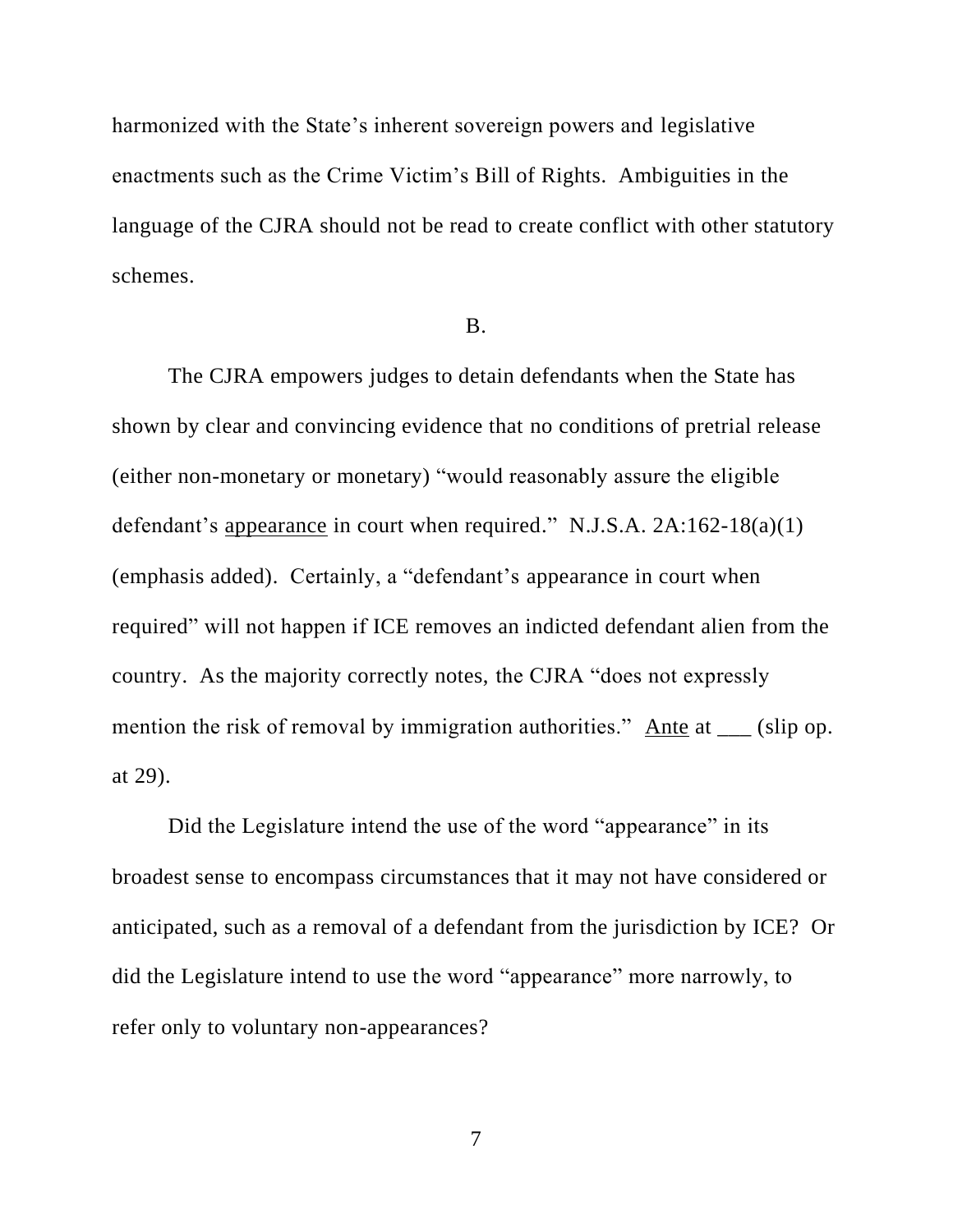To resolve that perceived ambiguity, the majority essentially rewrites the statute by importing into the provision's text the word "voluntary." The recomposed statute, in effect, reads that a court can detain a defendant only when no conditions of release "would reasonably assure the eligible defendant's voluntary appearance in court when required." But if the drafters of the statute intended the word "voluntary" to be in the statute, presumably they would have put it there. See DiProspero v. Penn, 183 N.J. 477, 492 (2005) ("We cannot write in an additional qualification which the Legislature pointedly omitted. . . ." (quoting Craster v. Bd. of Comm'rs of Newark, 9 N.J. 225, 230 (1952))).

The majority justifies importing the volitional requirement by referring to various dictionary definitions of "appearance." Yet such definitions are hardly conclusive and clearly not determinative of legislative intent. See State v. Sisler, 177 N.J. 199, 207 (2003) (noting that a statute "must always be construed as a whole, and the particular meaning to be attached to any word or phrase is usually to be ascribed from the context, the nature of the subject matter treated of, and the purpose or intention of" the drafters (quoting 2A) Norman J. Singer, Sutherland Statutory Construction § 46:05 at 167-68 (6th ed. 2000))); see also Sherman v. Citibank (S.D.), N.A., 143 N.J. 35, 74 (1995) (Pollock, J., dissenting) ("More relevant than the meaning that lexicographers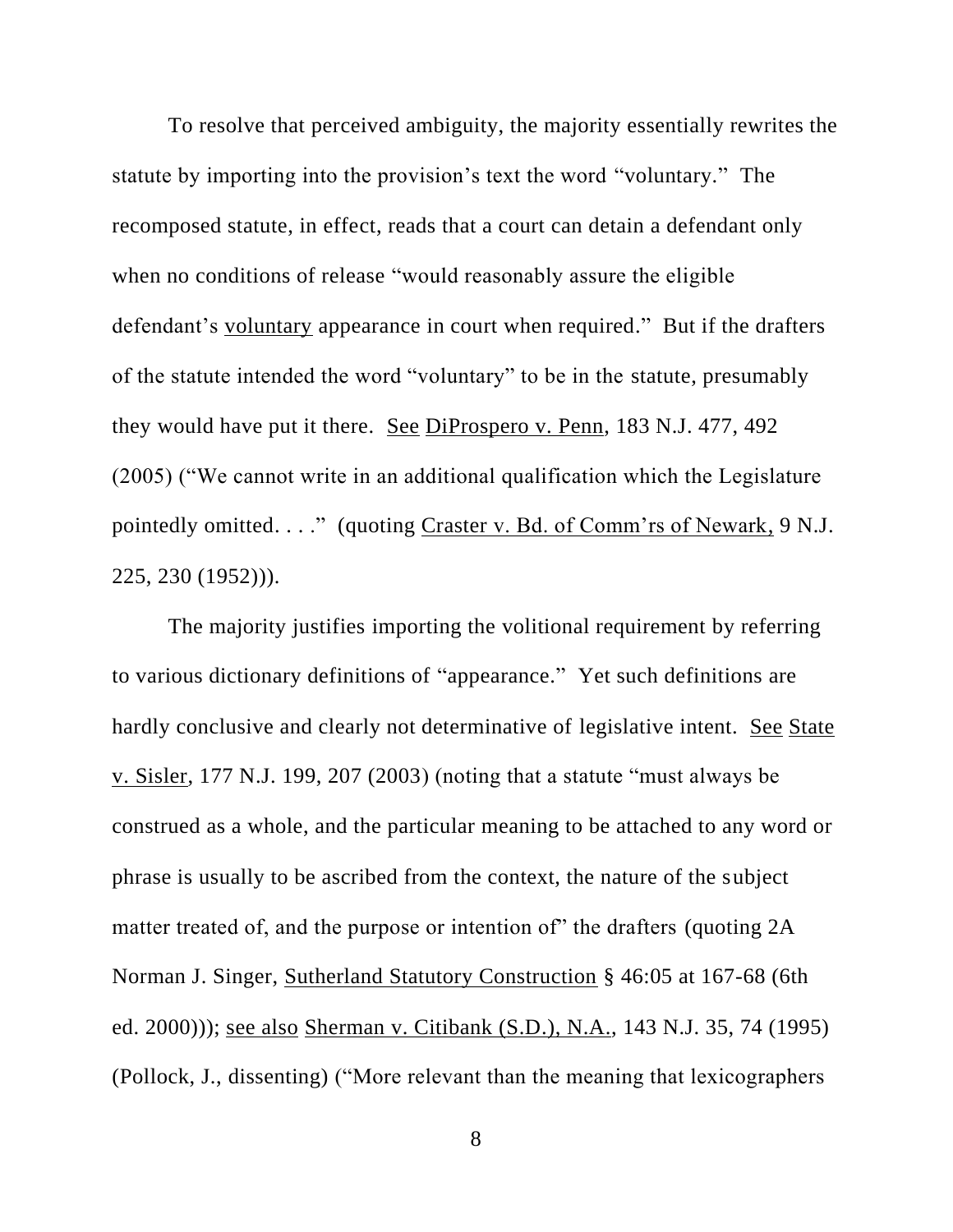assign to statutory terms is the meaning assigned by the Legislature."), vacated, 517 U.S. 1241 (1996). Merely because the term "appearance" typically involves a voluntary act does not suggest that it always does. The CJRA's legislative history suggests that the Legislature intended to allow for a defendant's detention even in the absence of a willful non-appearance from court.

An initial draft of the CJRA provided that a prosecutor could move for detention if there was a "serious risk that the defendant will flee," S. 946 § 5(a)(2)(a) (Jan. 27, 2014) (emphasis added). That language clearly envisions the potential for a voluntary act by a defendant, i.e., flight. The Legislature, however, amended that language to account for the "serious risk" that "the defendant will not appear in court as required," S. 946  $\S$  6(a)(6)(a) (June 5, 2014) (emphasis added); N.J.S.A. 2A:162-19(a)(7)(a).

The change in language -- from narrow to broad -- may have been a simple acknowledgement by the Legislature that it could not foresee every scenario in which the statute might apply. See Perrelli v. Pastorelle, 206 N.J. 193, 208 (2011) ("It is frequently difficult for a draftsman of legislation to anticipate all situations and to measure his words against them." (quoting New Capitol Bar & Grill Corp. v. Div. of Emp. Sec., 25 N.J. 155, 160 (1957))). And for that reason, the Legislature may have added broader language to give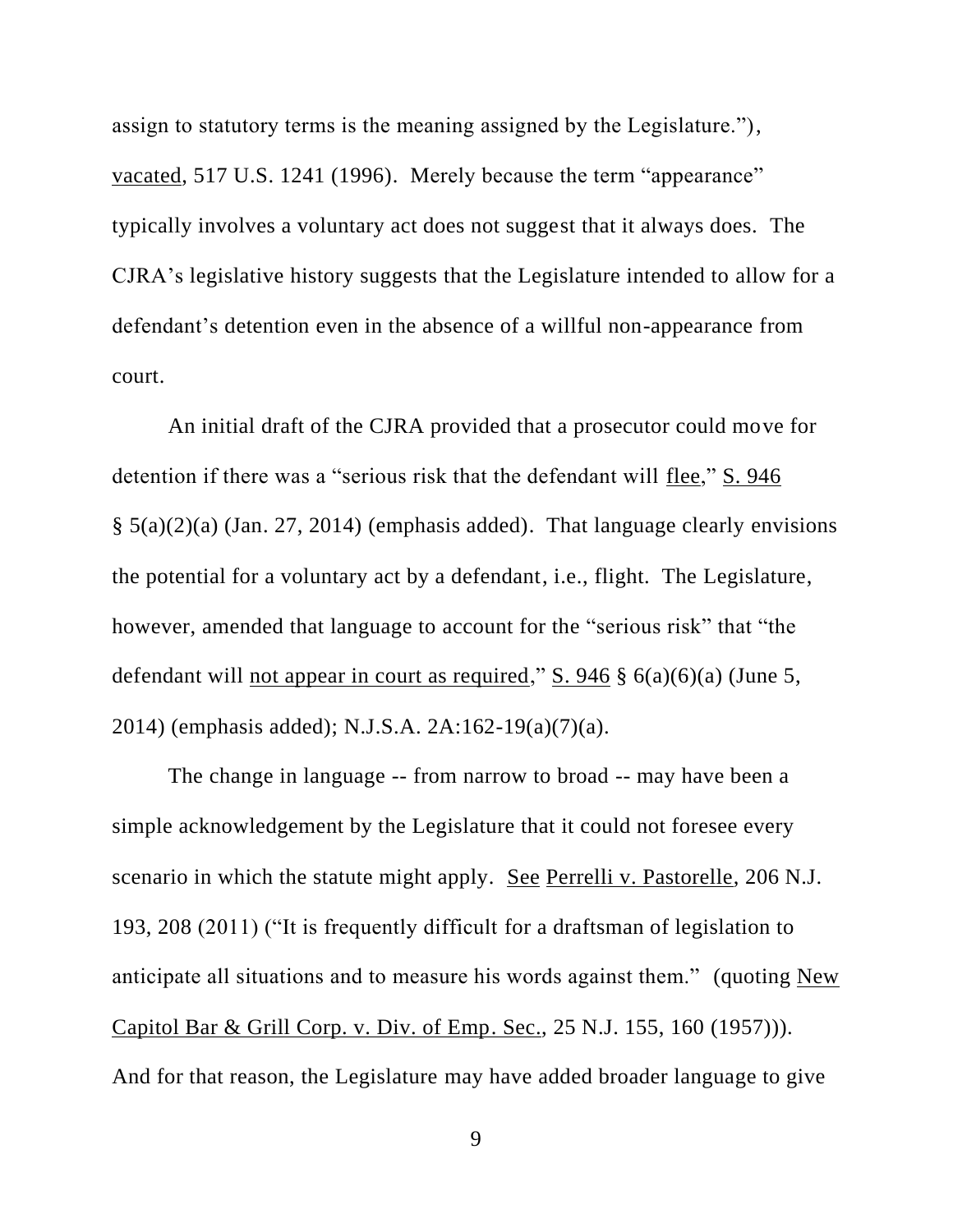play in the joints of the statute to encompass circumstances such as a defendant's non-appearance because of the actions of immigration authorities. See Township of Pennsauken v. Schad, 160 N.J. 156, 170 (1999) ("[W]here a statute . . . does not expressly address a specific situation, the court will interpret it 'consonant with the probable intent of the draftsman.'" (quoting AMN, Inc. of N.J. v. S. Brunswick Twp. Rent Leveling Bd., 93 N.J. 518, 525  $(1983))$ .

Further, in deciding whether pretrial detention or release is appropriate, trial courts, when reviewing a defendant's "history and characteristics," may consider non-volitional factors such as a defendant's "physical and mental condition," "family ties," and "financial resources." N.J.S.A  $2A:162-20(c)(1)$ . Those factors do not implicate "voluntary" conduct by persons subject to pretrial detention.

To the extent that the CJRA's language is susceptible to more than one reasonable interpretation, then we must consider the common-sense objectives of the Legislature and harmonize the CJRA with the State's inherent sovereign powers and enactments such as the Crime Victim's Bill of Rights. Dvorkin v. Township of Dover, 29 N.J. 303, 315 (1959) ("[W]hen the lawgiver's intent is in doubt, the court ought to interpret the law to be what is most consonant to equity . . . ." (quoting Kerlin's Lessee v. Bull, 1 U.S. 175, 178 (1786)).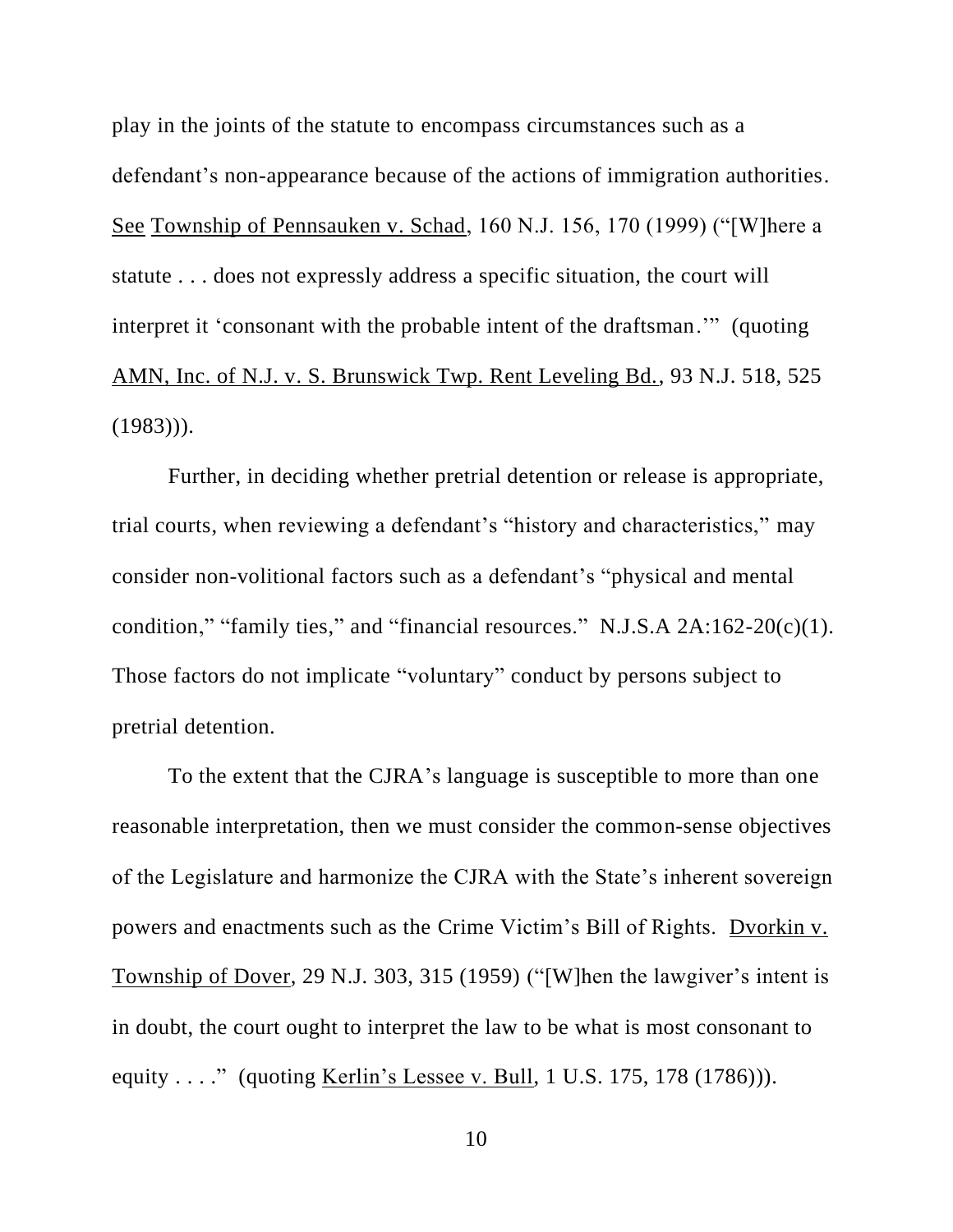Viewed in that light, we should not impute to the Legislature an intent to achieve a seemingly absurd result -- an intent to strip a court's power to enter a detention order to prevent a defendant alien's removal from the country and his escape from justice. See State v. Nance, 228 N.J. 378, 396 (2017) ("[S]tatutory interpretations that lead to absurd or unreasonable results are to be avoided." (alteration in original) (quoting State v. Haliski, 140 N.J. 1, 9  $(1995))$ .

# II.

To be clear, I am not suggesting that a detention order can be entered solely because of an alien's status. Ordinarily, an alien's status should not be a factor. However, when a final order of removal has been entered, no appeals are pending, and ICE has reported that a defendant alien's removal from the country is certain and imminent, that is a different matter. Indeed, in the case of Lopez-Carrera, a flight was readied for his departure to Guatemala. In those circumstances, the State has met its burden that no condition of release "would reasonably assure the eligible defendant's appearance in court when required." N.J.S.A. 2A:162-18(a)(1); see also N.J.S.A. 2A:162-19(a)(7) (allowing the prosecutor to move for a defendant's pretrial detention where there is a "serious risk" of a defendant's nonappearance).